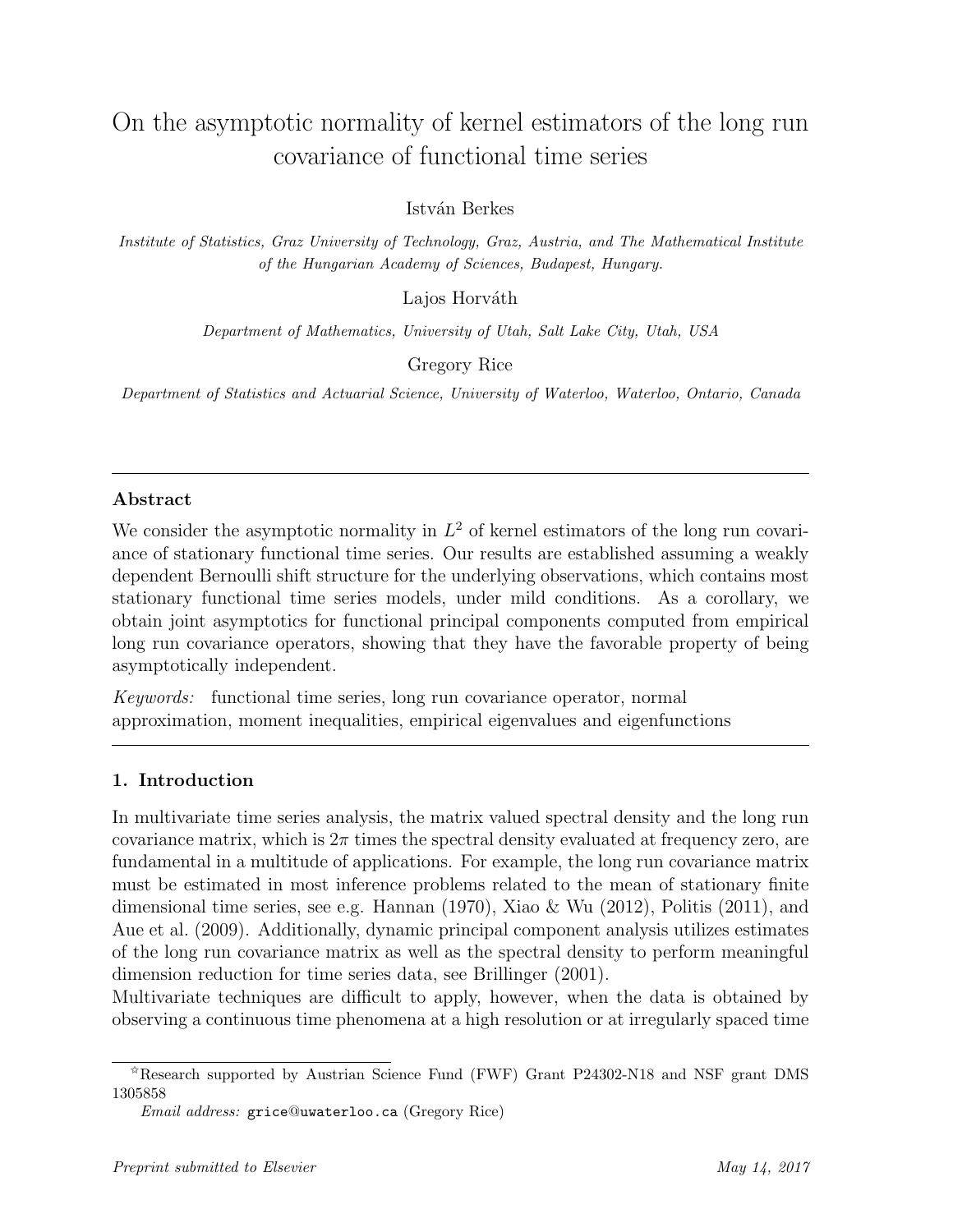points. A flexible alternative for studying such records is to break them at natural points, for example into daily or monthly segments, in order to form a series of curves. The field of functional time series analysis has grown considerably in recent years to provide methodology for such data; the main difference from traditional functional data analysis being that it accommodates for possible serial dependence. The long run covariance function, which is an analog of the long run covariance matrix, also plays a crucial role in this setting. We refer to Ferraty & Vieu (2006), Cuevas (2014), and Hsing & Eubank (2015) for a review of methods and the state of the art in functional data analysis, and Hörmann & Kokoszka  $(2012)$  for a survey on functional time series analysis.

In order to formally define the objects introduced above, let  $\{X_i(t)\}_{i=-\infty}^{\infty}$ ,  $t \in [0,1]$ , be a stationary functional time series. The bivariate function

$$
C(t,s) = \sum_{\ell=-\infty}^{\infty} \gamma_{\ell}(t,s), \quad \text{where} \quad \gamma_{\ell}(t,s) = \text{cov}(X_0(t), X_{\ell}(s)),
$$

is called the long run covariance function, and is a well defined element of  $L^2([0,1]^2,\mathbb{R})$ , assuming mild weak dependence conditions.  $C(t, s)$  arises primarily as the asymptotic covariance of the sample mean function. Via right integration,  $C(t, s)$  also defines a positive definite operator on  $L^2([0,1], \mathbb{R})$  whose eigenvalues and eigenfunctions, or principal components, are the focus of a number of dimension reduction and inference techniques with dependent functional data. Due to its representation as a bi-infinite sum,  $C(t, s)$  is naturally estimated with a kernel lag–window estimator of the form

$$
\hat{C}_N(t,s) = \sum_{i=-\infty}^{\infty} K\left(\frac{i}{h}\right) \hat{\gamma}_i(t,s),\tag{1.1}
$$

where

$$
\hat{\gamma}_i(t,s) = \hat{\gamma}_{i,N}(t,s) = \begin{cases} \frac{1}{N} \sum_{j=1}^{N-i} (X_j(t) - \bar{X}_N(t))(X_{j+i}(s) - \bar{X}_N(t)), & i \ge 0\\ \frac{1}{N} \sum_{j=1-i}^N (X_j(t) - \bar{X}_N(t))(X_{j+i}(s) - \bar{X}_N(t)), & i < 0. \end{cases}
$$

We use the standard convention that  $\hat{\gamma}_i(t, s) = 0$  when  $i \geq N$ .

The estimator in  $(1.1)$  was introduced in Horváth et al.  $(2013)$ , where it is shown to be consistent under mild conditions, and its applications are developed in Horváth et al. (2014) and Jirak (2013) in the context of inference for the mean and stationarity testing with functional time series. Hörmann et al. (2013) develops an analog of dynamic principal component analysis based on the spectral density operator of functional time series, which is directly related to the long run covariance operator.

It is a classical result that kernel lag-window estimators of the spectral density of univariate and multivariate time series are, when suitably standardized, asymptotically normal; see Rosenblatt (1991). The definition of the spectral density operator of a stationary functional time series and its asymptotic normality were first established in the work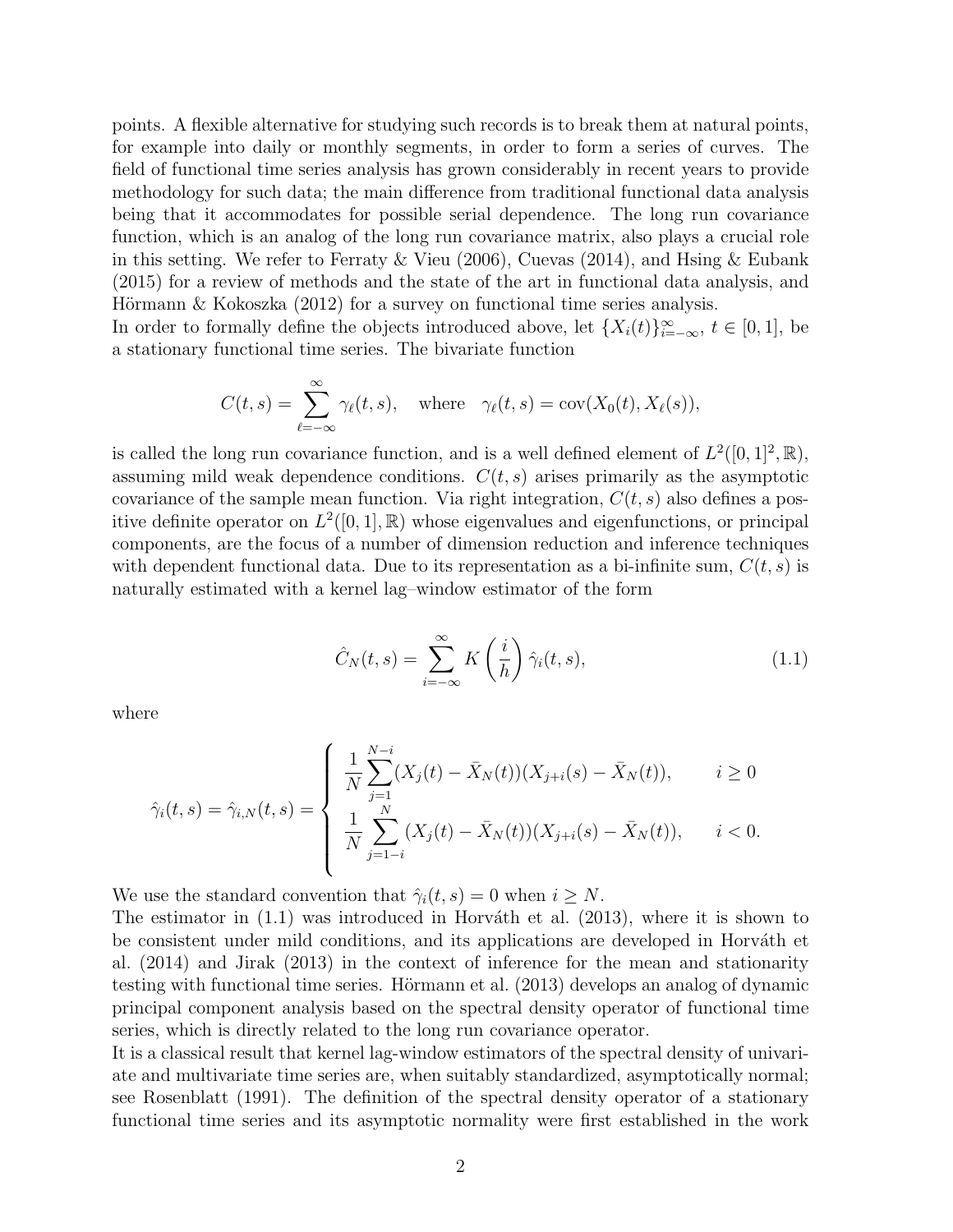of Panaretos & Tavakoli (2013). In order to obtain their results, functional analogs of classical cummulant summability and mixing conditions are assumed. As noted in Shao & Wu (2007), cummulant conditions are exceedingly difficult to check, even with scalar time series, and mixing conditions, although classically popular, exhibit some unattractive pathologies. For example, the autoregressive one processes with independent and identically distributed errors that take the values 1 and -1 with equal probabilities are not mixing. In several theaters of application, non linear time series models are of interest, and in this case it is unknown whether such conditions are satisfied in the infinite dimensional setting.

In this paper, we establish the asymptotic normality of  $\hat{C}_N(t,s)$  in  $L^2([0,1]^2,\mathbb{R})$  for a broad class of stationary functional time series processes. In particular, we consider the case of  $L^2([0,1],\mathbb{R})$  valued random functions exhibiting an  $L^p - m$  approximable Bernoulli shift structure, which extends the results of Shao & Wu (2007) and Liu & Wu (2010) to the infinite dimensional setting. Doing so greatly generalizes the class of functional time series processes for which a normal approximation for  $C<sub>N</sub>$  can be achieved. An immediate corollary of this result is the limit distribution of the empirical eigenvalues and eigenfunctions computed from  $\hat{C}_N$ , which play a fundamental role in principal component analysis with dependent data.

The rest of the paper is organized as follows. In Section 2, we state our assumptions and the main results of the paper. The section concludes with an application of our results to bandwidth selection. Section 3 contains the application to the limit distribution of the empirical eigenvalues and eigenfunctions computed from  $C_N$ . The proofs of the main results of the paper are contained in Section 4, which is broken into several subsections that each illuminate the main techniques behind the proof.

### **2. Assumptions, and main results**

# 2.1. Asymptotic normality of  $\hat{C}_N$

Let  $|| \cdot ||$  denote the  $L^2$  norm of square integrable functions on  $[0, 1]^d$ , the dimension  $d \geq 1$  being clear by the input function, and let  $\int$  to mean  $\int_0^1$ . Throughout this paper we assume that

 $\mathbf{X} = \{X_i\}_{i=-\infty}^{\infty}$  forms a sequence of Bernoulli shifts, i.e.  $X_j = g(\epsilon_j, \epsilon_{j-1}, \dots)$  (2.1) for some measurable function  $g: S^{\infty} \to L^2$  and iid random variables  $\epsilon_j$ ,

*− ∞ < j < ∞,* with values in a measurable space *S,*

$$
\epsilon_j(t) = \epsilon_j(t, \omega) \text{ is jointly measurable in } (t, \omega), \ -\infty < j < \infty \tag{2.2}
$$

$$
E||X_0||^{4+\delta} < \infty \quad \text{for some} \quad \delta > 0,\tag{2.3}
$$

and

 ${X_n}_{n=-\infty}^{\infty}$  can be approximated by the *m*–dependent sequences (2.4)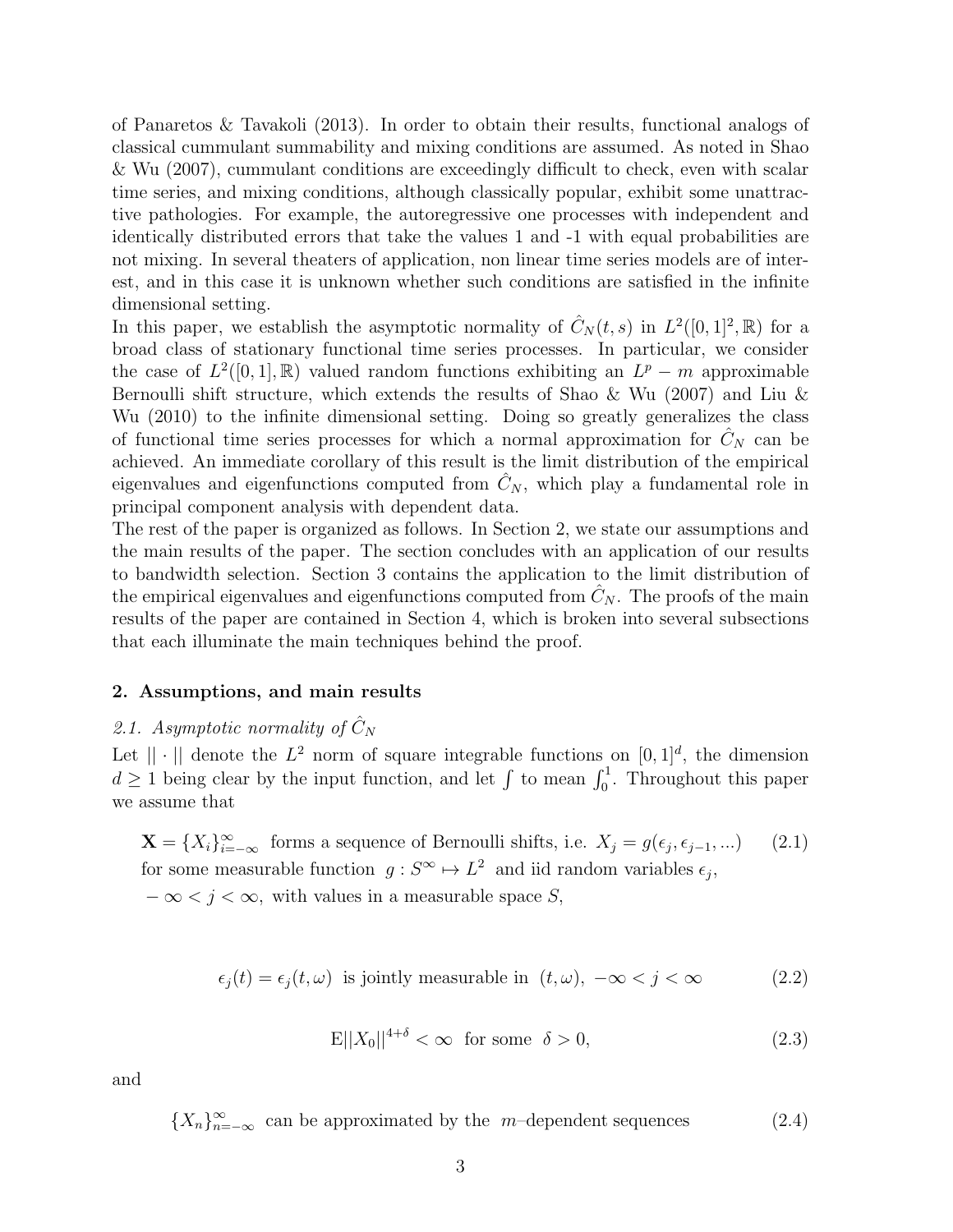$$
X_{n,m} = g(\epsilon_n, \epsilon_{n-1}, ..., \epsilon_{n-m+1}, \epsilon_{n,m}^*)
$$
 with  $\epsilon_{n,m}^* = (\epsilon_{n,m,n-m}^*, \epsilon_{n,m,n-m-1}^*, ...),$   
where the  $\epsilon_{n,m,k}^*$ 's are independent copies of  $\epsilon_0$ , independent of  
 $\{\epsilon_i, -\infty < i < \infty\}$ , such that  

$$
\sum_{k=1}^{\infty} w\left(\sum_{m=k}^{\infty} c_m\right) < \infty
$$
 with  $c_m = (E||X_0 - X_{0,m}||^4)^{1/4},$   
where  $w(t) > 0$  is regularly varying at zero, and  $w(t)/t^{1/3} \to 0$   
as  $t \to 0$ .

We note that *w* is a regularly varying function at zero if  $\lim_{t\to 0+} w(u t)/w(t) = u^{\rho}$  for some  $\rho \geq 0$  and all  $u > 0$ . For a review of the properties of regularly varying functions we refer to Bingham (1989). Nearly all stationary time series models based on independent innovations satisfy condition (2.1), including linear processes in function spaces, and the functional ARCH and GARCH processes, see Bosq (2000), and Hörmann et al. (2015). Condition (2.4) specifies the level of dependence that is allowed within the sequence in terms of how well it can be approximated in the  $L^2$  sense by finite dependent processes, and thus defines a version of  $L^p$ – $m$ –approximability for functional time series, see Hörmann & Kokoszka (2010). Condition (2.4) is satisfied when, for example,  $c_m =$  $O(m^{-\alpha})$  for some  $\alpha > 4$ . In comparison, Shao & Wu (2007) assume a geometric rate of decay for similar approximation coefficients with scalar time series. It follows from  $(2.1)$ – $(2.4)$  that  $C(t, s)$  is an element of  $L^2([0, 1]^2, \mathbb{R})$ ; see Appendix A.2 in Horváth et al. (2013).

**Remark 2.1.** Assumption (2.4), which represents a weak dependence condition using a physical dependence measure, may be viewed as a substitute for classical mixing conditions. Mixing conditions in function spaces have been successfully employed to study consistency and asypmptotic normality in the presence of dependence in numerous settings, for example in nonparametric regression; see Masry (2005), Ferraty et al. (2002), and Ling et al. (2015). The relationship between classical mixing conditions and conditions along the lines of  $(2.4)$  in function spaces is discussed in Hörmann & Kokoszka (2010). In addition to the known pathologies of mixing conditions, in the context of the second order properties of spectral density estimates, they are typically accompanied by cummulant summability conditions, which we do not require here.

Due to the involved forms of the limits of partial sums and their functionals, starting with Politis & Romano (1994), resampling methods have played an important role in the applicability of functional time series. For some recent results on bootstrap in Hilbert spaces, we refer to Dehling et al. (2014, 2015). For an example of functional time series that do not satisfy such weak dependence conditions, see Benhenni et al. (2011), where functional long memory processes are developed.

We assume that the kernel *K* in the definition of  $\hat{C}_N$  satisfies the following standard conditions:

$$
K(0) = 1,\tag{2.5}
$$

*K* is symmetric around 0*,*  $K(u) = 0$  if  $u > c$  with some  $c > 0$ , (2.6)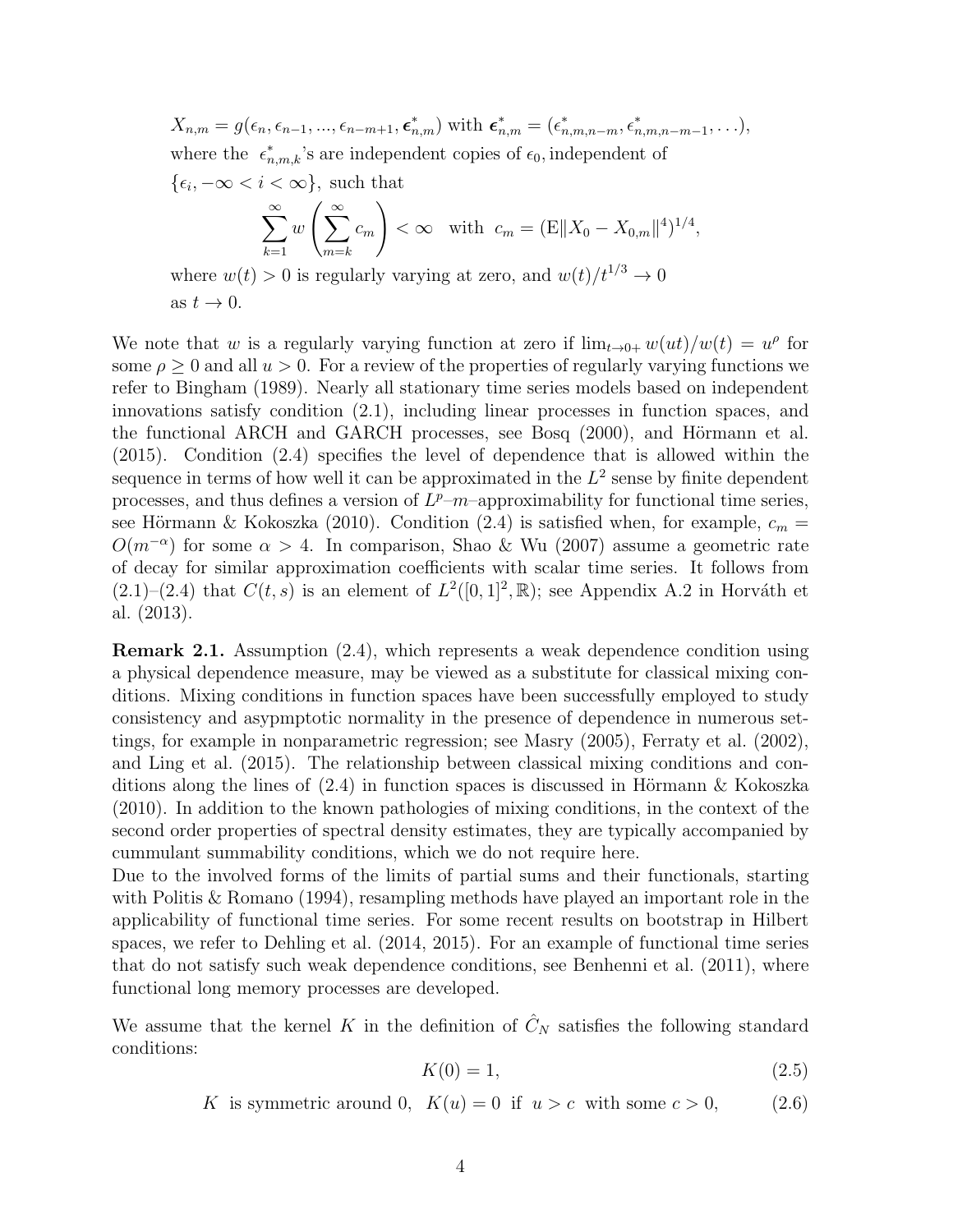and

*K* is Lipschitz continuous on  $[-c, c]$ , where *c* is given in (2.6). (2.7)

Lastly we take the window (or smoothing parameter) *h* to satisfy that

$$
h = h(N) \to \infty \quad \text{and} \quad \frac{h(N)}{N} \to 0, \quad \text{as} \quad N \to \infty. \tag{2.8}
$$

The main result of our paper establishes the asymptotic limit distribution of

$$
Z_N(t,s) = \hat{C}_N(t,s) - \mathbf{E}\hat{C}_N(t,s).
$$

**Theorem 2.1.** *If* (2.1)*–*(2.8) *and*

$$
h/N^{\delta/(4+2\delta)} \to 0 \tag{2.9}
$$

*hold, where δ is defined by* (2.3)*, then one can define a sequence of Gaussian processes*  $\Gamma_N(t,s)$  *defined on the same probability space, and satisfying*  $\Gamma_N(t,s) = 0$ ,  $\text{E}\Gamma_N(t,s)\Gamma_N(t',s') = L(t,s,t',s')$  with

$$
L(t, s, t', s') = [C(t, s)C(t', s') + C(t, t')C(s, s')] \int_{-c}^{c} K^2(z)dz
$$
 (2.10)

*such that*

$$
\|(N/h)^{1/2}Z_N - \Gamma_N\| \stackrel{P}{\to} 0, \quad \text{as } N \to \infty. \tag{2.11}
$$

Theorem 2.1 provides a Skorokhod–Dudley–Wichura representation of the weak convergence of  $Z_N$  to a Gaussian process. We note that the distribution of the limiting Gaussian process  $\Gamma_N$  does not depend on *N*, and hence the approximation (2.11) can be readily used to compute the limiting behavior of functionals of  $Z_N$ .

Assuming a higher moment condition than (2.3), a more optimal result can be proven in the sense that we can relax (2.9) in Theorem 2.1.

**Theorem 2.2.** *If* (2.1)*–*(2.8) *and*

$$
\mathbf{E}||X_0||^8 < \infty \tag{2.12}
$$

*are satisfied, then* (2.11) *holds.*

**Remark 2.2.** Panaretos & Tavakoli  $(2013)$  and Hörmann et al.  $(2013)$  consider the estimation and, in the case of Panaretos & Tavakoli (2013), the asymptotic theory of more general objects that they refer to as the spectral density functions; they are defined by

$$
f_{\omega}(t,s) = \frac{1}{2\pi} \sum_{j \in \mathbb{Z}} exp(-\mathbf{i}\omega j) \gamma_j(t,s), \ \omega \in [0, 2\pi),
$$

where **i** is the imaginary unit. For a fixed  $\omega$ ,  $f_{\omega}$  is estimated analogously to the long run covariance function by

$$
\hat{f}_{\omega}(t,s) = \frac{1}{2\pi} \sum_{j \in \mathbb{Z}} K\left(\frac{j}{h}\right) exp(-\mathbf{i}\omega j) \hat{\gamma}_j(t,s).
$$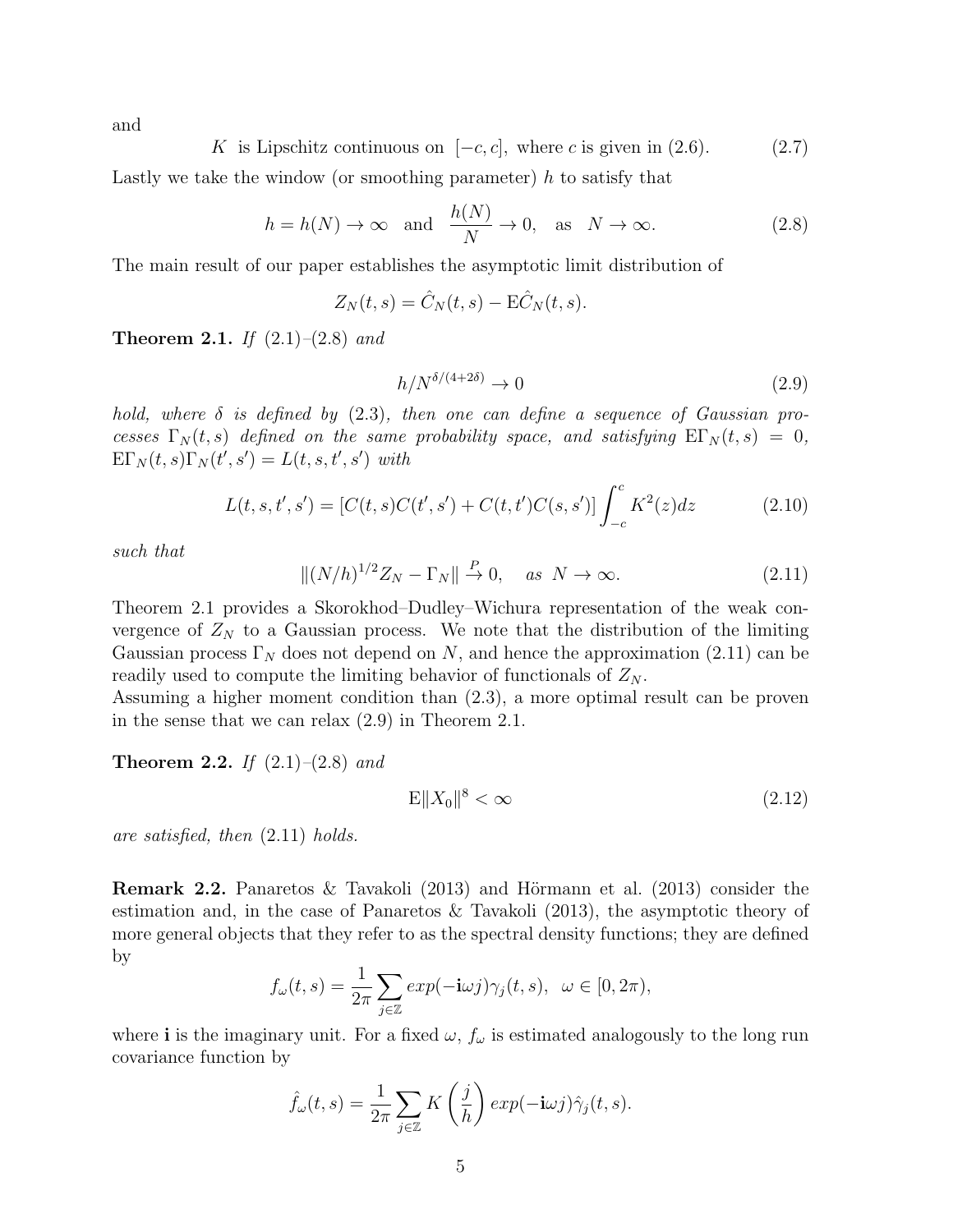In this paper we only consider the asymptotics of  $2\pi \hat{f}_0(t,s)$ , but we could extend our results to the case of the joint asymptotics of  $\hat{f}_\omega$  over  $\omega$  as in Panaretos & Tavakoli (2013). This would require working with the Fourier transform component of the definition and follows along the lines of the univariate case as demonstrated in Brillinger (2001).

#### *2.2. Bias, bandwidth selection, and positive definiteness*

In order to infer from this the limit behavior of  $\hat{C}_N - C$ , we must also consider the bias. Following Parzen (1957), we assume that

there exists a 
$$
\mathfrak{q} > 0
$$
 such that  $0 < \lim_{x \to 0} \frac{K(x) - 1}{|x|^{\mathfrak{q}}} = \mathfrak{K} < \infty,$  (2.13)

and

there exists a 
$$
\mathfrak{q}' > \mathfrak{q}
$$
 such that 
$$
\sum_{\ell=-\infty}^{\infty} |\ell|^{\mathfrak{q}'} ||\gamma_{\ell}|| < \infty.
$$
 (2.14)

The asymptotic bias is given by  $h^{-q}$  $\mathfrak{F}(t, s)$ , where

$$
\mathfrak{F}(t,s) = \mathfrak{K} \sum_{\ell=-\infty}^{\infty} |\ell|^{\mathfrak{q}} \gamma_{\ell}(t,s).
$$

**Theorem 2.3.** *If* (2.13)*,* (2.14) *hold and*  $h^q/N \rightarrow 0$ *, then we have* 

$$
\left\|\mathbf{E}\hat{C}_N - C - h^{-\mathfrak{q}}\mathfrak{F}\right\| = o(h^{-\mathfrak{q}}).
$$

We note that if the unbiased estimators  $N\hat{\gamma}_{i,N}(t,s)/(N-i)$  are used in the definition of  $\hat{C}_N$ , then Theorem 2.3 remains true without assuming  $h^{\mathfrak{q}}/N \to 0$ .

The minimization of the asymptotic mean squared error provides a popular choice for *h* in case of univariate data; see Parzen (1957) and Andrews (1991). In our case the "optimal" *h* minimizes E $\|\hat{C}_N - C\|^2$ . Our results show that

$$
\mathbf{E} \|\hat{C}_N - C\|^2 \approx \frac{h}{N} \mathbf{E} \|\Gamma_1\|^2 + h^{-2\mathfrak{q}} \|\mathfrak{F}\|^2. \tag{2.15}
$$

Since

$$
E\|\Gamma_1\|^2 = \left(\iint C^2(t,s)dtds + \left(\int_0^1 C(t,t)dt\right)^2\right)\int_{-c}^c K^2(u)du
$$

we get that the minimum of the asymptotic value of the mean squared error in (2.15) is reached at

$$
h_{opt} \approx \mathfrak{c}_0 N^{1/(1+2\mathfrak{q})},
$$

where

$$
\mathfrak{c}_0 = \left(\mathfrak{q} \Vert \mathfrak{F} \Vert^2\right)^{1/(1+2\mathfrak{q})} \left(\left(\int\!\!\!\int C^2(t,s)dt ds + \left(\int_0^1 C(t,t)dt\right)^2\right)\int_{-c}^c K^2(u)du\right)^{-1/(1+2\mathfrak{q})}
$$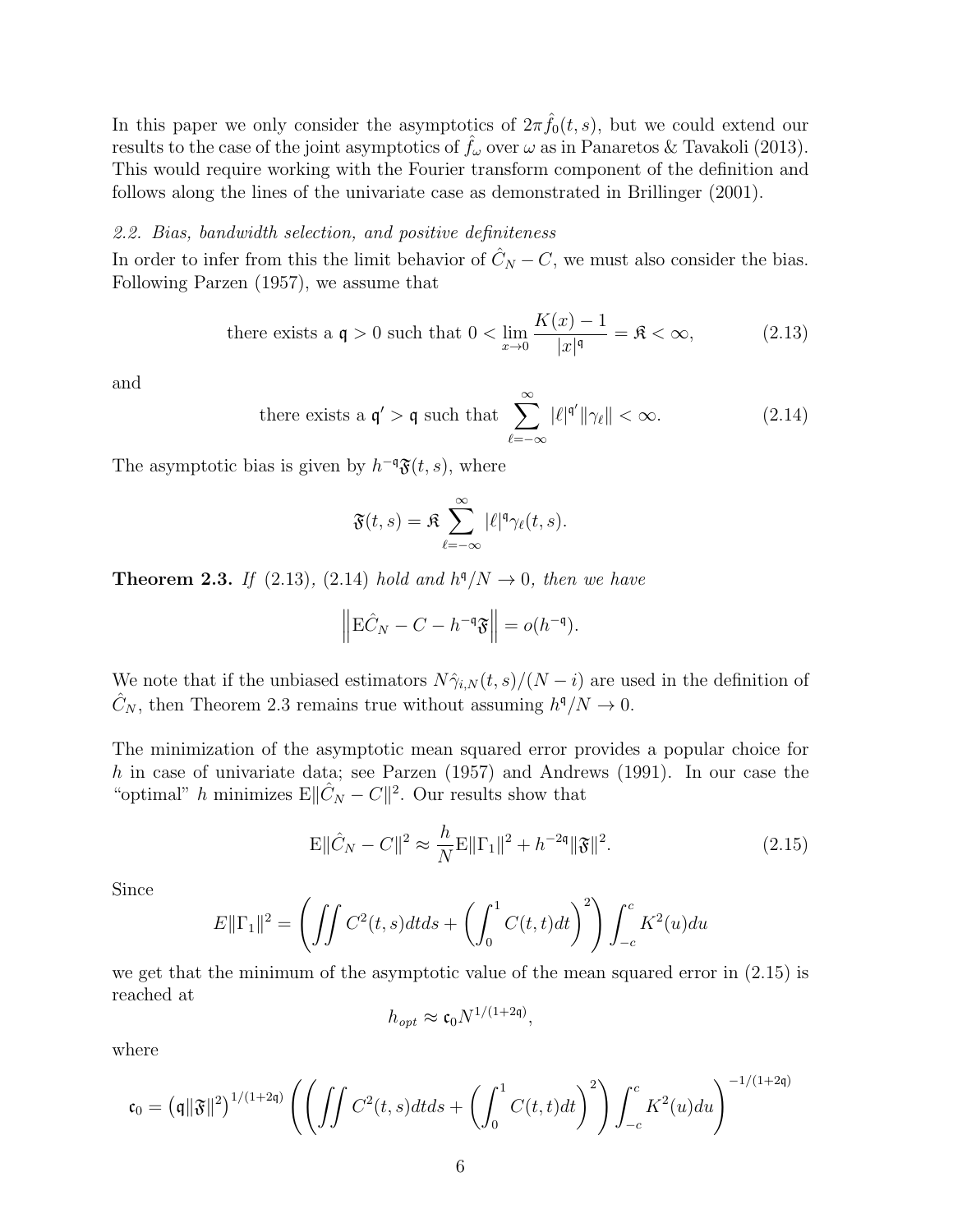The constant  $\mathfrak{c}_0$  is a complicated function of the unknown correlations  $\gamma_\ell(t,s)$  and the long run covariance function *C*(*t, s*).

It may be possible to adapt the automatic smoothing parameter selection techniques developed for nonparametric regression in Rachdi & Vieu (2007) and Chagny & Roche (2014) in order to achieve a data driven minimizer of the expected value in (2.15). Another approach is to minimize  $(2.15)$  with respect to *h* after pilot estimators are chosen for  $E||\Gamma_1||^2$  and  $||\mathfrak{F}||^2$ ; see Bühlmann (1996) for a development in the univariate case. A data driven estimator is discussed in Horváth et al. (2014) for the "flat top" kernel, i.e. when  $\mathfrak{q} = \infty$ . Data driven bandwidth selection with functional time series remains lightly studied, and the authors plan on utilizing the second order properties of  $C<sub>N</sub>$  to address this deficit in future work.

According to (2.15) and since *h* tends to infinity with *N*, the asymptotic integrated mean squared error is minimized by using a kernel *K* for which q may be taken to be as large as possible. This encourages the use of a kernel function that is smooth or "flat" near the origin, but for arbitrary kernels  $\tilde{C}$  need not be positive definite. Several methods have been proposed to address related issues in the finite dimensional setting, see Politis (2011); they typically involve either sacrificing possible improvements in the bias by using a kernel that makes the estimator positive definite from the outset, like the Bartlett kernel, or using a higher order kernel and then altering the estimator to be positive definite by removing the negative eigenvalues from the diagonalization of the operator.

#### **3. Application to the limit distribution of functional principal components**

#### *3.1. Asymptotic normality of eigenvalues and eigenfunctions*

A technique to reduce the dimension of functional data that has received considerable attention, both in applications and theoretical investigations, is principal component analysis (PCA); we refer to Ramsay & Silverman (2005) and Horváth & Kokoszka (2012) for reviews of the subject. Typically the principal components used are computed as the eigenfunctions of the sample covariance function

$$
\hat{C}_N^s(t,s) = \frac{1}{N} \sum_{i=1}^N (X_i(t) - \bar{X}_N(t))(X_i(s) - \bar{X}_N(s)).
$$

Due to their important role in PCA, the difference between the empirical and theoretical eigenvalues and eigenfunctions have been investigated by several authors. Kokoszka & Horváth (2012, pp. 31–35) contains inequalities for the accuracy of the replacement of the theoretical PCA's with their empirical counterparts. The asymptotic normality of the deviation between the empirical and theoretical eigenvalues and eigenfunctions was proven by Dauxois et al. (1982), Bosq (2000), and Hall & Hosseini–Nasab (2007) assuming that the  $X_i$ 's are independent and identically distributed. In great generality, Mas & Menneteau (2003) show that the asymptotic properties of the empirical eigenvalues and eigenfunctions are automatically inherited from the asymptotic properties of their corresponding operators. Kokoszka & Reimherr (2012) investigated the asymptotic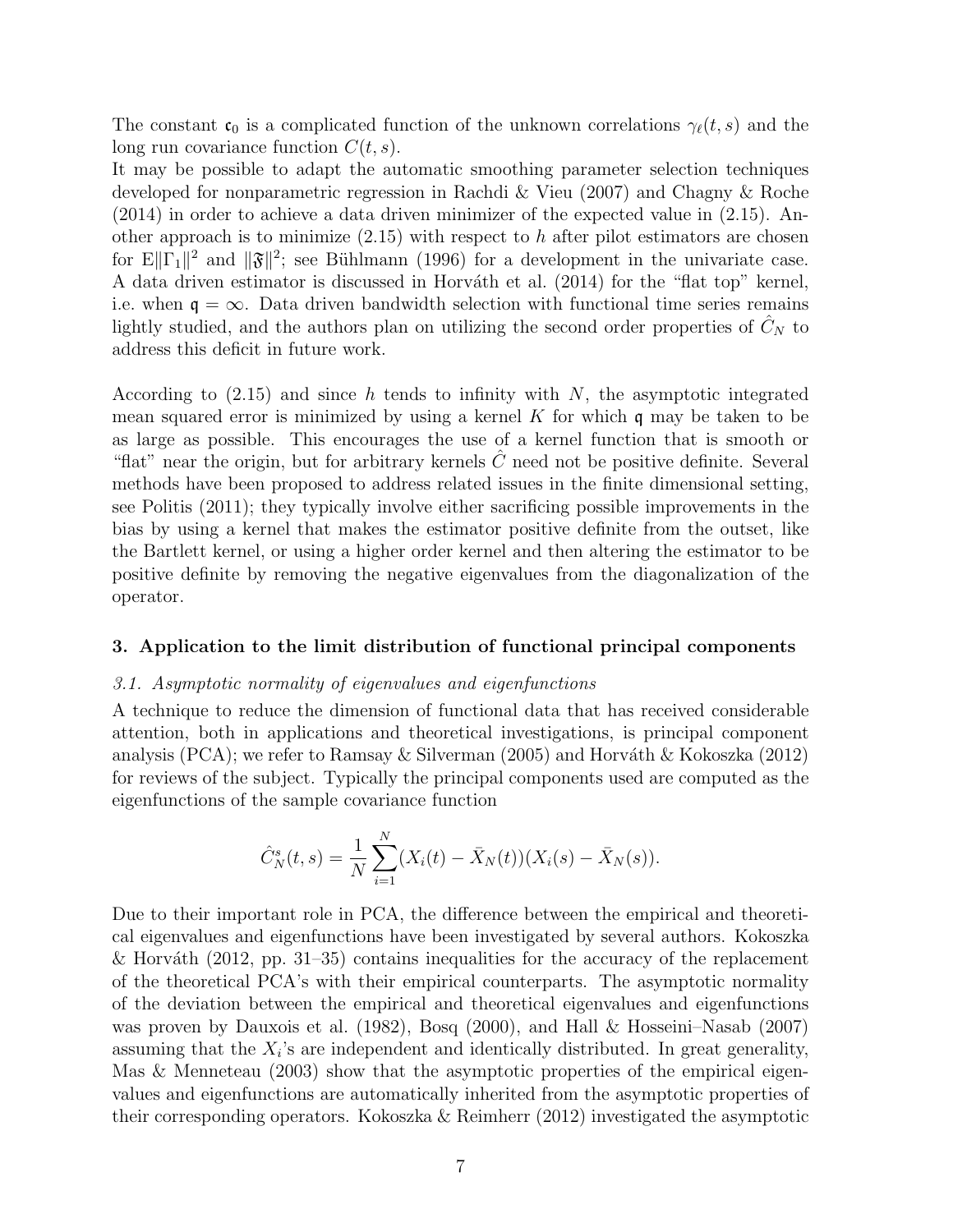properties of the eigenvalues and eigenfunctions of  $\hat{C}_N^s$  when the observations are from a stationary functional time series.

In case of inference with dependent functional data, it may be preferable to use the theoretical principal components  $\{v_i\}_{i\geq 1}$  defined by the the long run covariance operator,

$$
\lambda_i v_i(t) = \int C(t, s) v_i(s) ds, \quad 1 \le i < \infty,
$$
\n(3.1)

where we have used  $\lambda_1 \geq \lambda_2 \geq \ldots \geq 0$  to denote the ordered eigenvalues. These define an example of dynamic functional principal components as defined in Hormann et al. (2014). The theoretical eigenvalues and eigenfunctions defined in (3.1) can be estimated from a sample by the eigenvalues and eigenfunctions of the empirical long run covariance function

$$
\hat{\lambda}_i \hat{v}_i(t) = \int \hat{C}_N(t, s) \hat{v}_i(s) ds, \ \ 1 \le i \le N. \tag{3.2}
$$

It was shown in Horváth et al. (2012) that if for some  $p \geq 1$ ,

$$
\lambda_1 > \ldots > \lambda_p > \lambda_{p+1} \ge 0,
$$
\n
$$
(3.3)
$$

then the estimators defined in (3.2) are asymptotically consistent in the sense that

$$
\max_{1 \le i \le p} |\hat{\lambda}_i - \lambda_i| = o_P(1), \text{ and } \max_{1 \le i \le p} ||\hat{s}_i \hat{v}_i - v_i|| = o_P(1), \text{ as } N \to \infty,
$$

where  $\hat{s}_i = \text{sign}(\langle \hat{v}_i, v_i \rangle)$ . We show that Theorems 2.1–2.3 imply the limit distributions of  $(N/h)^{1/2}(\hat{\lambda}_i - \lambda_i)$ ,  $(N/h)^{1/2}(\hat{v}_i(t) - v_i(t))$  and  $(N/h)^{1/2} ||\hat{v}_i - v_i||$ ,  $1 \le i \le p$ .

**Theorem 3.1.** *Under the conditions of Theorems 2.1 and 2.3,* (3.3) *and assuming* lim<sub>N→∞</sub>  $N/h^{1+2q} = a$ , there exist random variables  $\mathfrak{g}_{\ell,N}$  and random functions  $\mathcal{G}_{\ell,N}(t)$ , 1  $\leq$  $\ell \leq p$  *such that* 

$$
\max_{1 \le \ell \le p} |(N/h)^{1/2} (\hat{\lambda}_{\ell} - \lambda_{\ell}) - \mathfrak{g}_{\ell, N}| = o_P(1),
$$
  

$$
\max_{1 \le \ell \le p} |(N/h)^{1/2} (\hat{s}_{\ell} \hat{v}_{\ell} - v_{\ell}) - \mathcal{G}_{\ell, N}| = o_P(1)
$$

*and*

$$
\{\mathfrak{g}_{\ell,N},\mathcal{G}_{\ell,N}(t),1\leq\ell\leq p\}
$$
  
\n
$$
\begin{aligned}\n&\stackrel{D}{=} \left\{\lambda_{\ell}\left(2\int_{-c}^{c} K^{2}(z)dz\right)^{1/2}\mathcal{N}_{\ell,\ell}+\mathfrak{a}\iint \mathfrak{F}(u,s)v_{\ell}(s)v_{\ell}(u)duds,\\
&\left(\int_{-c}^{c} K^{2}(z)dz\right)^{1/2}\sum_{1\leq k\neq\ell<\infty}v_{k}(t)\frac{(\lambda_{\ell}\lambda_{k})^{1/2}}{\lambda_{\ell}-\lambda_{k}}\mathcal{N}_{\ell,k} \\
&\quad+\mathfrak{a}\sum_{1\leq k\neq\ell<\infty}\frac{v_{k}(t)}{\lambda_{\ell}-\lambda_{k}}\iint \mathfrak{F}(u,s)v_{\ell}(u)v_{\ell}(s)duds,1\leq\ell\leq p\right\},\n\end{aligned}
$$

*where*  $\mathcal{N}_{\ell,k}$  *are independent standard normal random variables.*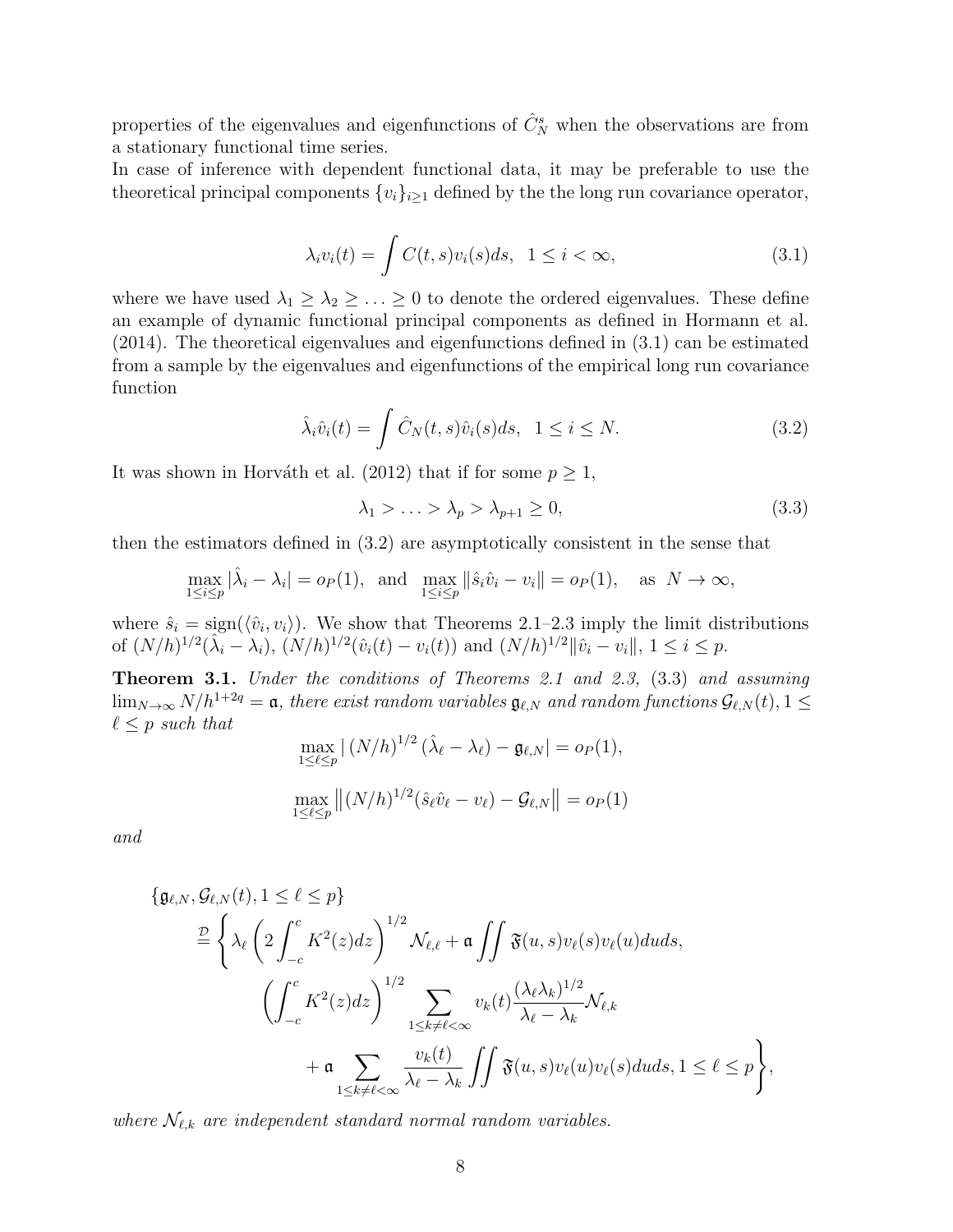If  $\alpha = 0$ , then Theorem 3.1 implies that the empirical eigenvalues and eigenfunctions are asymptotically consistent with rate  $(h/N)^{1/2}$ . Theorem 3.1 also shows that  $(N/h)^{1/2}(\hat{\lambda}_{\ell} - \lambda_{\ell})$  are asymptotically independent and normally distributed, and that, on top of being orthogonal functions,  $(N/h)^{1/2}(\hat{s}_{\ell}\hat{v}_{k} - v_{k})$   $1 \leq k \leq p$  are asymptotically stochastically independent and Gaussian. This result is along the lines of the asymptotic independence and normality of the suitably normed and centered empirical eigenvalues and eigenfunctions of the empirical covariance function of independent and identically distributed functional observations. The main difference is the norming; we use  $(N/h)^{1/2}$ in the case of the kernel estimator for the long run covariance function instead of the *N*<sup>1/2</sup> rate in the case of the sample covariance. Since  $(N/h)^{1/2} || \hat{s}_{\ell} \hat{v}_{\ell} - v_{\ell} ||^2$ ,  $1 \leq \ell \leq p$  are asymptotically independent, assuming that  $\mathfrak{a} = 0$ , Theorem 3.1 yields

$$
\frac{N}{h} \|\hat{s}_{\ell}\hat{v}_{\ell} - v_{\ell}\|^2 \quad \stackrel{\mathcal{D}}{\rightarrow} \quad \lambda_{\ell} \int_{-c}^{c} K^2(z) dz \sum_{k \neq \ell} \frac{\lambda_k}{(\lambda_{\ell} - \lambda_k)^2} \mathcal{N}_{\ell,k}^2.
$$

This is the analogue of the result of Dauxois et al. (1982) in the functional time series case for the long run covariance.

#### *3.2. Statistical applications of Theorem 3.1*

A fundamental issue in principal component analysis is the determination of an appropriate number of basis functions for dimension reduction; see Bande et al. (2015) and Kokoszka & Young (2015) for recent applications where this issue is faced. Theorem 3.1 supplies a natural procedure to determine this number, since it can be used to derive a test of whether a specified eigenvalue is different from zero. Specifically, this theory can be used to provide the null distribution of statistics similar to those proposed in Chapter 11.7.2 in Anderson (1984). Additionally, Theorem 3.1 could be used to test if principal components, or eigenvalues, based on *C* remain constant throughout the sample.

Another potential application of Theorem 3.1 is in assessing the accuracy of seminorms defined for the purpose of nonparametric functional regression with functional time series as presented in Chapter 3 of Ferraty & Vieu (2006). We may define a seminorm  $\|\cdot\|_q^{PCA}$ by

$$
||f||_q^{PCA} = \left(\sum_{i=1}^q \left(\int f(t)v_k(t)dt\right)^2\right)^{1/2},
$$

where the  $v'_{k}$ s are the eigenfunctions of the long run covariance operator. Theorem 3.1 may be used to provide an approximate distribution of for the Hilbert–Schmidt norm of estimates of these seminorms when the theoretical eigenvalues are replaced with their empirical versions. We leave these ideas as potential avenues of future research.

#### **4. Proofs of Theorems 2.1–3.1**

The proofs of the main results of the paper, Theorems 2.1 and Theorems 2.2, are carried out in three primary steps. Firstly, we show that the process  $Z_N$  can be well approximated by an analogous process  $Z_{N,m}$  that is constructed using *m*-dependent random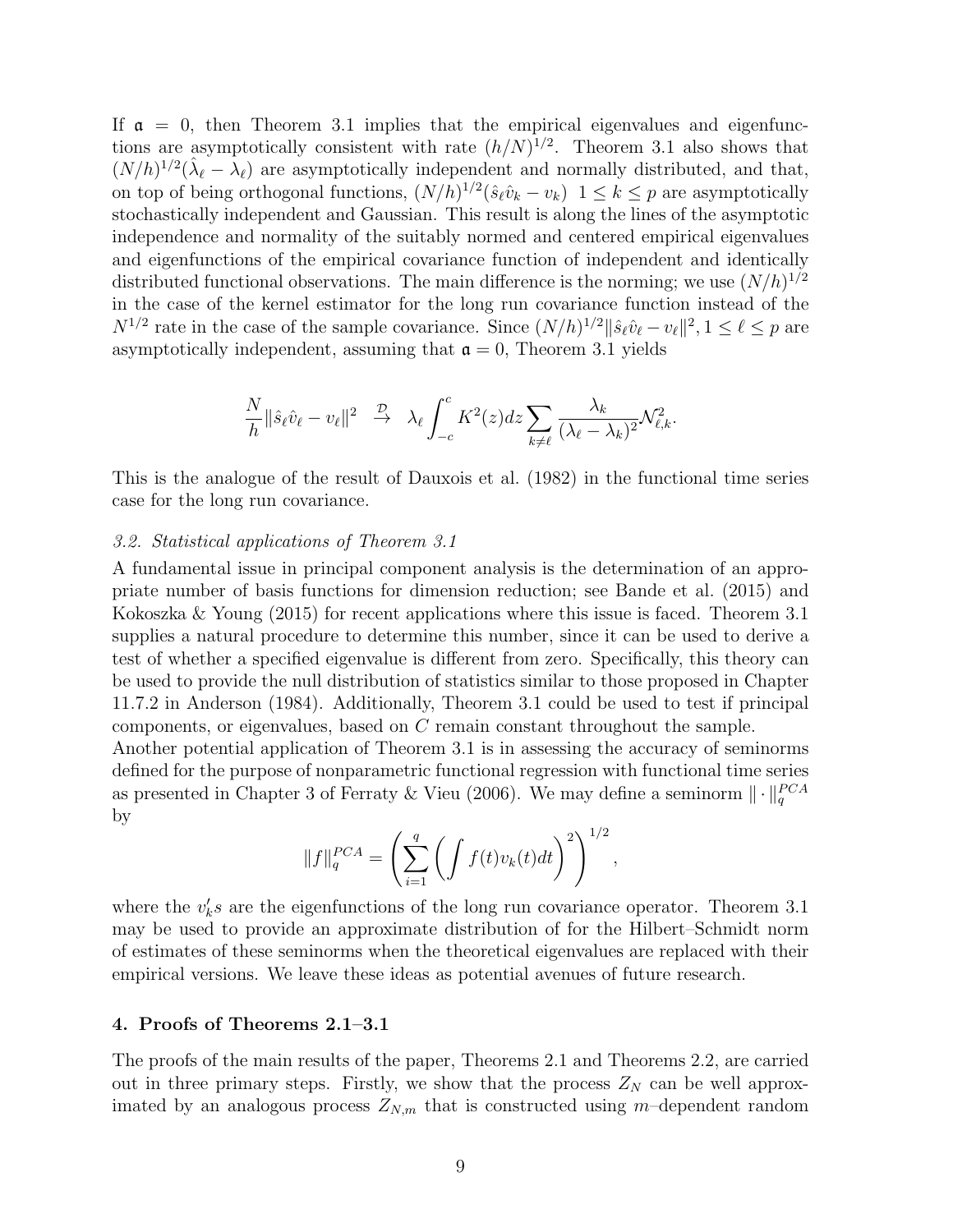functions with the aid of (2.4) in Subsection 4.1. Once we have achieved this approximation, we obtain a lower dimensional approximation  $Z_{N,m}^d$  based on *d* dimensional random functions via a projection technique in Subsection 4.2. It is then straightforward to create a Gaussian approximation for this process (Subsection 4.3), and we may then retrace our steps with the Gaussian process by letting *d* and *m* tend to infinity (Subsection 4.4). We then obtain as a simple corollary the asymptotic distributions of the eigenvalues and eigenfunctions in Subsection 4.5.

#### *4.1. Approximation with m–dependent sequences*

To simplify notation, we assume throughout the proofs that  $c = 1$  in (2.6) and (2.7). First we show that replacing the sample mean  $\bar{X}_N(t)$  with  $EX_0(t)$  in the definition of  $\hat{\gamma}_i$ does not effect the limit distribution of  $Z_N^2$ . It is clear that we can assume without loss of generality that

$$
\mathbf{E}X_i(t) = 0.\tag{4.1}
$$

Let

$$
\tilde{C}_N(t,s) = \sum_{i=-\infty}^{\infty} K\left(\frac{i}{h}\right) \tilde{\gamma}_i(t,s),
$$

where

$$
\tilde{\gamma}_i(t,s) = \tilde{\gamma}_{i,N}(t,s) = \begin{cases} \frac{1}{N} \sum_{j=1}^{N-i} X_j(t) X_{j+i}(s), & i \ge 0\\ \frac{1}{N} \sum_{j=1-i}^{N} X_j(t) X_{j+i}(s), & i < 0. \end{cases}
$$
\n(4.2)

We prove in the following lemma that  $Z_N$  and  $\tilde{Z}_N$  have the same limit distribution, where  $\tilde{Z}_N(t,s) = \tilde{C}_N(t,s) - \mathbf{E}\tilde{C}_N(t,s)$ .

**Lemma 4.1.** *If*  $(2.1)$ – $(2.8)$  *are satisfied, then we have that* 

$$
\frac{N}{h} \|Z_N - \tilde{Z}_N\|^2 = o_P(1).
$$
\n(4.3)

*Proof.* It is easy to see that

$$
\|Z_N - \tilde{Z}_N\| \leq \|\bar{X}_N\| \left\{ \left\|\sum_{i=0}^{\infty} K\left(\frac{i}{h}\right) \frac{1}{N} \sum_{j=1}^{N-i} X_j \right\| + \left\|\sum_{i=0}^{\infty} K\left(\frac{i}{h}\right) \frac{1}{N} \sum_{j=i+1}^{N} X_j \right\| \right\} + \|\bar{X}_N\| \left\{ \left\|\sum_{i=-\infty}^{0} K\left(\frac{i}{h}\right) \frac{1}{N} \sum_{j=1-i}^{N} X_j \right\| + \left\|\sum_{i=-\infty}^{0} K\left(\frac{i}{h}\right) \frac{1}{N} \sum_{j=1}^{N+i} X_j \right\| \right\}
$$
\n(4.4)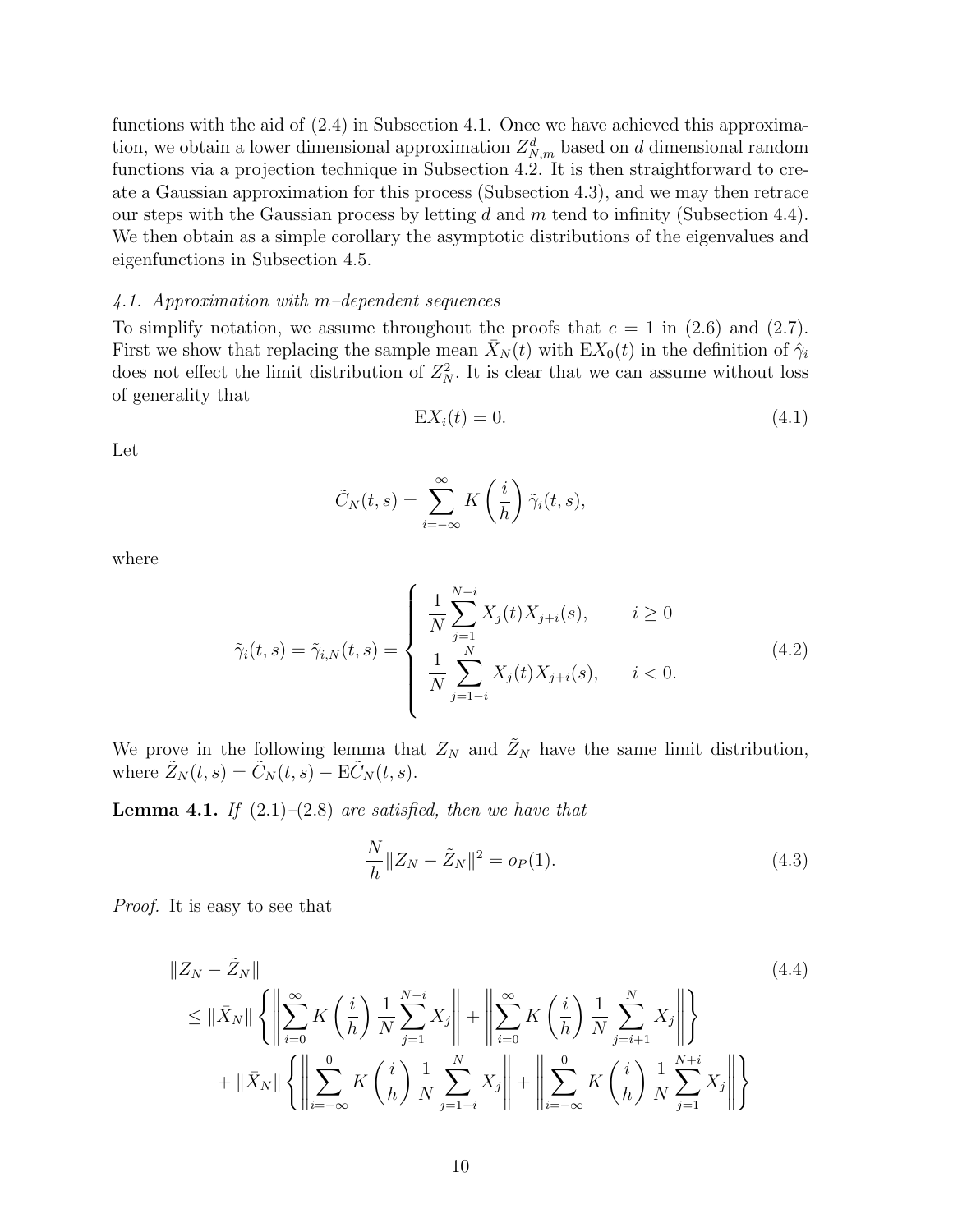$$
+ \| \bar{X}_N \|^2 \left| \sum_{i=-\infty}^{\infty} K\left(\frac{i}{h}\right) \right|.
$$

Berkes et al.  $(2013)$  showed that under  $(2.1)$ – $(2.4)$ 

$$
\|\bar{X}_N\| = O_P(N^{-1/2}),\tag{4.5}
$$

and therefore by  $(2.6)$  and  $(2.7)$ 

$$
\|\bar{X}_N\|^2 \left| \sum_{i=-\infty}^{\infty} K(i/h) \right| = O_P(h/N).
$$

On account of  $EX_0(t)X_{i,i}(s) = 0$ , by (2.4) we have that

$$
\sum_{i=1}^{\infty} \left| \iint \mathbb{E}X_0(t)X_i(s)dtds \right| \leq (\mathbb{E}||X_0||^2)^{1/2} \sum_{i=1}^{\infty} (\mathbb{E}||X_0 - X_{0,i}||^2)^{1/2} < \infty, \tag{4.6}
$$

and therefore we obtain immediately that

$$
\left\| \sum_{i=0}^{\infty} K(i/h) \frac{1}{N} \sum_{j=1}^{N-i} X_j \right\|^2 = N^{-2} \sum_{i,\ell=0}^{\infty} K(i/h) K(\ell/h) \sum_{j=1}^{N-i} \sum_{k=1}^{N-\ell} \iint \mathbf{E} X_j(t) X_k(s) dt ds
$$
  
=  $O(1/N) \sum_{i,\ell=0}^{\infty} |K(i/h) K(\ell/h)|$   
=  $O_P(h^2/N)$ ,

where we used again  $(2.6)$  and  $(2.7)$ . Thus we get by  $(4.5)$  that

$$
\|\bar{X}_N\| \left\| \sum_{i=0}^{\infty} K(i/h) \frac{1}{N} \sum_{j=1}^{N-i} X_j \right\| = O_P(h/N).
$$

Similar arguments provide the same upper bounds for the other terms in (4.4) which implies that  $(N/h)^{1/2} || \tilde{Z}_N - Z_N || = O_P((h/N)^{1/2}) = o_P(1)$  which gives (4.3).  $\Box$ 

We recall  $X_{n,m}, 1 \leq n \leq N$  defined in (2.4) for  $m \geq 0$ . Replacing  $X_i$  with  $X_{i,m}$  in the definition of  $\tilde{C}_N$  we define

$$
\tilde{C}_{N,m}(t,s) = \sum_{i=-\infty}^{\infty} K\left(\frac{i}{h}\right) \tilde{\gamma}_i^{(m)}(t,s),
$$

where

$$
\tilde{\gamma}_i^{(m)}(t,s) = \begin{cases}\n\frac{1}{N} \sum_{j=1}^{N-i} X_{j,m}(t) X_{j+i,m}(s), & i \ge 0 \\
\frac{1}{N} \sum_{j=1-i}^{N} X_{j,m}(t) X_{j+i,m}(s), & i < 0\n\end{cases}
$$

and

$$
\tilde{Z}_{N,m}(t,s)=\tilde{C}_{N,m}(t,s)-\mathbf{E}\tilde{C}_{N,m}(t,s).
$$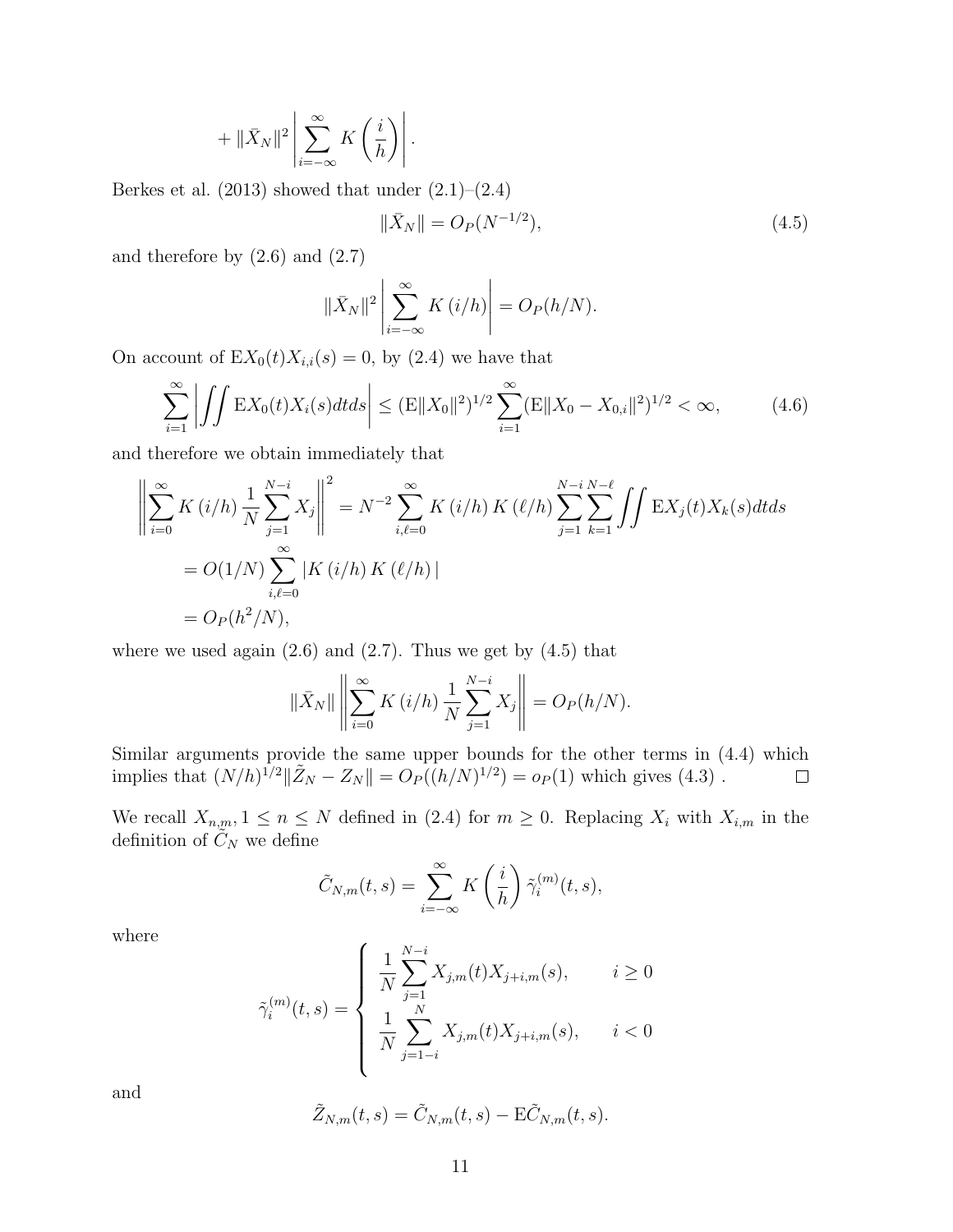**Lemma 4.2.** *If* (2.1)*–*(2.8) *are satisfied, then we have*

$$
\lim_{m \to \infty} ||C_m - C|| = 0 \tag{4.7}
$$

*where*

$$
C_m(t,s) = \sum_{\ell=-m}^{m} \mathbf{E} X_{0,m}(t) X_{\ell,m}(s).
$$

*Also, as*  $m \to \infty$ *,* 

$$
\int C_m(t,t)dt \to \int C(t,t)dt,
$$
\n(4.8)

$$
\iint \left( \sum_{\ell=-\infty}^{\infty} \mathbb{E} X_0(t) X_{\ell,m}(s) \right) \left( \sum_{j=-\infty}^{\infty} \mathbb{E} X_{0,m}(t) X_{\ell}(s) \right) dt ds \to ||C||^2, \tag{4.9}
$$

*and*

$$
\int \sum_{\ell=-\infty}^{\infty} \mathcal{E}X_0(t)X_{\ell,m}(t)dt \to \int C(t,t)dt,
$$
\n(4.10)

*Proof.* By definition we have

$$
C(t,s) = \sum_{\ell=-\infty}^{-m-1} \mathbb{E}X_0(t)X_{\ell}(s) + \sum_{\ell=m+1}^{\infty} \mathbb{E}X_0(t)X_{\ell}(s) + \sum_{\ell=-m}^{m} \mathbb{E}X_0(t)X_{\ell}(s).
$$

Due to the fact that  $C(t, s)$  is in  $L^2([0, 1]^2, \mathbb{R})$ , it follows that

$$
\left\| \sum_{\ell=m+1}^{\infty} \mathbf{E} X_0(t) X_{\ell}(s) \right\| \to 0, \quad \text{as} \quad m \to \infty
$$

and

$$
\left\| \sum_{\ell=-\infty}^{-m-1} \mathbf{E} X_0(t) X_{\ell}(s) \right\| \to \infty, \quad \text{as} \quad m \to \infty.
$$

Clearly,

$$
EX_0(t)X_\ell(s) - EX_{0,m}(t)X_{\ell,m}(s)
$$
  
=  $EX_0(t)X_\ell(s) - EX_{0,m}(t)X_\ell(s) + EX_{0,m}(t)X_\ell(s) - EX_{0,m}(t)X_{\ell,m}(s)$ 

and therefore by (2.4) and stationarity we conclude

$$
\|\mathcal{E}X_0(t)X_\ell(s)-\mathcal{E}X_{0,m}(t)X_{\ell,m}(s)\|\leq 2(\mathcal{E}\|X_0\|^2\mathcal{E}\|X_0-X_{0,m}\|^2)^{1/2}.
$$

Hence

$$
\left\| \sum_{\ell=-m}^{m} (EX_0(t)X_{\ell}(s) - EX_{0,m}(t)X_{\ell,m}(s)) \right\| \le 2(2m+1)(\mathbb{E}||X_0||^2 \mathbb{E}||X_0 - X_{0,m}||^2)^{1/2} \to 0,
$$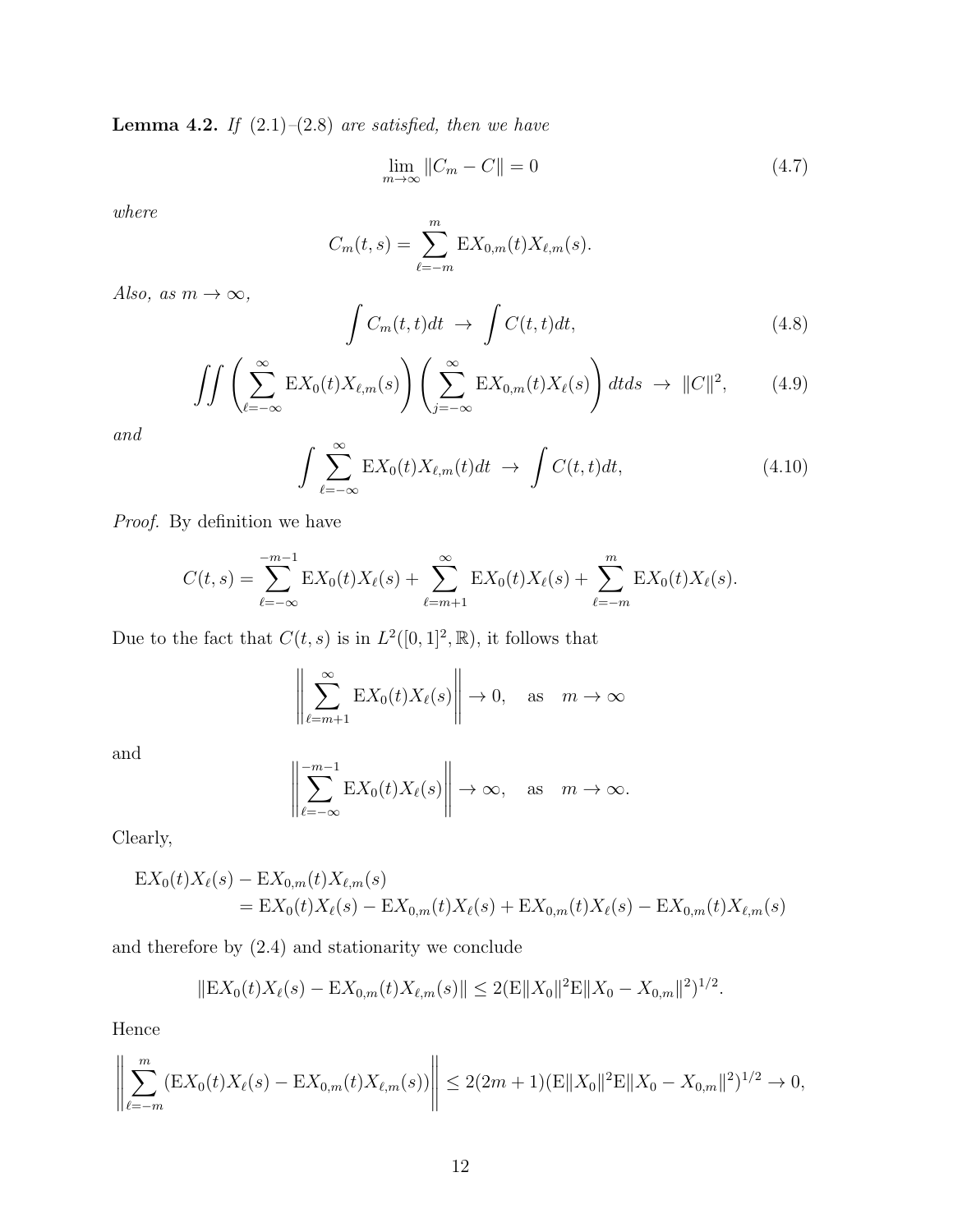as  $m \to \infty$ , completing the proof of (4.7). Similar arguments give (4.8). To prove (4.9) we first define

$$
r_{1,m} = \{ |\ell| > m, |j| \le m \}, r_{2,m} = \{ |\ell| \le m, |j| > m \}, r_{3,m} = \{ |\ell| > m, |j| > m \}
$$

and

$$
r_{4,m} = \{ |\ell|, |j| \le m \}.
$$

Let

 $\alpha_{\ell,j,m}(t,s) = \mathbb{E}X_0(t)X_{\ell,m}(s)\mathbb{E}X_{0,m}(t)X_j(s) - a_{\ell}(t,s)a_j(t,s)$ , where  $a_{\ell}(t,s) = \mathbb{E}X_0(t)X_{\ell}(s)$ .

For all  $\ell > m$  we have that  $EX_0(t)X_{\ell,m}(s) = 0$  and therefore by the Cauchy–Schwarz inequality

$$
\left| \iint \sum_{r_{1,m,1}} \alpha_{\ell,j,m}(t,s) dt ds \right| = \left| \iint \sum_{r_{1,m,1}} \alpha_{\ell}(t,s) a_j(t,s) dt ds \right|
$$
  

$$
\leq 2E ||X_0||^2 \sum_{\ell>m}^{\infty} (E ||X_0 - X_{0,\ell}||^2)^{1/2} \sum_{j=0}^{\infty} (E ||X_0 - X_{0,j}||^2)^{1/2}
$$
  

$$
\to 0, \text{ as } m \to \infty,
$$

where  $r_{1,m,1} = \{ \ell > m, |j| \leq m \}$ . On the set  $r_{1,m,2} = \{ \ell < -m, |j| \leq m \}$  we write by the independence of  $X_{0,\ell}$  and  $X_{\ell,m}$  that

$$
\sum_{r_{1,m,2}} \iint |\mathbf{E}X_{0}(t)X_{\ell,m}(s)\mathbf{E}X_{0,m}(t)X_{j}(s)|dtds
$$
\n
$$
= \sum_{r_{1,m,2}} \iint |\mathbf{E}(X_{0,m}(t) - X_{-\ell}(t))X_{\ell,m}(s)\mathbf{E}X_{0,m}(t)X_{j}(s)|dtds
$$
\n
$$
\leq \sum_{r_{1,m,2}} (\mathbf{E}||X_{0} - X_{0,-\ell}||^{2})^{1/2} (\mathbf{E}||X_{0}||^{2})^{3/2}
$$
\n
$$
\leq (2m+1)(\mathbf{E}||X_{0}||^{2})^{3/2} \sum_{\ell=m}^{\infty} (\mathbf{E}||X_{0} - X_{0,\ell}||^{2})^{1/2}.
$$

It follows similarly that

$$
\iint \sum_{r_{1,m,2}} |a_{\ell}(t,s)a_j(t,s)|dt ds \le (2m+1) (E||X_0||^2)^{3/2} \sum_{\ell=m}^{\infty} (E||X_0 - X_{0,\ell}||^2)^{1/2}
$$

resulting in

$$
\left| \iint \sum_{r_{1,m}} \alpha_{\ell,j,m}(t,s) dt ds \right| \to 0, \text{ as } m \to \infty
$$

via  $(2.4)$ . Similar arguments give for  $i = 2, 3, 4$  that

$$
\left| \iint_{r_{i,m}} \alpha_{\ell,j,m}(t,s) dt ds \right| \to 0, \quad \text{as } m \to \infty.
$$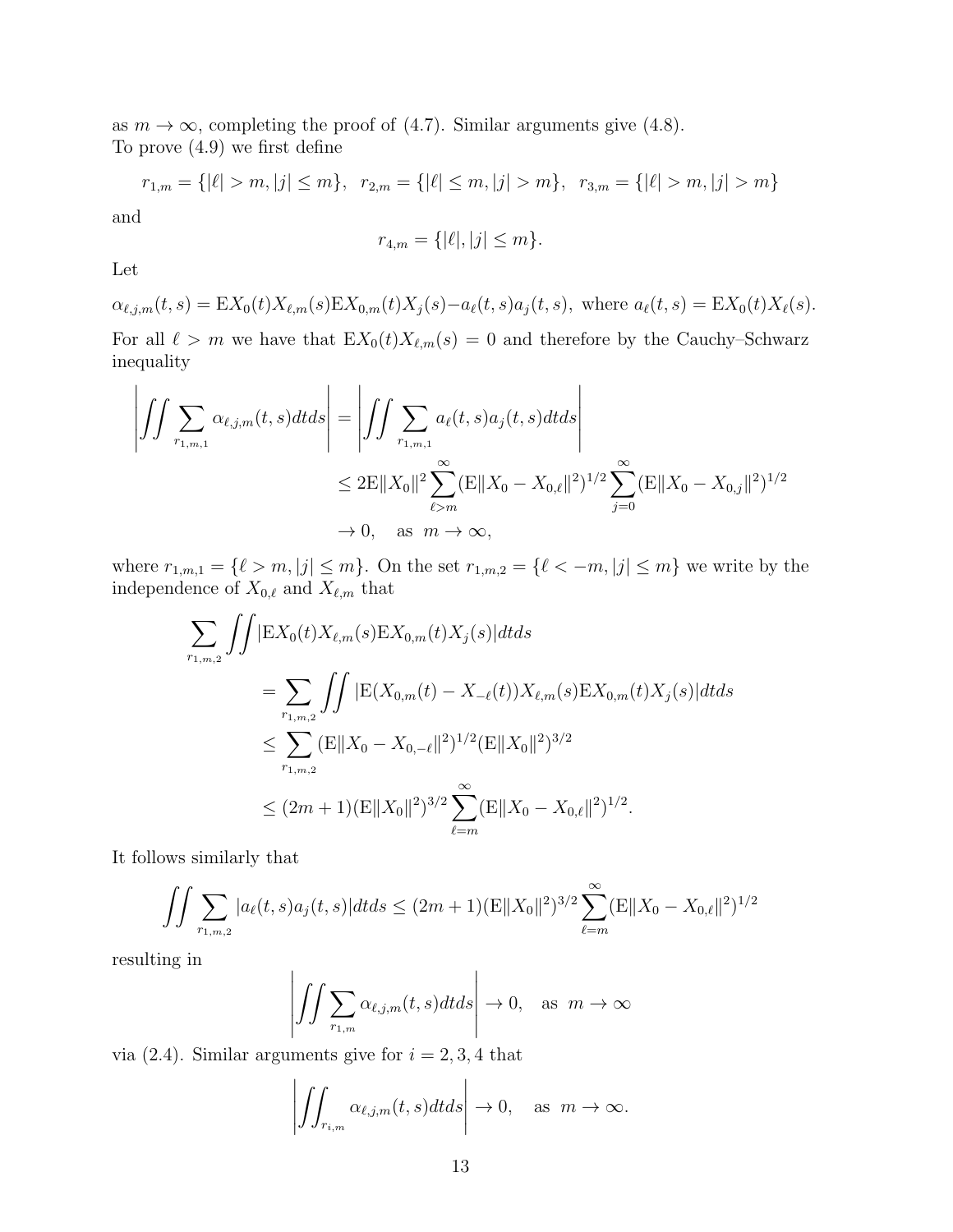Observing that

$$
\iint \sum_{\ell,i=-\infty}^{\infty} a_{\ell}(t,s)a_{i}(t,s)dtds = ||C||^{2},
$$

the proof of  $(4.9)$  is complete. The proof of  $(4.10)$  goes along the lines of  $(4.9)$ .  $\Box$ 

**Lemma 4.3.** *If*  $(2.1)$ *–* $(2.8)$  *are satisfied, then we have* 

$$
\lim_{m \to \infty} \limsup_{N \to \infty} \frac{N}{h} \mathcal{E} \iint (\tilde{Z}_N(t,s) - \tilde{Z}_{N,m}(t,s))^2 dt ds = 0.
$$
 (4.11)

*Also, for each*  $m \geq 1$ 

$$
\lim_{N \to \infty} \frac{N}{h} \iint \text{var}(\tilde{Z}_N(t,s)) dt ds = \left( ||C||^2 + \left( \int C(t,t) dt \right)^2 \right) \int_{-1}^1 K^2(u) du, \tag{4.12}
$$

$$
\lim_{N \to \infty} \frac{N}{h} \iint \text{var}(\tilde{Z}_{N,m}(t,s)) dt ds = \left( \|C_m\|^2 + \left( \int C_m(t,t) dt \right)^2 \right) \int_{-1}^1 K^2(u) du, \tag{4.13}
$$

*and*

$$
\lim_{N \to \infty} \frac{N}{h} \iint \operatorname{cov}(\tilde{Z}_N(t,s), \tilde{Z}_{N,m}(t,s)) dt ds
$$
\n
$$
= \left\{ \iint \left( \sum_{\ell=-\infty}^{\infty} \operatorname{E}X_0(t) X_{\ell,m}(s) \right) \left( \sum_{j=-\infty}^{\infty} \operatorname{E}X_{0,m}(t) X_j(s) \right) dt ds + \left( \int \sum_{\ell=-\infty}^{\infty} \operatorname{E}X_0(t) X_{\ell,m}(t) dt \right)^2 \right\} \int_{-1}^1 K^2(u) du.
$$
\n(4.14)

*Proof.* By a simple calculation

$$
\frac{N}{h} \mathbf{E} \iint \left( \tilde{Z}_N(t,s) - \tilde{Z}_{N,m}(t,s) \right)^2 dt ds
$$
  
= 
$$
\frac{N}{h} \iint \text{var}(\tilde{Z}_N(t,s)) dt ds + \frac{N}{h} \iint \text{var}(\tilde{Z}_{N,m}(t,s)) dt ds
$$
  
- 
$$
2 \frac{N}{h} \iint \text{cov}(\tilde{Z}_N(t,s), \tilde{Z}_{N,m}(t,s)) dt ds,
$$

and hence  $(4.11)$  follows from Lemma 4.2 and  $(4.12)$ – $(4.14)$ . We recall  $a_{\ell}(t,s) = \mathbb{E}X_0(t)X_{\ell}(s)$  and let

$$
\psi_{\ell,r,p}(t,s) = \mathbb{E}[X_0(t)X_{\ell}(s)X_r(t)X_p(s)] - a_{\ell}(t,s)a_{p-r}(t,s) - a_r(t,t)a_{p-\ell}(s,s) - a_p(t,s)a_{r-\ell}(t,s).
$$

As the first step in the proof of (4.12) we show that

$$
\frac{1}{h} \sum_{g,\ell=-h}^{h} \sum_{r=-\left(N-1\right)}^{N-1} \left| \iint \psi_{\ell,r,r+g}(t,s)dt ds \right| \to 0, \quad \text{as } N \to \infty. \tag{4.15}
$$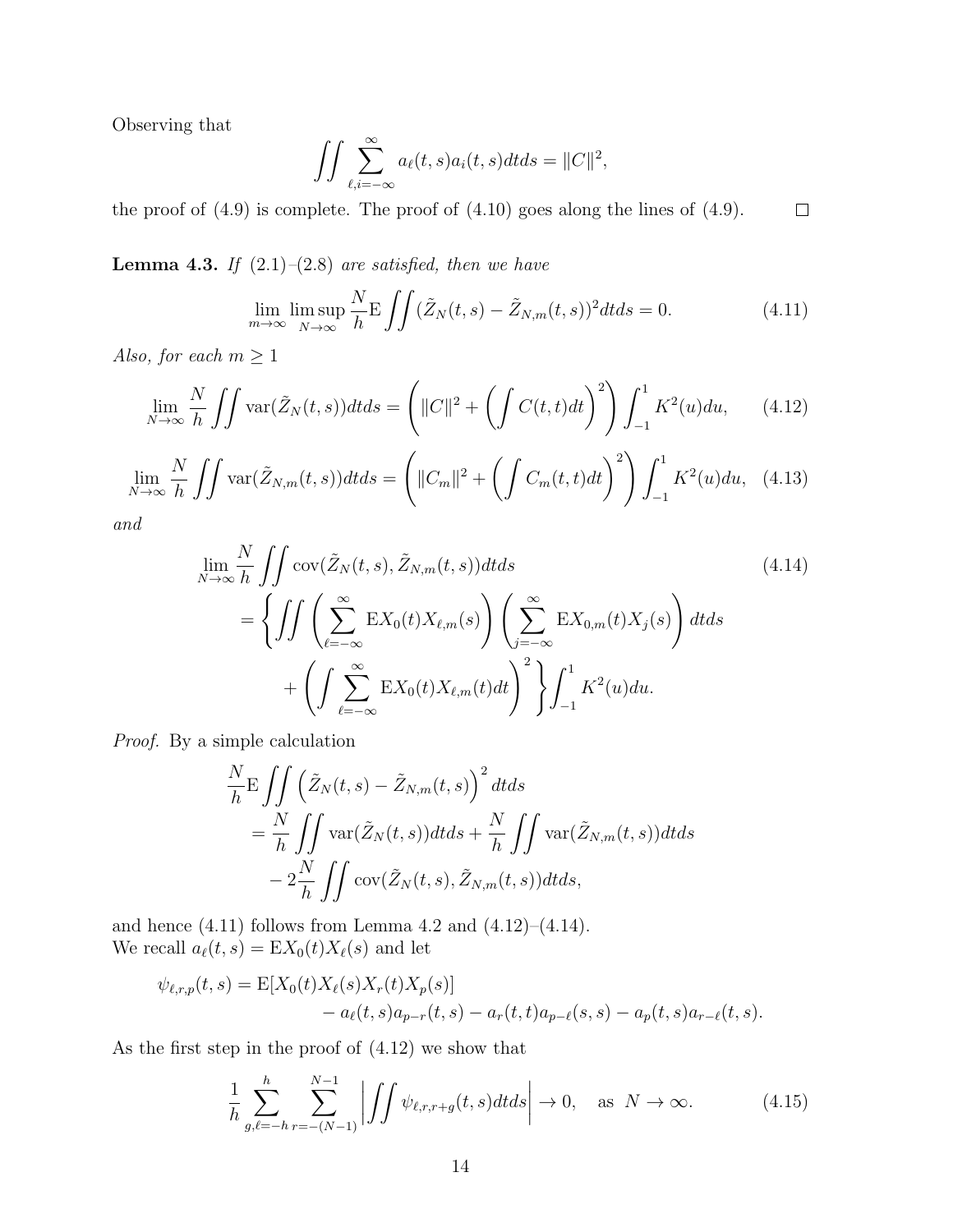It is easy to see that

$$
\frac{1}{h} \sum_{g,\ell=-h}^{h} \sum_{r=-(N-1)}^{N-1} \left| \int \int \psi_{\ell,r,r+g}(t,s)dt ds \right|
$$
\n
$$
= \frac{1}{h} \sum_{\ell=0}^{h} \sum_{g=0}^{N-1} \sum_{r=0}^{N-1} \left| \int \int \psi_{\ell,r,r+g}(t,s)dt ds \right|
$$
\n
$$
+ \frac{1}{h} \sum_{\ell=0}^{h} \sum_{g=0}^{N-1} \sum_{r=-(N-1)}^{N-1} \left| \int \int \psi_{\ell,r,r+g}(t,s)dt ds \right|
$$
\n
$$
+ \cdots + \frac{1}{h} \sum_{\ell=-h}^{N-1} \sum_{g=-h}^{N-1} \sum_{r=-(N-1)}^{N-1} \left| \int \int \psi_{\ell,r,r+g}(t,s)dt ds \right|,
$$
\n(4.16)

where the right hand side contains eight terms corresponding to the combinations of the indices  $\ell, g$  and  $r$  taking either nonnegative or negative values. Due to stationarity, we only consider the first term. In the summation of  $\psi_{\ell,r,r+g}$ , we consider three cases:  $\ell$  is less than *r*,  $\ell$  is between *r* and  $r + g$ , or  $\ell$  is larger than  $r + g$ .

Let  $R_1 = \{ (\ell, g, r) : \ell < r, 0 \leq \ell, g \leq h, 0 \leq r \leq N-1 \}, R_2 = \{ (\ell, g, r) : r \leq \ell \leq r+g, 0 \leq \ell \leq r+1 \}$  $\ell, g \le h, 0 \le r \le N-1\},\$ and  $R_3 = \{(\ell, g, r) : r + g < \ell, 0 \le \ell, g \le h, 0 \le r \le N-1\}.$ Clearly, *h*

$$
\sum_{\ell=0}^h \sum_{g=0}^h \sum_{r=0}^{N-1} \left| \int \int \psi_{\ell,r,r+g}(t,s) dt ds \right| \le U_{1,N} + U_{2,N} + U_{3,N},
$$

where

$$
U_{1,N} = \sum_{R_1} \left| \int \int \psi_{\ell,r,r+g}(t,s) dt ds \right|, \quad U_{2,N} = \sum_{R_2} \left| \int \int \psi_{\ell,r,r+g}(t,s) dt ds \right|,
$$

and

$$
U_{3,N} = \sum_{R_3} \left| \int \int \psi_{\ell,r,r+g}(t,s) dt ds \right|.
$$

Using the definition of  $\psi_{\ell,r,r+g}$  we write

$$
\sum_{R_1} \left| \iint \psi_{\ell,r,r+g}(t,s)dt ds \right|
$$
\n
$$
\leq \sum_{R_1} \left| \iint a_r(t,t) a_{r+g-\ell}(s,s)dt ds \right|
$$
\n
$$
+ \sum_{R_1} \left| \iint a_{r-\ell}(t,s) a_{r+g}(t,s)dt ds \right|
$$
\n
$$
+ \sum_{R_1} \left| \iint \left[ \mathbf{E} X_0(t) X_\ell(s) X_r(t) X_{r+g}(s) - a_\ell(t,s) a_g(t,s) \right] dt ds \right|.
$$
\n(4.17)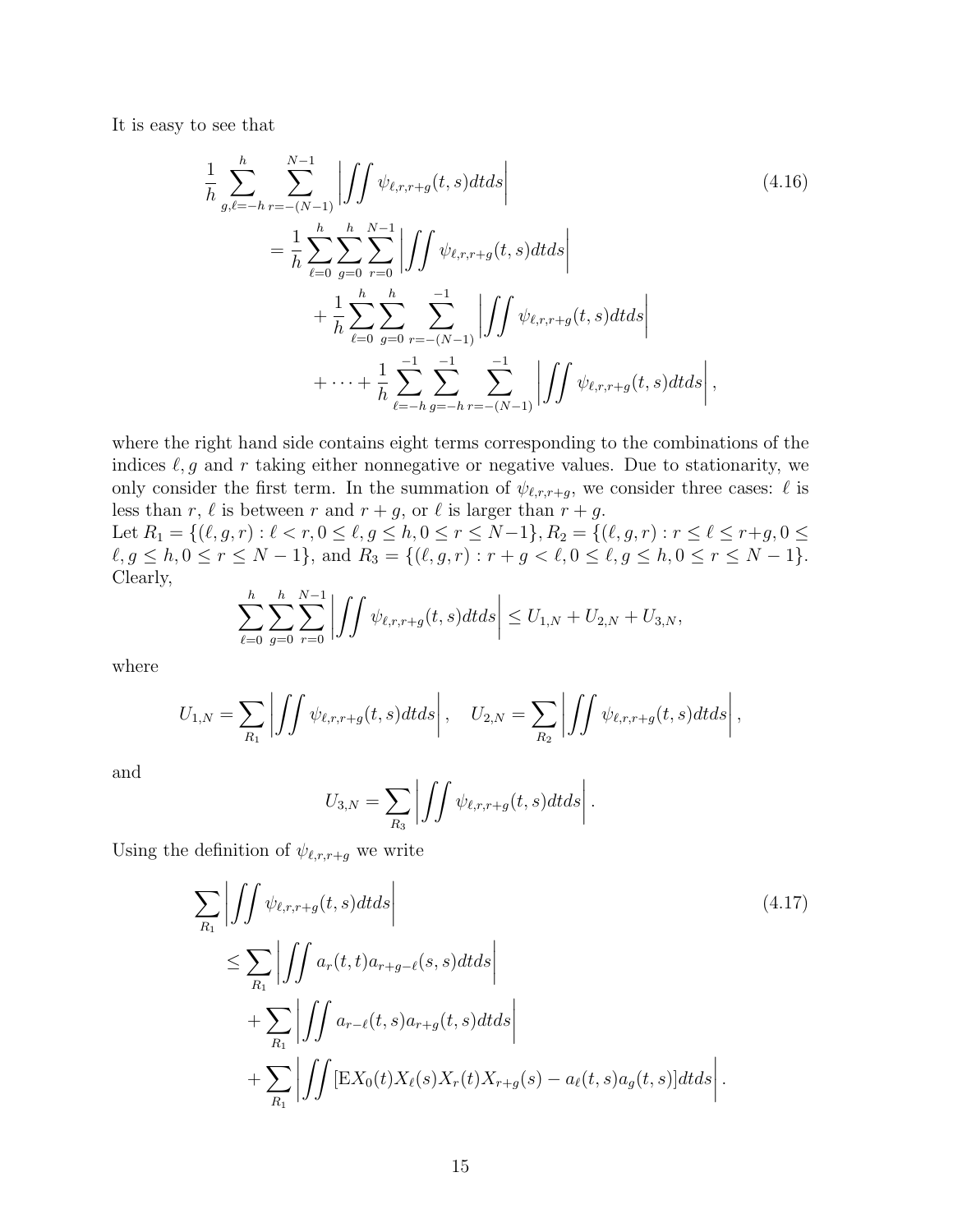By the inequality  $(A.3)$  in Horváth & Rice (2014) and the fact that for any random variable  $(E\zeta^2)^{1/2} \le (E\zeta^4)^{1/4}$  we get that

$$
\left| \iint a_r(t,t)a_{r+g-\ell}(s,s)dtds \right| \le \mathbb{E} ||X_0||^2 c_r c_{r+g-\ell} \tag{4.18}
$$

and

$$
\left| \iint a_{r-\ell}(t,s)a_{r+g}(t,s)dtds \right| \le \mathcal{E}||X_0||^2 c_{r-\ell} c_{r+g},\tag{4.19}
$$

where, we recall from  $(2.4)$ ,

$$
c_{\ell} = (\mathbf{E} || X_0 - X_{0,\ell} ||^4)^{1/4}.
$$

Combining  $(4.18)$  with the definition of  $R_1$  we conclude

$$
\sum_{R_1} \left| \iint a_r(t, t) a_{r+g-\ell}(s, s) dt ds \right| \leq E \|X_0\|^2 \sum_{R_1} c_r c_{r+g-\ell} \tag{4.20}
$$
\n
$$
\leq E \|X_0\|^2 \sum_{\ell=0}^h \sum_{r=\ell+1}^{N-1} c_r \sum_{g=0}^h c_{r+g-\ell} \leq E \|X_0\|^2 \left( \sum_{\ell=0}^\infty \sum_{r=\ell}^\infty c_r \right) \sum_{g=0}^\infty c_g.
$$

Similarly,

$$
\sum_{R_1} \left| \iint a_{r-\ell}(t,s)a_{r+g}(t,s)dtds \right| \leq E \|X_0\|^2 \sum_{R_1} c_{r-\ell} c_{r+g} \tag{4.21}
$$
\n
$$
\leq E \|X_0\|^2 \sum_{\ell=0}^h \sum_{r=\ell}^{N-1} \sum_{g=0}^h c_{r-\ell} c_{r+g}
$$
\n
$$
\leq E \|X_0\|^2 \sum_{\ell=0}^h \sum_{r=\ell}^{N-1} \sum_{p=\ell}^{\infty} c_{r-\ell} c_p \leq E \|X_0\|^2 \left( \sum_{\ell=0}^{\infty} \sum_{p=\ell}^{\infty} c_p \right) \sum_{r=0}^{\infty} c_r.
$$

Let  $1 \leq \xi = \xi(N) \leq h$  be a sequence of real numbers which will be defined below. We write  $R_1 = R_{1,1} \cup R_{1,2}$ , where  $R_{1,1} = \{(\ell, g, r) \in R_1 : r - \ell > \xi\}$  and  $R_{1,2} = \{(\ell, g, r) \in R_1\}$  $R_1: r - \ell \leq \xi$ . It follows from (A.9) of Horváth & Rice (2014) that there is a constant *A*<sub>1</sub>, depending only on the distribution of  $X_0$  such that for all  $(\ell, g, r) \in R_{1,1}$ 

$$
\left| \iint \left[ \mathbf{E} X_0(t) X_\ell(s) X_r(t) X_{r+g}(s) - a_\ell(t,s) a_g(t,s) \right] dt ds \right| \leq A_1 (c_{r-\ell} + c_{r+g-\ell}).
$$

Thus we get that

$$
\sum_{R_{1,1}} \left| \iint \left[ \mathbf{E} X_0(t) X_\ell(s) X_r(t) X_{r+g}(s) - a_\ell(t,s) a_g(t,s) \right] dt ds \right| \tag{4.22}
$$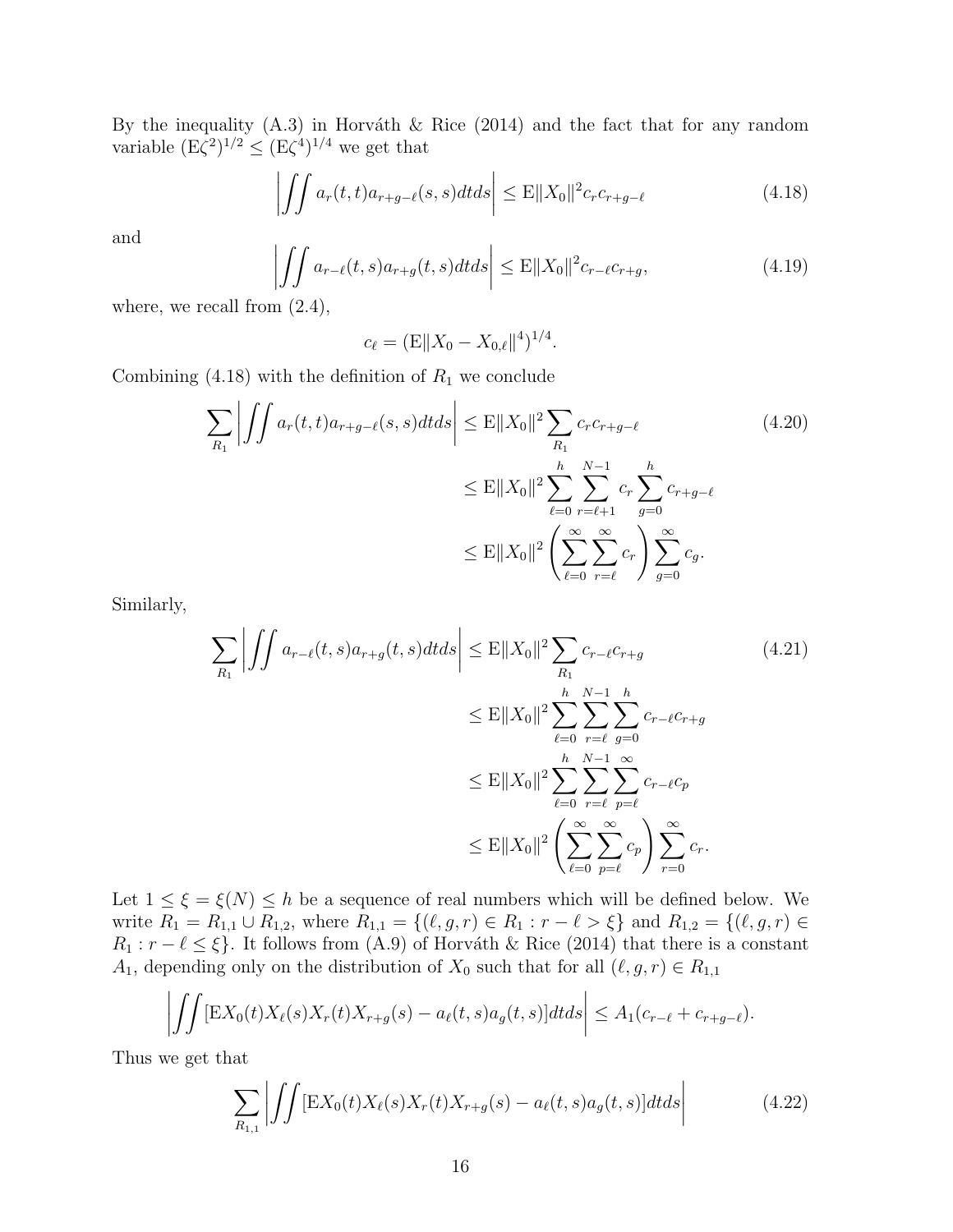$$
\leq A_1 \sum_{\ell=0}^h \sum_{r=\ell+\xi}^N \sum_{g=\ell-r}^h (c_{r-\ell} + c_{r+g-\ell})
$$
  

$$
\leq 2A_1 h^2 \sum_{p=\xi}^\infty c_p.
$$

To obtain an upper bound when the summation is over  $R_{1,2}$  we write  $R_{1,2} = \bigcup_{i=1}^{3} R_{1,2,i}$ where  $R_{1,2,1} = \{(\ell, g, r) \in R_{1,2} : \ell > \xi\}, R_{1,2,2} = \{(\ell, g, r) \in R_{1,2} : g > \xi\}$  and  $R_{1,2,3} =$  $\{(\ell, g, r) \in R_{1,2} : \ell, g \leq \xi\}$ . It follows from (A.4) in Horváth & Rice (2014) that there is a constant  $A_2$  depending only on  $X_0$  such that

$$
\left| \iint \mathbf{E} X_0(t) X_\ell(s) X_r(t) X_{r+g}(s) dt ds \right| \le A_2 \min(c_\ell, c_g) \quad \text{for all} \quad (\ell, g, r) \in R_1.
$$

Thus we have

$$
\sum_{R_{1,2,1}} \left| \iint \mathbf{E} X_0(t) X_{\ell}(s) X_r(t) X_{r+g}(s) dt ds \right|
$$
\n
$$
\leq A_2 \sum_{\ell=\xi+1}^h \sum_{r=\ell}^{\ell+\xi} \sum_{g=\ell-r}^h c_\ell
$$
\n
$$
\leq A_2 h \xi \sum_{\ell=\xi}^\infty c_\ell.
$$
\n(4.23)

Similarly,

$$
\sum_{R_{1,2,2}} \left| \iint \mathbf{E} X_0(t) X_\ell(s) X_r(t) X_{r+g}(s) dt ds \right| \le A_2 h \xi \sum_{\ell=\xi}^{\infty} c_\ell.
$$
 (4.24)

It follows from the definitions of  $R_{1,2,3}$  and  $R_{1,2}$  that  $R_{1,2,3} \subseteq \{0 \leq \ell, g \leq \xi, 0 \leq r \leq 2\xi\},\$ so we have with some constant *A*<sup>3</sup> that

$$
\sum_{R_{1,2,3}} \left| \iint \mathbf{E} X_0(t) X_\ell(s) X_r(t) X_{r+g}(s) dt ds \right| \le A_3 \xi^3. \tag{4.25}
$$

Similar but somewhat easier arguments show

$$
\sum_{R_{1,2}} \left| \iint a_{\ell}(t,s) a_g(t,s) dt ds \right| \le A_4 \left\{ h \xi \sum_{\ell=\xi}^{\infty} c_{\ell} + \xi^3 \right\}.
$$
 (4.26)

with some constant  $A_4$ . If (2.4) holds, then  $\sum_{i=1}^{\infty} c_i < \infty$  and

$$
\ell w \left( \sum_{i=\ell}^{\infty} c_i \right) \to 0, \text{ as } \ell \to \infty.
$$
 (4.27)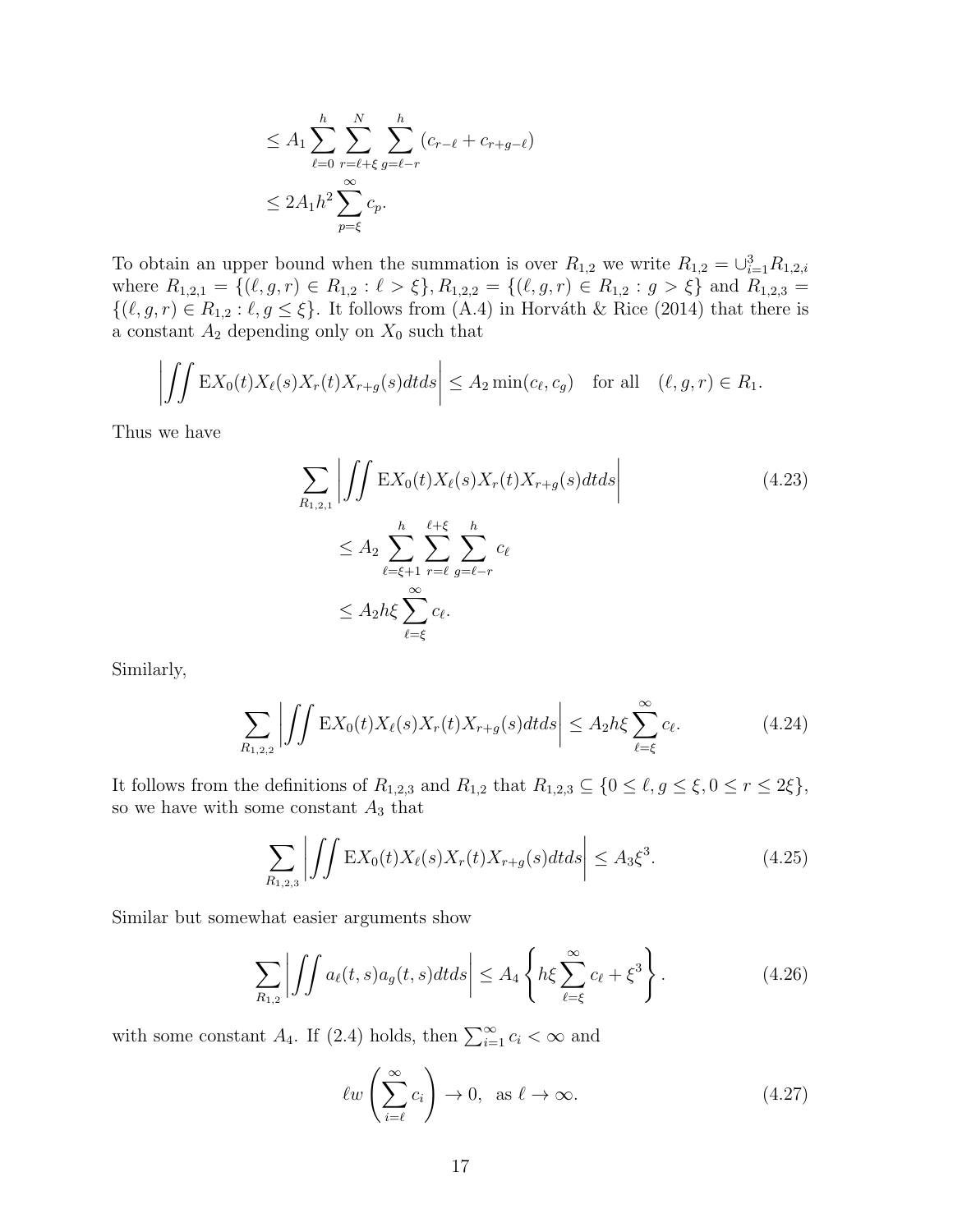Also  $w^{-1}(x)$  exists for small enough x; see Bingham et al. (1987), pp. 28 and 29, and  $w^{-1}(x)/x^3 \to \infty$  as  $x \to 0$ . Using theorem 1.5.12 of Bingham et al. (1987) we get that (4.27) is equivalent to

$$
\frac{1}{w^{-1}(1/\ell)}\sum_{i=\ell}^{\infty}c_i \to 0, \text{ as } \ell \to \infty.
$$
 (4.28)

Therefore, with the choice of

$$
\xi = \frac{1}{w(1/h)}
$$

in  $(4.22)$ – $(4.26)$  we obtain that

$$
\frac{1}{h}\sum_{R_1}\left|\iint \left[\mathbf{E}X_0(t)X_\ell(s)X_r(t)X_{r+g}(s) - a_\ell(t,s)a_g(t,s)\right]dtds\right| \to 0. \tag{4.29}
$$

Putting together (4.20), (4.21) and (4.29) we conclude

$$
\frac{1}{h} \sum_{R_1} \left| \iint \psi_{\ell,r,r+g}(t,s) dt ds \right| \to 0. \tag{4.30}
$$

Similar arguments show that  $(4.30)$  remains true if the domain of summation  $R_1$  is replaced with  $R_2$  or  $R_3$  and hence

$$
\frac{1}{h}\sum_{\ell=0}^h\sum_{g=0}^h\sum_{r=0}^{N-1}\left|\iint\psi_{\ell,r,r+g}(t,s)dtds\right| \to 0.
$$

With minor modifications of the arguments above one can verify that the remaining seven terms in (4.16) also tend to 0, as  $N \to \infty$ .

Now we show that  $(4.15)$  implies  $(4.12)$ . By a simple calculation using  $(2.1)$  and  $(4.2)$ we get

$$
N\text{cov}(\tilde{\gamma}_{\ell}(t,s),\tilde{\gamma}_{g}(t,s))
$$
  
=  $\frac{1}{N} \left\{ \sum_{i=\max(1,1-\ell)}^{\min(N,N-\ell)} \sum_{j=\max(1,1-g)}^{\min(N,N-g)} \text{E}X_{i}(t)X_{i+\ell}(s)X_{j}(t)X_{j+g}(s) - (N-|\ell|)(N-|g|)a_{\ell}(t,s)a_{g}(t,s) \right\}$   
=  $\frac{1}{N} \sum_{i=\max(1,1-\ell)}^{\min(N,N-\ell)} \sum_{j=\max(1,1-g)}^{\min(N,N-g)} \left( \psi_{\ell,j-i,j-i+g}(t,s) + a_{j-i}(t,t)a_{j-i+g-\ell}(s,s) \right).$ 

Notice that the summand in the last formula depends only on the difference  $j - i$ . Let  $\varphi_N(r,\ell,g)$  denote the cardinality of the set  $\{(i,j) : j - i = r, \max(1, 1 - \ell) \le i \le n\}$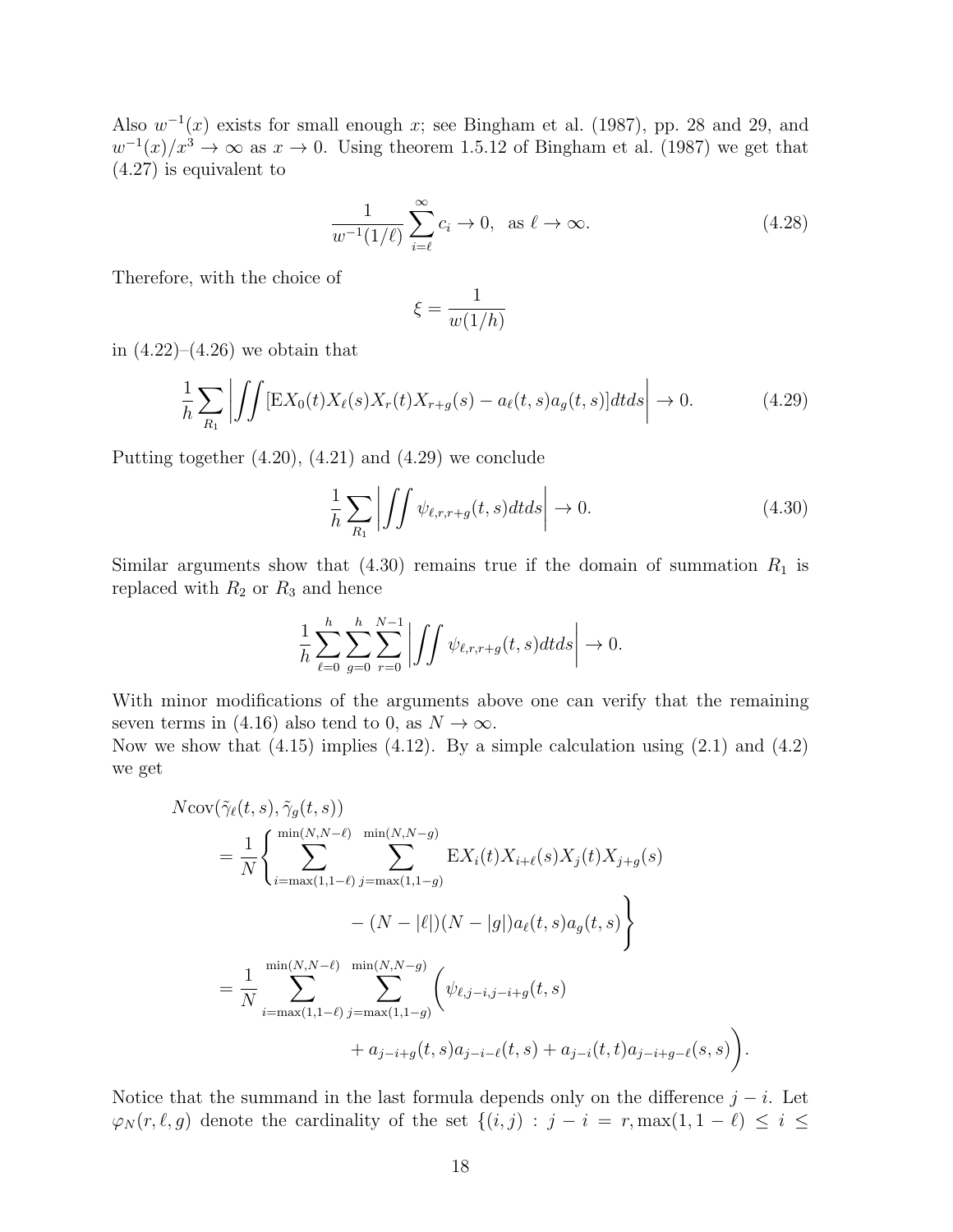min(*N*, *N* −  $\ell$ ), max(1, 1 − *g*)  $\leq$  *j*  $\leq$  min(*N*, *N* − *g*)}, i.e.  $\varphi_N(r, \ell, g)$  is the number of pairs of indices *i, j* in the sum so that  $j - i = r$ . Clearly,  $\varphi_N(r, \ell, g) \leq N$ . Also,  $\varphi_N(r, \ell, g) \geq N - 2(|\ell| + |r| + |g|),$  since  $\{(i, i + r) : \max(|r|, 1 - \ell + |r|, 1 - g + |r|) \leq$  $i \leq \min(N - |r|, N - g - |r|, N - \ell - |r|)$ }  $\subseteq$  {(i,j) :  $j - i = r$ ,  $\max(1, 1 - \ell)$   $\leq$ *i* min(*N*, *N* −  $\ell$ ), max(1, 1 − *g*)  $\leq$  *j*  $\leq$  min(*N*, *N* − *g*)}. Using the notation

$$
\bar{\varphi}_N(r,\ell,g) = \varphi_N(r,\ell,g)/N \tag{4.31}
$$

we can write

$$
N\text{cov}(\tilde{\gamma}_{\ell}(t,s),\tilde{\gamma}_{g}(t,s))
$$
  
= 
$$
\sum_{r=-(N-1)}^{N-1} \bar{\varphi}_{N}(r,\ell,g) \{ \psi_{\ell,r,r+g}(t,s) + a_{r+g}(t,s)a_{r-\ell}(t,s) + a_{r}(t,t)a_{r+g-\ell}(s,s) \}.
$$

It follows that

$$
\frac{N}{h} \text{var}(\tilde{C}_N(t,s)) = \frac{N}{h} \sum_{g,\ell=-h}^h K(g/h) K(\ell/h) \text{cov}(\tilde{\gamma}_{\ell}(t,s), \tilde{\gamma}_g(t,s)) \n= q_{1,N}(t,s) + q_{2,N}(t,s) + q_{3,N}(t,s),
$$

where

$$
q_{1,N}(t,s) = \frac{1}{h} \sum_{g,\ell=-h}^{h} \sum_{r=-(N-1)}^{N-1} K(g/h) K(\ell/h) \bar{\varphi}_N(r,\ell,g) \psi_{\ell,r,r+g}(t,s),
$$
  
\n
$$
q_{2,N}(t,s) = \frac{1}{h} \sum_{g,\ell=-h}^{h} \sum_{r=-(N-1)}^{N-1} K(g/h) K(\ell/h) \bar{\varphi}_N(r,\ell,g) a_{r+g}(t,s) a_{r-\ell}(t,s),
$$
  
\n
$$
q_{3,N}(t,s) = \frac{1}{h} \sum_{g,\ell=-h}^{h} \sum_{r=-(N-1)}^{N-1} K(g/h) K(\ell/h) \bar{\varphi}_N(r,\ell,g) a_r(t,t) a_{r+g-\ell}(s,s).
$$

We start with  $q_{2,N}$ . Let  $\varepsilon > 0$ . By a change of variables we have

$$
q_{2,N}(t,s) = \frac{1}{h} \sum_{|u|,|v| \le h+N-1} \sum_{r=b_1}^{b_2} K\left(\frac{u-r}{h}\right) K\left(\frac{v-r}{h}\right) \bar{\varphi}_N(r,r-v,u-r) a_u(t,s) a_v(t,s),
$$

where

$$
b_1 = b_1(u, v, N) = \max(u - h, v - h, -(N - 1))
$$
\n(4.32)

and

$$
b_2 = b_2(u, v, N) = \min(u + h, v + h, N - 1).
$$
 (4.33)

If

$$
q_{2,N}^{(M)}(t,s) = \frac{1}{h} \sum_{|u|,|v| \le M} \sum_{r=b_1}^{b_2} K\left(\frac{u-r}{h}\right) K\left(\frac{v-r}{h}\right) \bar{\varphi}_N(r,r-v,u-r) a_u(t,s) a_v(t,s),
$$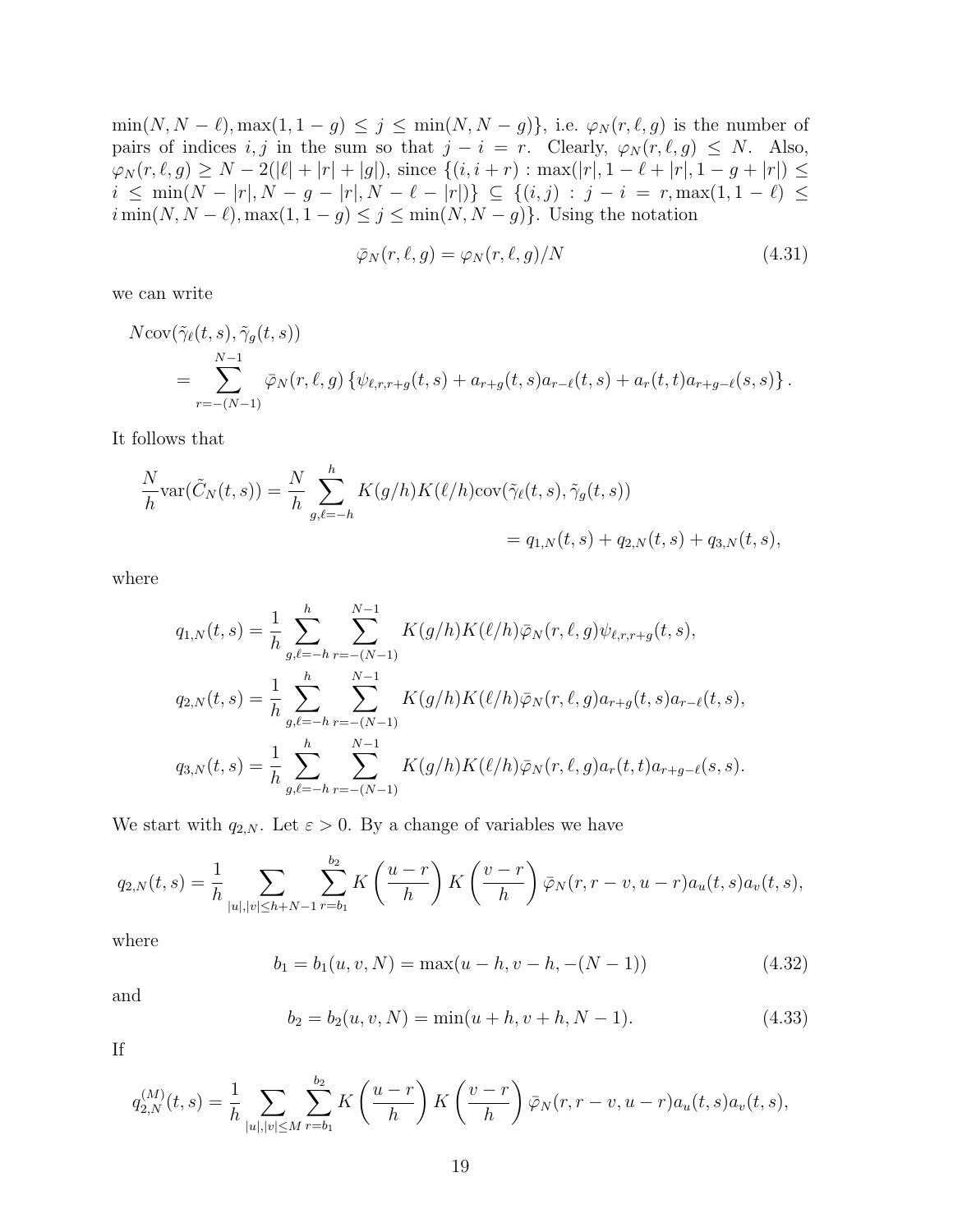then we have

$$
|q_{2,N}(t,s) - q_{2,N}^{(M)}(t,s)|
$$
  
\n
$$
\leq \frac{1}{h} \sum_{u,v \in \Theta_{N,M}} \sum_{r=b_1}^{b_2} \left| K\left(\frac{u-r}{h}\right) K\left(\frac{v-r}{h}\right) \overline{\varphi}_N(r,r-v,u-r) a_u(t,s) a_v(t,s) \right|,
$$

where  $\Theta_{N,M} = \{u, v : |u|, |v| \leq h + N - 1, \max(|u|, |v|) \geq M\}$ . By assumption (2.6), the number of terms in *r* such that  $b_1(u, v, N) \le r \le b_2(u, v, N)$  and  $K((u - r)/h)K((v$  $r$ /*h*)  $\neq$  0 cannot exceed 2*h* for any *u, v*. Since  $|\bar{\varphi}_N| \leq 1$ , we conclude

$$
|q_{2,N}(t,s) - q_{2,N}^{(M)}(t,s)| \le 2 \sup_{|x| \le 1} K^2(x) \sum_{u,v \in \Theta_{N,M}} |a_u(t,s)a_v(t,s)|. \tag{4.34}
$$

The Cauchy-Schwarz inequality yields

$$
\iint |q_{2,N}(t,s) - q_{2,N}^{(M)}(t,s)|dt ds \tag{4.35}
$$
\n
$$
\leq 2 \sup_{|x| \leq 1} K^{2}(x) \left[ \left( \sum_{|u| \geq M} ||a_{u}|| \right)^{2} + 2 \left( \sum_{|u| > M} ||a_{u}|| \right) \left( \sum_{v=-\infty}^{\infty} ||a_{v}|| \right) \right] < \varepsilon/4,
$$

by taking *M* sufficiently large. We recall that  $N - 2(r + \ell + g) \leq \varphi(r, \ell, g) \leq N$ . If  $|u|, |v| \leq M, b_1(u, v, N) \leq r \leq b_2(u, v, N)$  hold, then  $|r| \leq M + h$  and hence for such  $u, v$ and r we also have  $|\varphi(r, r-v, u-r)-N| \leq 2|r+r-v+u-r| \leq 2(|r|+|u|+|v|) \leq 2(h+3M)$ , resulting in that  $|\bar{\varphi}_N(r, r - v, u - r) - 1| \leq 2(3M + h)/N$ . Using (2.8), one can establish along the lines of the proof of (4.35)

$$
\iint \left| q_{2,N}^{(M)}(t,s) - \frac{1}{h} \sum_{|u|,|v| \le M} \sum_{r=b_1}^{b_2} K\left(\frac{u-r}{h}\right) K\left(\frac{v-r}{h}\right) a_u(t,s) a_v(t,s) \right| dt ds \qquad (4.36)
$$
  
 $< \varepsilon / 4$ 

for all large enough *N*. By (2.7) and (2.8), for any  $\eta > 0$  we have

$$
\sup_{|u|,|v| \le M} \sup_{r} \left| K\left(\frac{u-r}{h}\right) K\left(\frac{v-r}{h}\right) - K^2 \left(\frac{r}{h}\right) \right| < \eta,
$$

when *N* is sufficiently large. Since we can take  $\eta > 0$  as small as we wish, it holds for all large enough *N* that

$$
\frac{1}{h} \sum_{|u|, |v| \le M} \sum_{r=b_1}^{b_2} \int \int \left| \left[ K \left( \frac{u-r}{h} \right) K \left( \frac{v-r}{h} \right) - K^2 \left( \frac{r}{h} \right) \right] a_u(t, s) a_v(t, s) \right| dt ds \quad (4.37)
$$
  
<  $\varepsilon / 4.$ 

Clearly, according to the definition of a Riemann integral

$$
\sup_{|u|,|v|\leq M} \left| \frac{1}{h} \sum_{r=b_1(u,v,N)}^{b_2(u,v,N)} K^2\left(\frac{r}{h}\right) - \int_{-1}^1 K^2(z)dz \right| \to 0, \quad \text{as } N \to \infty.
$$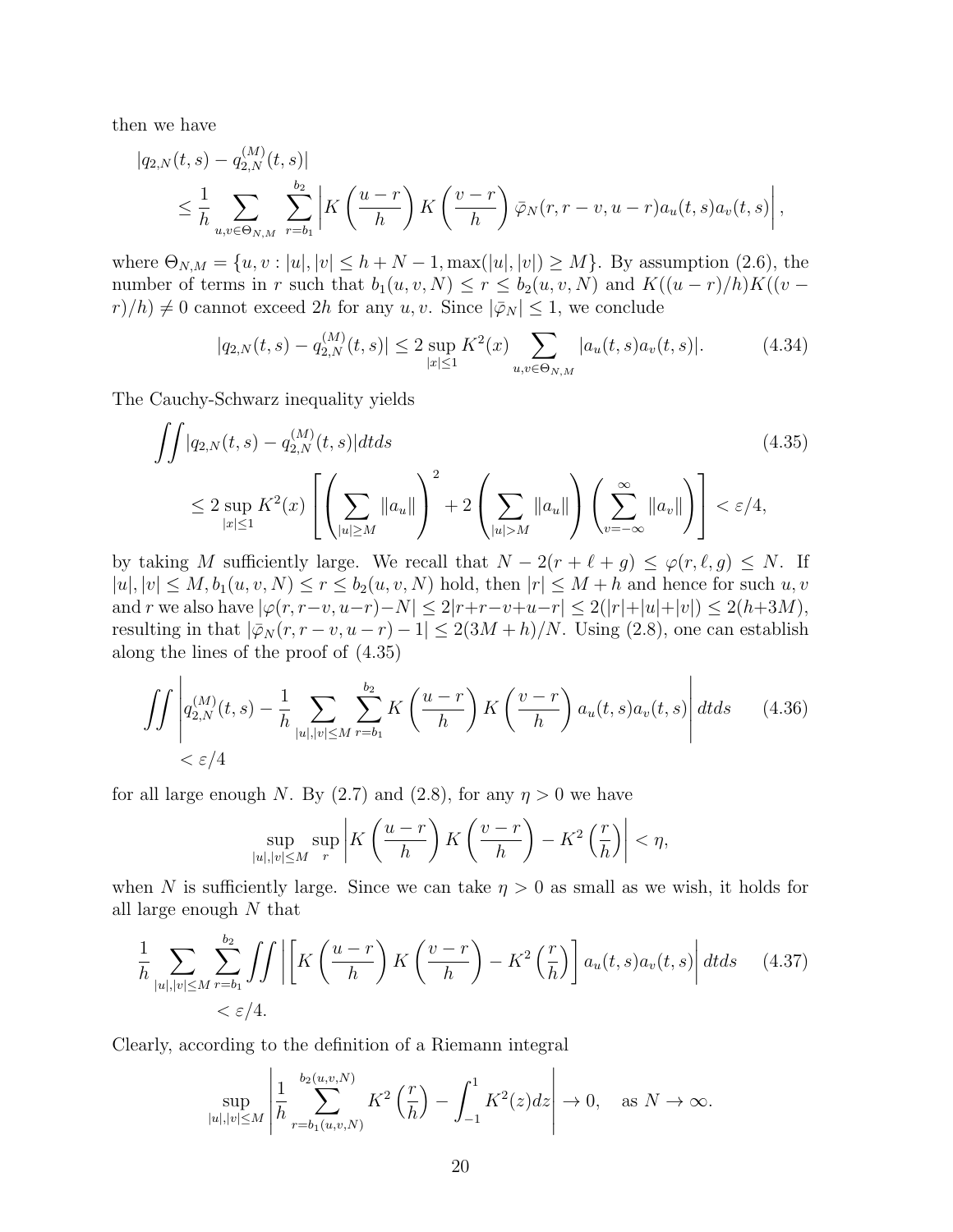Using the definition of  $C(t, s)$  one can easily see via the Lebesgue dominated convergence theorem that

$$
\iint \sum_{|u|,|v| \le M} a_u(t,s) a_v(t,s) dt ds = \iint \left( \sum_{|u| \le M} a_u(t,s) \right)^2 dt ds \to ||C||^2,
$$

as  $M \to \infty$ . Thus we get that for all *N* and *M* sufficiently large

$$
\left| \frac{1}{h} \iint \sum_{|u|, |v| \le M} \sum_{r=b_1}^{b_2} K^2 \left( \frac{r}{h} \right) a_u(t, s) a_v(t, s) dt ds - ||C||^2 \int_{-1}^1 K^2(z) dz \right| \le \varepsilon / 4. \tag{4.38}
$$

Combining  $(4.34)$ – $(4.38)$  we conclude

$$
\lim_{N \to \infty} \iint q_{2,N}(t,s)dtds = ||C||^2 \int_{-1}^1 K^2(z)dz.
$$
 (4.39)

Observing that

$$
\iint \sum_{|u|,|v| \le M} a_u(t,t) a_v(s,s) dt ds = \left( \int \sum_{|u| \le M} a_u(t,t) dt \right)^2 \rightarrow \left( \int C(t,t) dt \right)^2,
$$

as  $M \to \infty$ , minor modifications of the proof of (4.39) yield

$$
\lim_{N \to \infty} \iint q_{3,N}(t,s)dtds = \left( \int C(t,t)dt \right)^2 \int_{-1}^1 K^2(z)dz.
$$
 (4.40)

Finally, by (4.15)

$$
\left| \iint q_{1,N}(t,s)dt ds \right| \leq \frac{1}{h} \sup_{|x| \leq c} K^2(x) \sum_{g,\ell=-h}^{h} \sum_{r=-\left(N-1\right)}^{N-1} \left| \iint \psi_{\ell,r,r+g}(t,s)dt ds \right| \to 0, \quad (4.41)
$$

as  $N \to \infty$ . The result in (4.12) now follows from (4.39)–(4.41). Clearly, (4.13) is a special case of (4.12). Let

$$
\psi_{\ell,r,p}^{(m)}(t,s) = \mathbf{E}X_0(t)X_{\ell}(s)X_{r,m}(t)X_{p,m}(s) - a_{\ell}(t,s)a_{p-r,m}(t,s) - a_{r,m}^{(2)}(t,t)a_{p-\ell,m}^{(2)}(s,s) - a_{p,m}^{(2)}(t,s)a_{r-\ell,m}^{(1)}(t,s),
$$

where

$$
a_{\ell,m}(t,s) = \mathbf{E}X_{0,m}X_{\ell,m}(s), a_{\ell,m}^{(1)}(t,s) = \mathbf{E}X_{0,m}(t)X_{\ell}(s) \text{ and } a_{\ell,m}^{(2)}(t,s) = \mathbf{E}X_{0}(t)X_{\ell,m}(s).
$$

Under the conditions of the Theorem 2.1 we have that

$$
\frac{1}{h} \sum_{g,\ell=-h}^{h} \sum_{r=-(N-1)}^{N-1} \left| \int \int \psi_{\ell,r,r+g}^{(m)}(t,s)dt ds \right| \rightarrow 0, \quad as \quad N \rightarrow \infty,
$$
\n(4.42)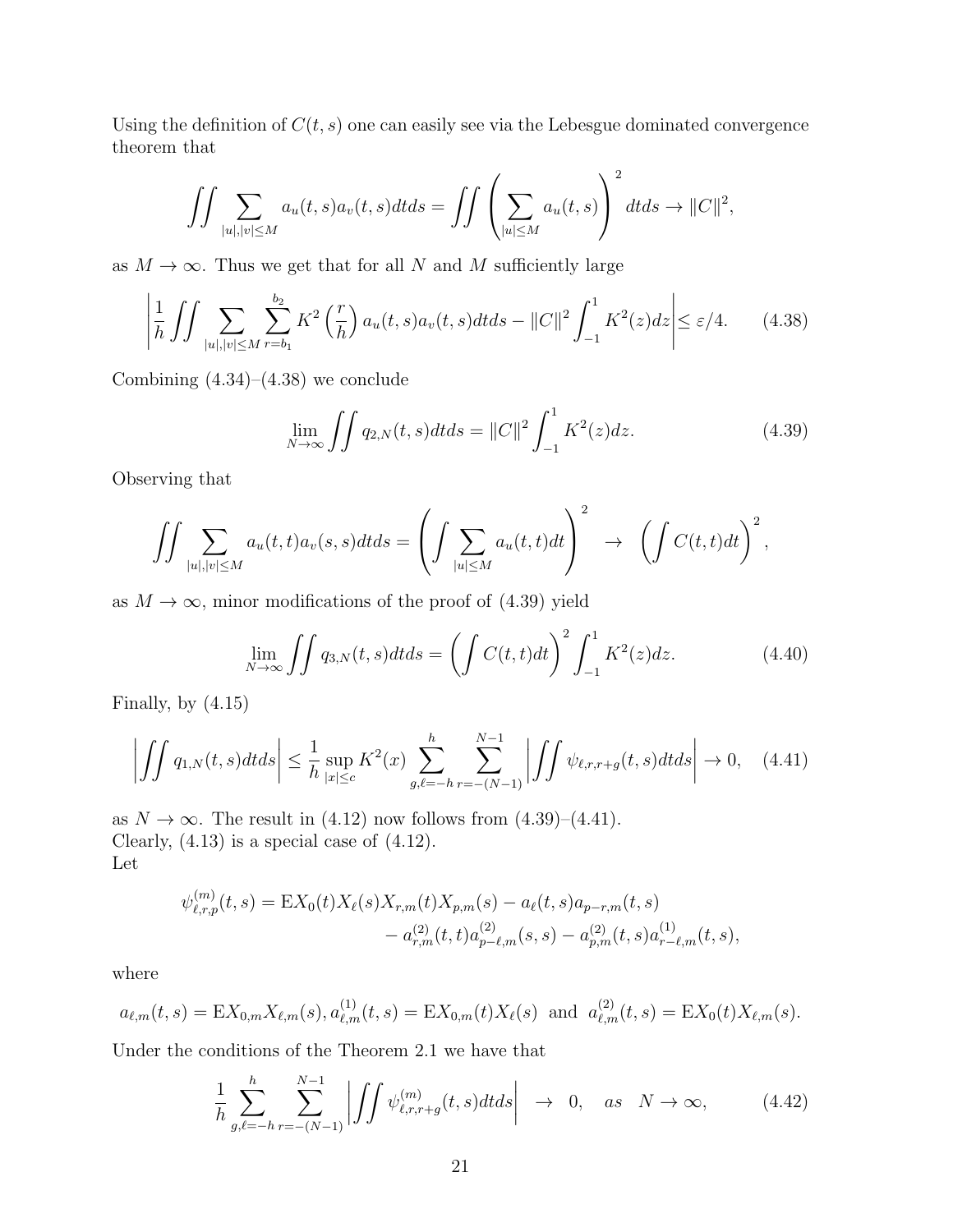along the lines of (4.15). It follows from the definitions of  $\tilde{Z}_N$  and  $\tilde{Z}_{N,m}$  that

$$
\frac{N}{h} \mathbf{E} \tilde{Z}_N(t,s) \tilde{Z}_{N,m}(t,s) = \frac{N}{h} \sum_{\ell=-h}^{h} \sum_{k=-h}^{h} K\left(\frac{\ell}{h}\right) K\left(\frac{k}{h}\right) \operatorname{cov}(\tilde{\gamma}_{\ell}(t,s), \tilde{\gamma}_{g,m}(t,s)).
$$

Also,

$$
N\text{cov}(\tilde{\gamma}_{\ell}(t,s),\tilde{\gamma}_{g,m}(t,s))
$$
  
=  $\frac{1}{N} \Biggl\{ \sum_{i=\max(1,1-\ell)}^{\min(N,N-\ell)} \sum_{j=\max(1,1-g)}^{\min(N,N-g)} \psi_{\ell,j-i,j-i+g}^{(m)}(t,s) + a_{j-i,m}^{(2)}(t,s)a_{j-i-\ell,m}^{(1)}(t,s)a_{j-i+g-\ell}^{(2)}(s,s) \Biggr\}.$ 

Following the proof of (4.41) one can show that (4.42) implies

$$
\frac{1}{h} \left| \iint \sum_{\ell=-h}^{h} \sum_{k=-h}^{\min(N,N-\ell)} \sum_{i=\max(1,1-\ell)}^{\min(N,N-\ell)} K\left(\frac{\ell}{h}\right) K\left(\frac{k}{h}\right) \psi_{\ell,j-i,j-i+g}^{(m)}(t,s) dt ds \right| \to 0,
$$

as  $N \to \infty$ . Along the lines of (4.39) and (4.40) we get that

$$
\frac{1}{h} \sum_{\ell=-h}^{h} \sum_{k=-h}^{\min(N,N-\ell)} \sum_{j=\max(1,1-\ell)}^{\min(N,N-\ell)} K\left(\frac{\ell}{h}\right) K\left(\frac{k}{h}\right) \iint a_{j-i+g,m}^{(2)}(t,s) a_{j-i-\ell,m}^{(1)}(t,s) dt ds \n\to \iint \left( \sum_{\ell=-\infty}^{\infty} \mathbf{E} X_0(t) X_{\ell,m}(s) \right) \left( \sum_{j=-\infty}^{\infty} \mathbf{E} X_{0,m}(t) X_j(s) \right) dt ds \int_{-1}^{1} K^2(u) du
$$

and

$$
\frac{1}{h} \sum_{\ell=-h}^{h} \sum_{k=-h}^{\min(N,N-\ell)} \sum_{j=\max(1,1-\ell)}^{\min(N,N-\ell)} K\left(\frac{\ell}{h}\right) K\left(\frac{k}{h}\right) \iint a_{j-i,m}^{(2)}(t,t) a_{j-i+g-\ell}^{(2)}(s,s) dt ds
$$
\n
$$
\to \left( \int \sum_{\ell=-\infty}^{\infty} \mathbb{E}X_0(t) X_{\ell,m}(t) dt \right)^2 \int_{-1}^{1} K^2(u) du,
$$
\nmpleting the proof of (4.14).

completing the proof of (4.14).

*4.2. Approximations with finite dimensional processes* Based on the result in Section 4.1, we now assume that

$$
X_i(t), -\infty < i < \infty
$$
 is an *m*-dependent stationary sequence, (4.43)

$$
EX_i(t) = 0 \text{ and } E||X_0||^4 < \infty.
$$
 (4.44)

First we replace the bivariate cumulant function  $\psi_{\ell,r,p}$  of Section 4.1 with the four variate version

$$
\chi_{\ell,r,p}(t,s,t',s') = \mathbb{E}[X_0(t)X_{\ell}(s)X_r(t')X_p(s')] - a_{\ell}(t,s)a_{p-r}(t',s') - a_r(t,t')a_{p-\ell}(s,s') - a_p(t,s')a_{r-\ell}(s,t').
$$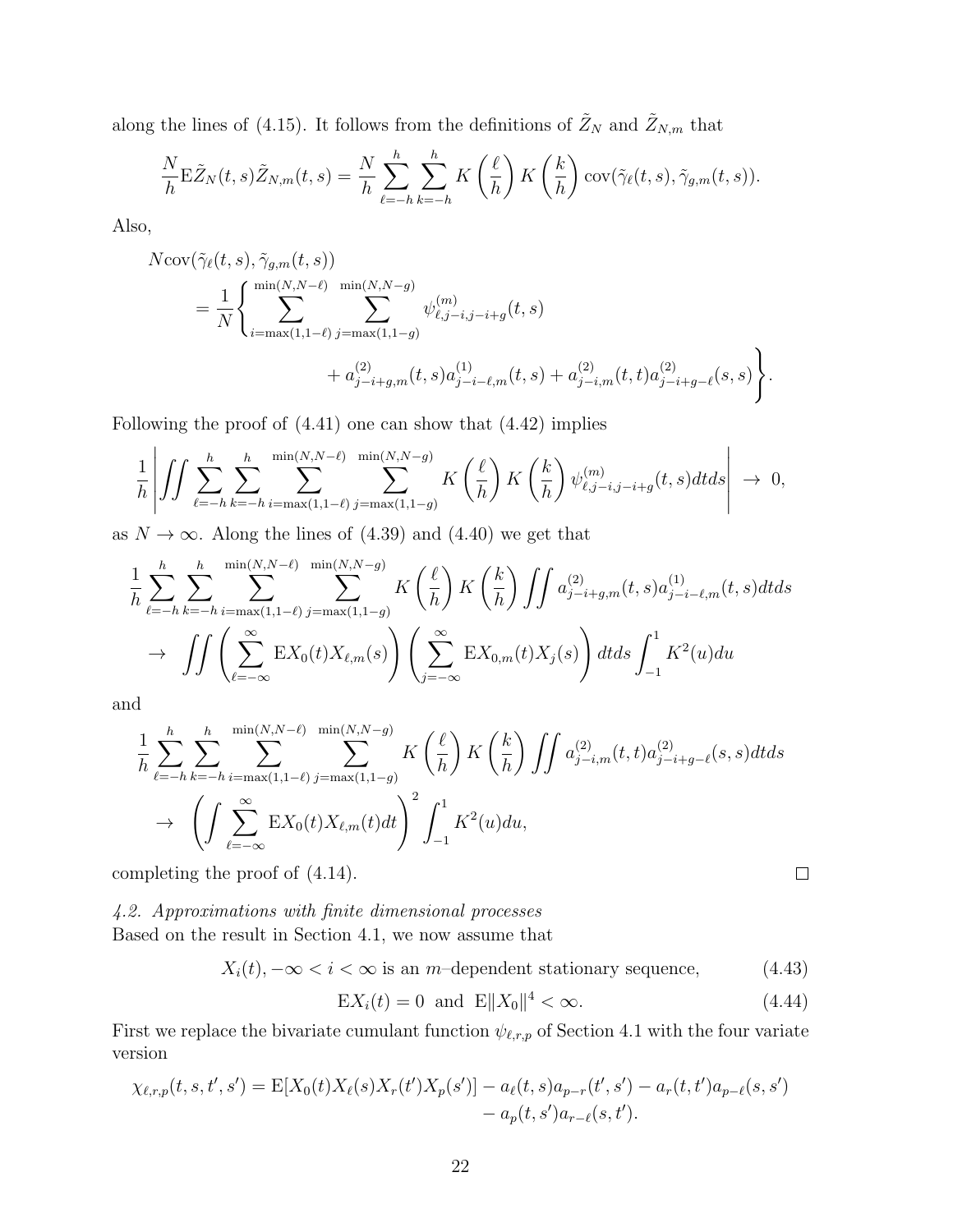**Lemma 4.4.** *If* (4.43) *and* (4.44) *are satisfied, then we have*

$$
\left\|\sum_{\ell,r,p=-\infty}^{\infty}\chi_{\ell,r,p}(t,s,t',s')\right\|<\infty.
$$

*Proof.* Using stationarity arguments, we need to prove only that

$$
\left\|\sum_{\ell,r,p=0}^{\infty}\chi_{\ell,r,p}(t,s,t',s')\right\|<\infty.
$$

Let  $D = \{(\ell, r, p) : \ell, r, p \ge 0\}$  and  $D_1 = \{(\ell, r, p) : 0 \le \ell \le r \le p\}$ . If  $(\ell, r, p) \in D_1$  and  $p - r > m$ , then  $\chi_{\ell,r,p} = 0$  since each term in the definition of  $\chi_{\ell,r,p}$  equals 0 in this case due to the *m*-dependence. Similarly, if  $\ell > m$  or  $r - \ell > m$ , then  $\chi_{\ell,r,p}$  equals 0 for all  $(\ell, r, p) \in D_1$ . Therefore  $\{(\ell, r, p) \in D_1 : \chi_{\ell, r, p} \neq 0\} \subseteq \{(\ell, r, p) : 0 \leq \ell \leq m, 0 \leq r \leq \ell \leq m\}$  $2m, p - r \leq m$ } and the last set has no more than  $6(m + 1)^3$  elements. Hence

$$
\left\| \sum_{D_1} \chi_{\ell,r,p}(t,s,t',s') \right\| < \infty \tag{4.45}
$$

since only finitely many terms are different from zero in the sum. The other subsets of *D* can be handled similarly so the details are omitted.  $\Box$ 

Let

$$
L_N(t, s, t', s') = \frac{N}{h} \sum_{\ell, g = -h}^{h} K\left(\frac{\ell}{h}\right) K\left(\frac{g}{h}\right) \text{var}(\tilde{\gamma}_{\ell}(t, s), \tilde{\gamma}_{g}(t', s')).
$$

**Lemma 4.5.** *If* (4.43) *and* (4.44) *are satisfied, then we have that*

$$
||L_N - L|| \to 0.
$$

*where*  $L$  *is defined in*  $(2.10)$ *.* 

*Proof.* Following the proof of Lemma 4.3 we write

$$
L_N(t,s,t',s') = q_{1,N}(t,s,t',s') + q_{2,N}(t,s,t',s') + q_{3,N}(t,s,t',s'),
$$

where

$$
q_{1,N}(t,s,t',s') = \frac{1}{h} \sum_{g,\ell=-h}^{h} \sum_{r=-(N-1)}^{N-1} K\left(\frac{\ell}{h}\right) K\left(\frac{g}{h}\right) \bar{\varphi}_N(r,\ell,g) \chi_{\ell,r,r+g}(t,s,t',s'),
$$
  

$$
q_{2,N}(t,s,t',s') = \frac{1}{h} \sum_{g,\ell=-h}^{h} \sum_{r=-(N-1)}^{N-1} K\left(\frac{\ell}{h}\right) K\left(\frac{g}{h}\right) \bar{\varphi}_N(r,\ell,g) a_{r+g}(t,s') a_{r-\ell}(t',s),
$$
  

$$
q_{3,N}(t,s,t',s') = \frac{1}{h} \sum_{g,\ell=-h}^{h} \sum_{r=-(N-1)}^{N-1} K\left(\frac{\ell}{h}\right) K\left(\frac{g}{h}\right) \bar{\varphi}_N(r,\ell,g) a_r(t,t') a_{r+g-\ell}(s,s'),
$$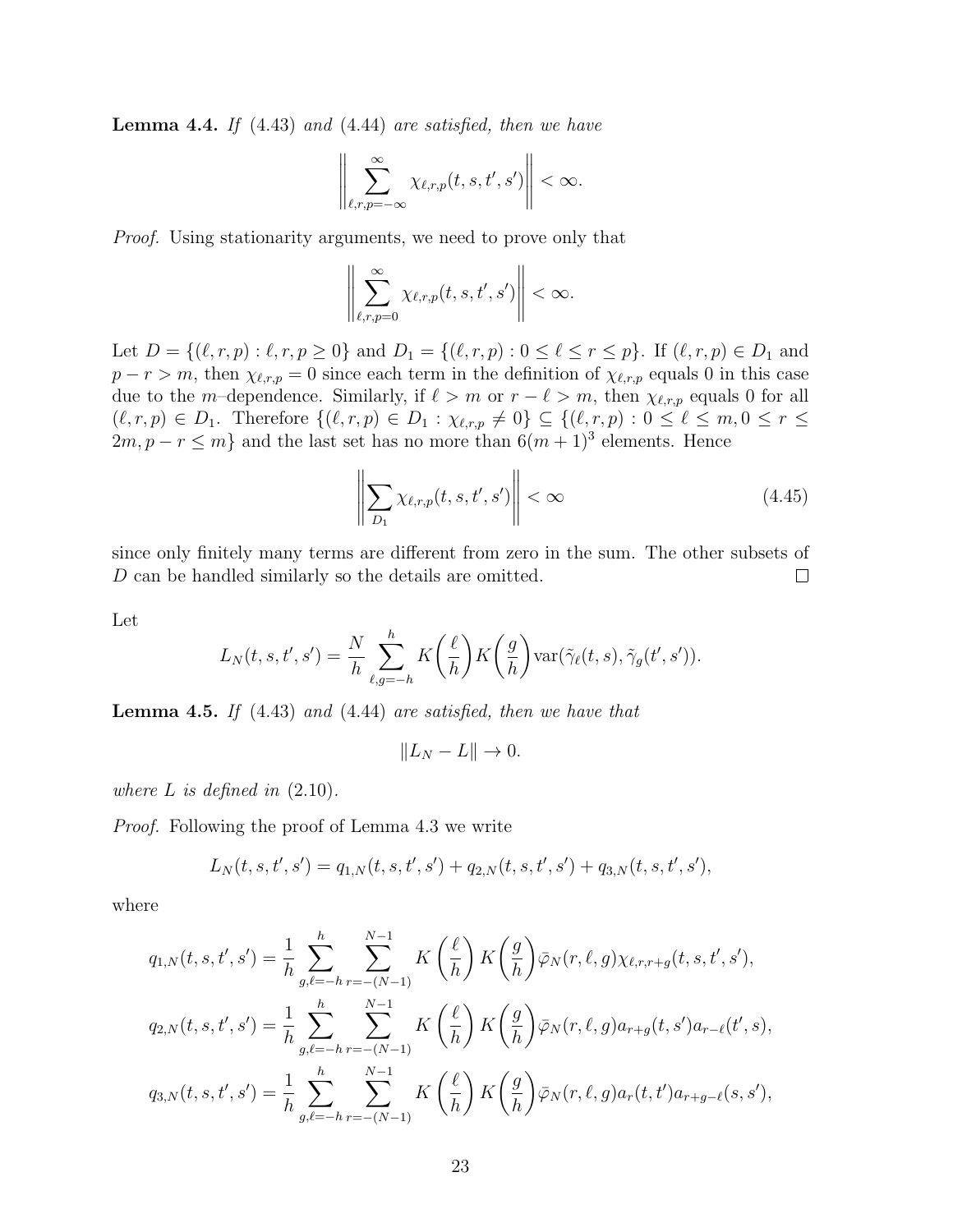and  $\bar{\varphi}_N(r,\ell,g)$  is defined an (4.31). If we write

$$
L(t, s, t', s') = L^{(1)}(t, s, t', s') + L^{(2)}(t, s, t', s'),
$$

where

$$
L^{(1)}(t,s,t',s') = C(t,s)C(t',s') \int_{-c}^{c} K^2(z)dz
$$

and

$$
L^{(2)}(t,s,t',s') = C(t,t')C(s,s')\int_{-c}^{c} K^2(z)dz,
$$

then by the triangle inequality we get

$$
||L_N - L|| \le ||q_{1,N}|| + ||q_{2,N} - L^{(1)}|| + ||q_{3,N} - L^{(2)}||.
$$

Clearly,

$$
||q_{1,N}|| \leq \frac{1}{h} \sup_{|x| \leq c} K^2(x) \left\| \sum_{\ell,r,q=-\infty}^{\infty} \chi_{\ell,r,q} \right\| \to 0, \text{ as } N \to \infty,
$$

on account of Lemma 4.4. By assumption (2.8) for all large enough *N* we have that *h* + *N* − 1 ≥ *m*. Since  $a_j = 0$  for all  $|j| > m$ , by a change of variables we have for all large enough *N*

$$
q_{2,N}(t,s,t',s') = \frac{1}{h} \sum_{|u|,|v| < h+N} \sum_{r=b_1}^{b_2} K\left(\frac{u-r}{h}\right) K\left(\frac{v-r}{h}\right) \bar{\varphi}_N(r,r-v,u-r) a_u(t,s') a_v(t',s)
$$
  
= 
$$
\frac{1}{h} \sum_{|u|,|v| \le m} \sum_{r=b_1}^{b_2} K\left(\frac{u-r}{h}\right) K\left(\frac{v-r}{h}\right) \bar{\varphi}_N(r,r-v,u-r) a_u(t,s') a_v(t',s),
$$

where  $b_1 = b_1(u, v, N)$  and  $b_2 = b_2(u, v, N)$  are defined in (4.32) and (4.33), respectively. Define

$$
q_{2,N,1}(t,s,t',s') = \frac{1}{h} \sum_{|u|,|v| \le m} \sum_{r=b_1}^{b_2} K\left(\frac{u-r}{h}\right) K\left(\frac{v-r}{h}\right) a_u(t,s') a_v(t',s),
$$
  

$$
q_{2,N,2}(t,s,t',s') = \frac{1}{h} \sum_{|u|,|v| \le m} \sum_{r=b_1}^{b_2} K^2\left(\frac{r}{h}\right) a_u(t,s') a_v(t',s),
$$
  

$$
q_{2,N,3}(t,s,t',s') = \frac{1}{h} \sum_{|u|,|v| \le m} \sum_{r=-h}^{h} K^2\left(\frac{r}{h}\right) a_u(t,s') a_v(t',s).
$$

Since  $|\bar{\varphi}_N(r,r-v,u-r)-1| \leq 2(3m+h)/N$  for all  $1 \leq r \leq N$  and  $|u|,|v| \leq m$  we conclude by Fubini's theorem that as  $N \to \infty$ ,

$$
||q_{2,N} - q_{2,N,1}|| \le \frac{2Q(3m+h)}{N} \sup_{|x| \le 1} K^2(x) \to 0,
$$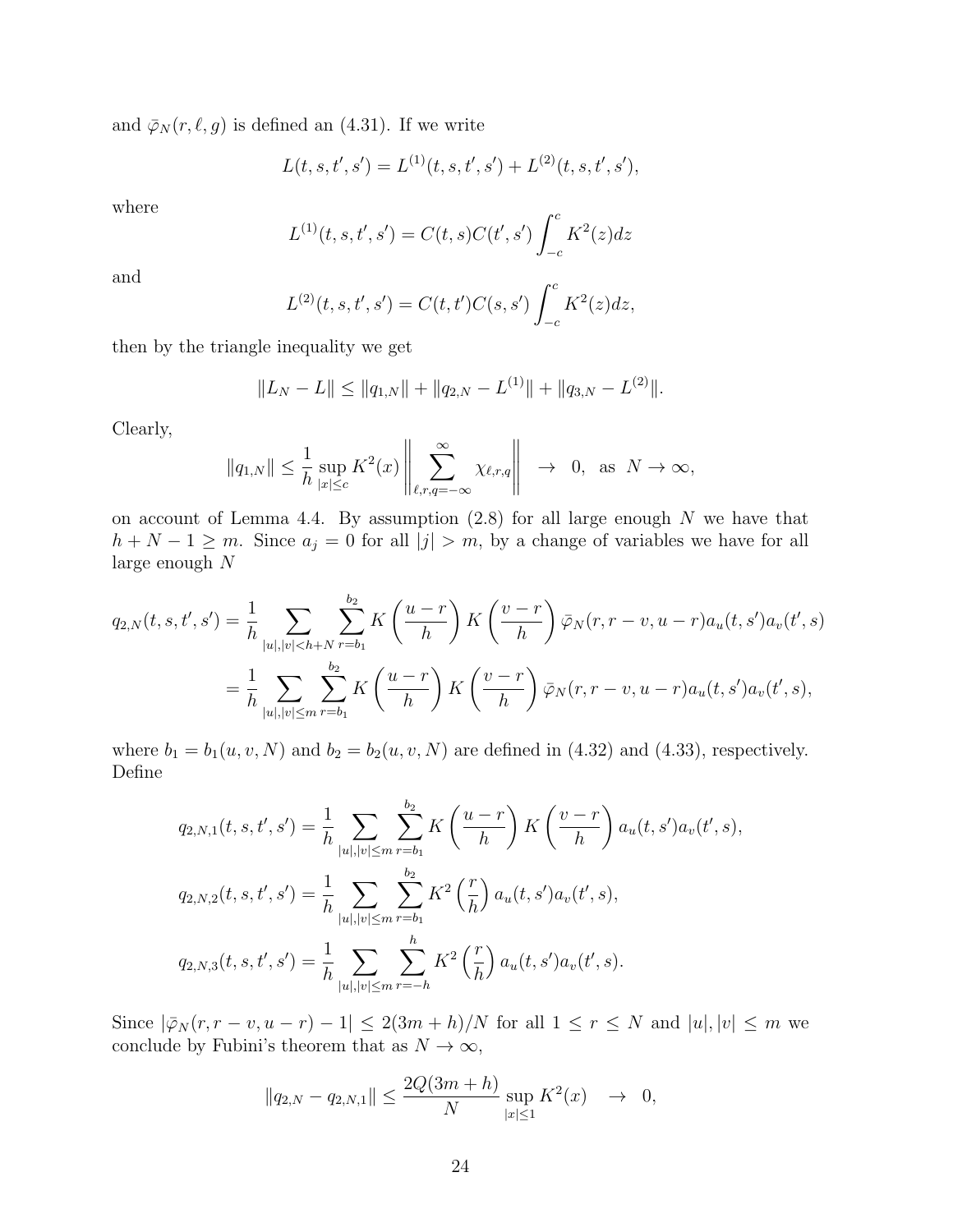where

$$
Q = \left( \int \int \left( \sum_{|u| \leq m} |a_u(t, s')| \right)^2 dt ds' \int \int \left( \sum_{|v| \leq m} |a_v(t', s)| \right)^2 dt' ds \right)^{1/2}.
$$

Using  $(2.7)$  one can find a constant  $\eta$  such that

$$
\sup_{|u| \le m} \left| K\left(\frac{u-r}{h}\right) - K\left(\frac{r}{h}\right) \right| \le \eta \frac{m}{h} \tag{4.46}
$$

and therefore

$$
\sup_{|u|,|v|\le m} \left| K\left(\frac{u-r}{h}\right) K\left(\frac{v-r}{h}\right) - K^2 \left(\frac{r}{h}\right) \right| \le 2\eta \frac{m}{h} \sup_{|x|\le 1} |K(x)|. \tag{4.47}
$$

By  $(4.46)$  and  $(4.47)$  we obtain that

$$
||q_{2,N,1} - q_{2,N,2}|| \le 2\eta Q \frac{m}{h} \sup_{|x| \le 1} |K(x)| \to 0
$$
, as  $N \to \infty$ .

It follows from the definitions of  $b_1 = b_1(u, v, N)$  and  $b_2 = b_2(u, v, N)$  in (4.32) and (4.33) that

$$
||q_{2,N,2} - q_{2,N,3}|| \le \frac{2Qm}{h} \sup_{|x| \le 1} K^2(x) \to 0, \text{ as } N \to \infty.
$$

Finally,

$$
||q_{2,N,3} - L^{(1)}|| \le Q \left| \frac{1}{h} \sum_{r=-h}^{h} K^2 \left( \frac{r}{h} \right) - \int_{-1}^{1} K^2(z) dz \right| \to 0,
$$

as  $N \to \infty$ , since K is Riemann integrable. This also concludes the proof of

*∥q*2*,N − L* (1)*∥ →* 0*,* as *N → ∞.*

Similar arguments yield

$$
||q_{3,N} - L^{(2)}|| \rightarrow 0, \text{ as } N \rightarrow \infty,
$$

completing the proof of Lemma 4.5.

Let  $\phi_i(t)$ ,  $1 \leq i < \infty$  be an orthonormal basis of  $L^2([0,1], \mathbb{R})$ . By the Karhunen–Loéve expansion we can write

$$
X_i(t) = \sum_{\ell=1}^{\infty} \langle X_i, \phi_\ell \rangle \phi_\ell(t).
$$

Define

$$
X_i^{(d)}(t) = \sum_{\ell=1}^d \langle X_i, \phi_\ell \rangle \phi_\ell(t)
$$

 $\Box$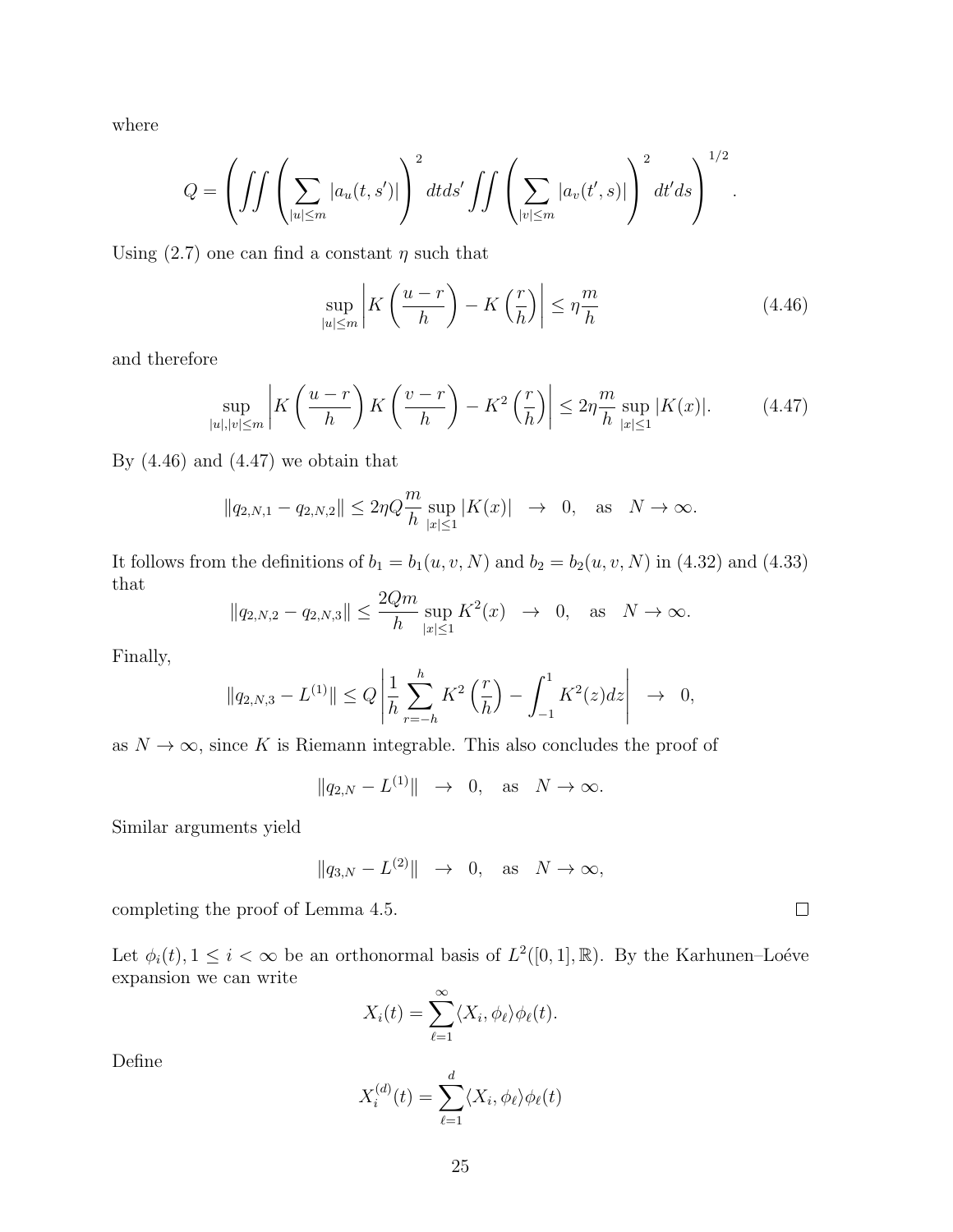and correspondingly  $\bar{Z}_{N}^{(d)} = \bar{C}_{N}^{(d)}(t, s) - \mathbf{E}\bar{C}_{N}^{(d)}(t, s)$ , where

$$
\bar{C}_N^{(d)}(t,s) = \sum_{i=-\infty}^{\infty} K\left(\frac{i}{h}\right) \bar{\gamma}_i^{(d)}(t,s)
$$

with

$$
\bar{\gamma}_i^{(d)}(t,s) = \tilde{\gamma}_{i,N}(t,s) = \begin{cases} \frac{1}{N} \sum_{j=1}^{N-i} X_j^{(d)}(t) X_{j+i}^{(d)}(s), & i \ge 0\\ \frac{1}{N} \sum_{j=1-i}^{N} X_j^{(d)}(t) X_{j+i}^{(d)}(s), & i < 0. \end{cases}
$$

It follows from the Karhunen–Loéve theorem that  $% \mathcal{N}$ 

$$
E||X_0 - X_0^{(d)}||^2 \to 0, \text{ as } d \to \infty.
$$
 (4.48)

Let

$$
C^{(d)}(t,s) = \sum_{\ell=-m}^{m} \mathbf{E} X_0^{(d)}(t) \mathbf{E} X_{\ell}^{(d)}(s).
$$

**Lemma 4.6.** *If* (4.43) *and* (4.44) *are satisfied, then we have that*

$$
\lim_{d \to \infty} \limsup_{N \to \infty} \frac{N}{h} \mathbb{E} \|\tilde{Z}_N - \bar{Z}_N^{(d)}\|^2 = 0. \tag{4.49}
$$

*Also, for each*  $d \geq 1$ *,* 

$$
\lim_{N \to \infty} \frac{N}{h} \iint \text{var}(\bar{Z}_N^{(d)}(t,s)) dt ds = \left( \|C^{(d)}\|^2 + \left( \int C^{(d)}(t,t) dt \right)^2 \right) \int_{-c}^c K^2(u) du, \tag{4.50}
$$

*and*

$$
\lim_{N \to \infty} \frac{N}{h} \iint \operatorname{cov}(\tilde{Z}_N(t,s), \tilde{Z}_N^{(d)}(t,s)) dt ds
$$
\n
$$
= \left\{ \iint \left( \sum_{\ell=-m}^m \operatorname{EX}_0(t) X_\ell^{(d)}(s) \right) \left( \sum_{j=-m}^m \operatorname{EX}_0^{(d)}(t) X_\ell(s) \right) dt ds + \left( \int \sum_{\ell=-m}^m \operatorname{EX}_0(t) X_\ell^{(d)}(t) dt \right)^2 \right\} \int_{-c}^c K^2(u) du.
$$
\n(4.51)

*Proof.* Using the Cauchy–Schwarz inequality and stationarity we have

$$
\iint \left| E[(X_0(t) - X_0^{(d)}(t))X_i(s)]E[X_0(t)X_j(s)]\right| dt ds
$$
\n
$$
\leq \left\{ \iint \left[ E(X_0(t) - X_0^{(d)}(t))X_i(s) \right]^2 dt ds \right\}^{1/2} \left\{ \iint \left[ E(X_0(t)E[X_j(s)]^2 dt ds \right]^{1/2} \right\}^{1/2}
$$
\n(4.52)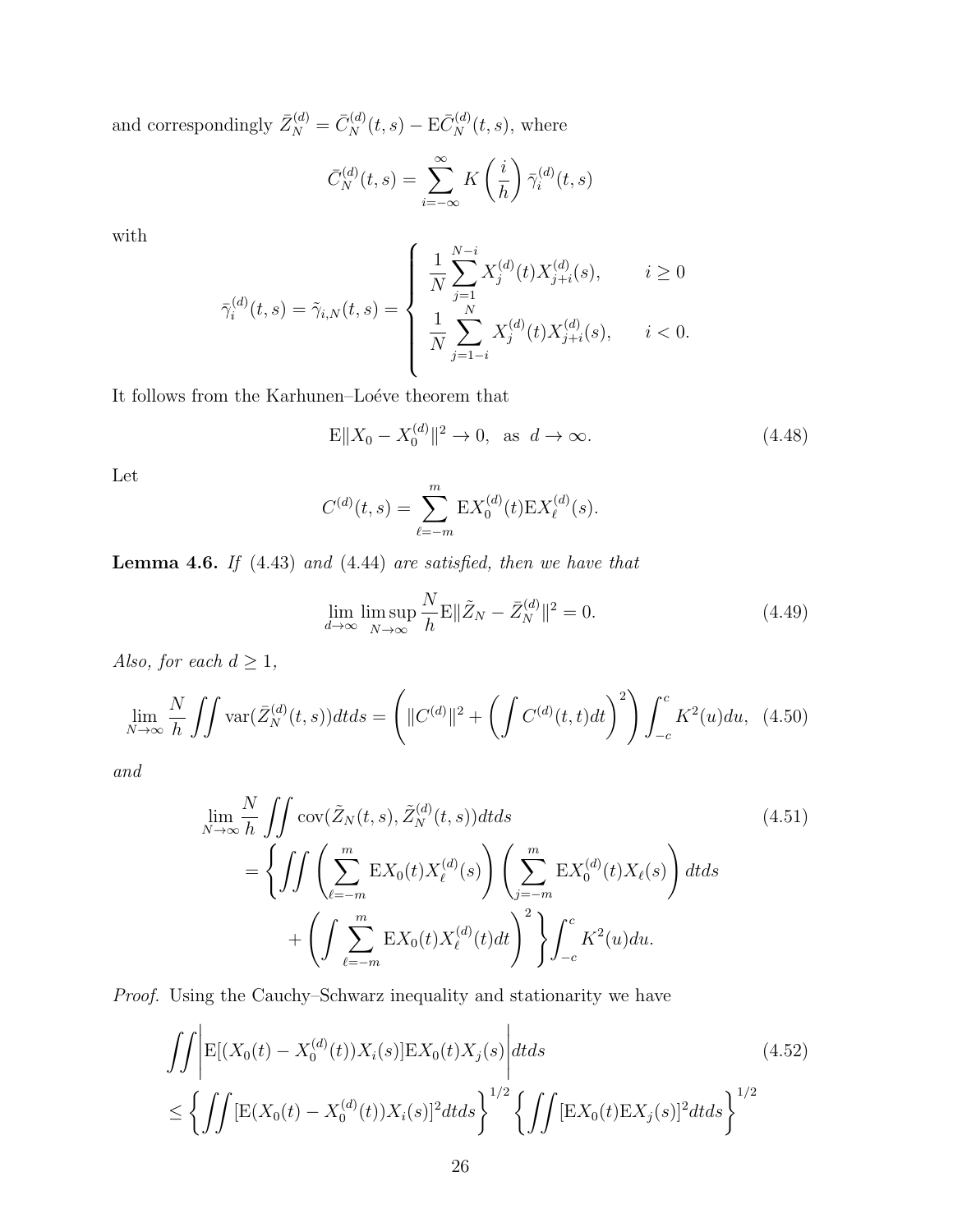$$
\leq \left\{ \iint E(X_0(t) - X_0^{(d)}(t))^2 E X_i^2(s) dt ds \right\}^{1/2} \left\{ \iint E X_0^2(t) E X_j^2(s) dt ds \right\}^{1/2}
$$
  
= 
$$
(E \| X_0 - X_0^{(d)} \|^2)^{1/2} (E \| X_0 \|^2)^{3/2}
$$

and similarly

$$
\iint \left| E[X_0^{(d)}(t)(X_i(s) - X_i^{(d)}(s))] E[X_0^{(d)}(t)X_j^{(d)}(s)] \right| dt ds
$$
\n
$$
\leq (E \|X_0 - X_0^{(d)}\|^2)^{1/2} (E \|X_0^{(d)}\|^2)^{3/2}
$$
\n
$$
\leq (E \|X_0 - X_0^{(d)}\|^2)^{1/2} (E \|X_0\|^2)^{3/2}.
$$
\n(4.53)

Hence by elementary calculations we conclude from these inequalities

$$
\iint \left| \mathbf{E} X_0(t) X_i(s) \mathbf{E} X_0(t) X_j(s) - \mathbf{E} X_0^{(d)}(t) X_i^{(d)}(s) \mathbf{E} X_0^{(d)}(t) X_j^{(d)}(s) \right| dt ds
$$
  
\n
$$
\leq A (\mathbf{E} \| X_0 - X_0^{(d)} \|^2)^{1/2} (\mathbf{E} \| X_0 \|^2)^{3/2}.
$$

with some constant *A*. Thus we get as  $d \to \infty$  that

$$
\left\| \sum_{\ell=-m}^{m} \mathbf{E} X_0^{(d)}(t) \mathbf{E} X_\ell^{(d)}(s) \right\| \rightarrow \left\| \sum_{\ell=-m}^{m} \mathbf{E} X_0(t) \mathbf{E} X_\ell(s) \right\|,
$$
\n(4.54)

$$
\int \sum_{\ell=-m}^{m} \mathbf{E} X_0^{(d)}(t) \mathbf{E} X_\ell^{(d)}(t) dt \rightarrow \int \sum_{\ell=-m}^{m} \mathbf{E} X_0(t) \mathbf{E} X_\ell(t) dt \qquad (4.55)
$$

$$
\iint \left( \sum_{\ell=-m}^{m} \mathbf{E} X_0(t) X_{\ell}^{(d)}(s) \right) \left( \sum_{j=-m}^{m} \mathbf{E} X_0^{(d)}(t) X_{\ell}(s) \right) dt ds \tag{4.56}
$$
\n
$$
\to \left\| \sum_{\ell=-m}^{m} \mathbf{E} X_0(t) \mathbf{E} X_{\ell}(s) \right\|,
$$

and

$$
\int \sum_{\ell=-m}^{m} \mathbf{E} X_0(t) X_{\ell}^{(d)}(t) dt \rightarrow \int \sum_{\ell=-m}^{m} \mathbf{E} X_0(t) \mathbf{E} X_{\ell}(t) dt.
$$
 (4.57)

On account of (4.48), the result in (4.49) follows from (4.12), (4.50), (4.51) and (4.54)–  $(4.57).$ 

Lemma 4.5 implies  $(4.50)$ . The proof of  $(4.51)$  goes along the lines of  $(4.14)$  but it is much simpler since (4.15) always satisfied for *m*–dependent random functions. Hence the details are omitted.  $\Box$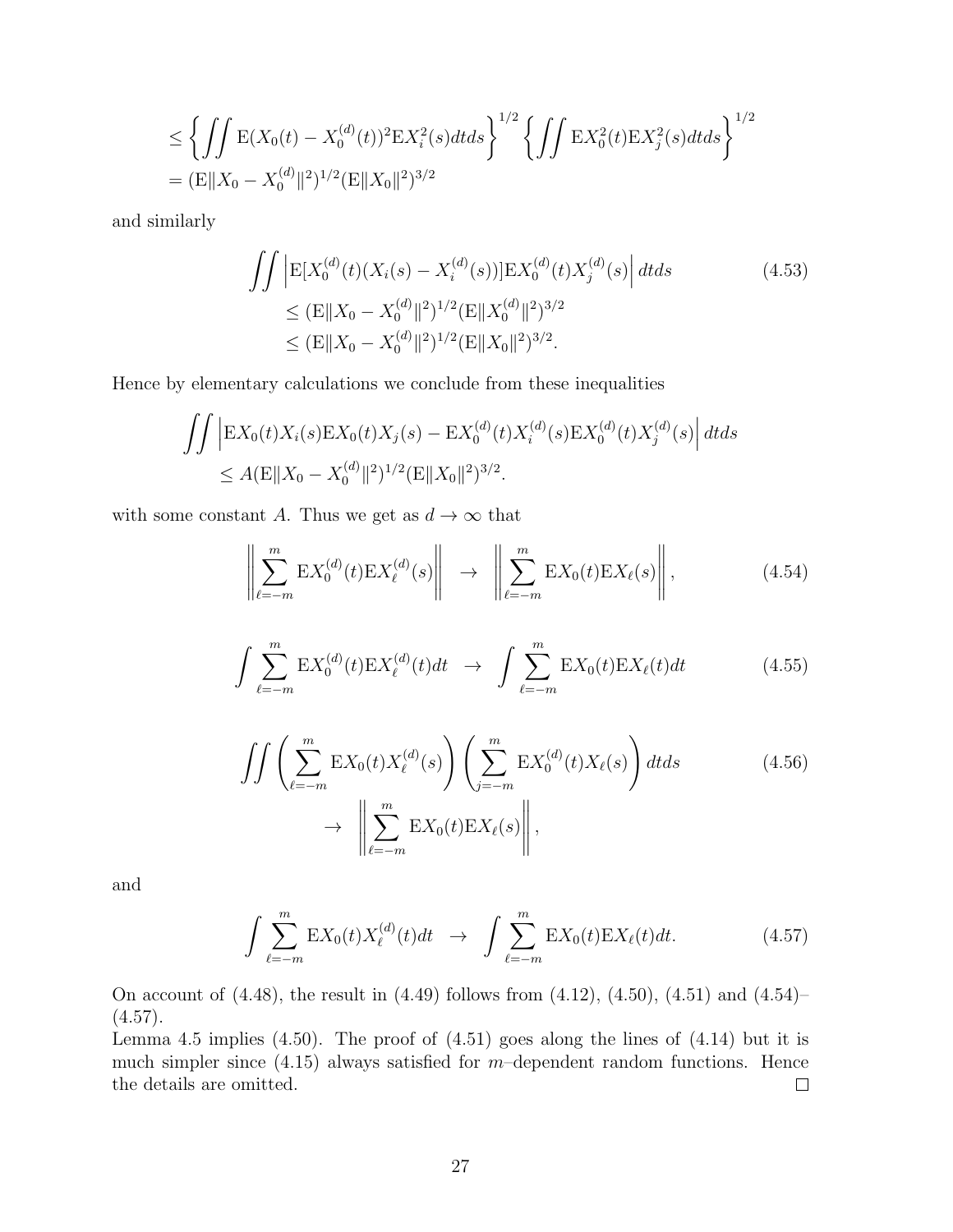*4.3. Normal approximation in case of finite dimensional m–dependent processes* Based on the result in Sections 4.1 and 4.2 we can and will assume in this section that

*X*<sub>*i*</sub>(*t*)*,* −∞ < *i* < ∞ is an *m*–dependent *d*–dimensional stationary sequence, (4.58) i.e.

$$
X_i(t) = \sum_{\ell=1}^d \langle X_i, \phi_\ell \rangle \phi_\ell(t), \qquad (4.59)
$$

where  $\phi_{\ell}(t), \ell \geq 1$  is a basis of  $L^2$ . Let

$$
C_N^*(t,s) = \sum_{i=-\infty}^{\infty} K\left(\frac{i}{h}\right) \gamma_i^*(t,s)
$$

with for all  $-N < i < N$ 

$$
\gamma_i^*(t,s) = \frac{1}{N} \sum_{j=1}^N X_j(t) X_{j+i}(s).
$$

First we show that the difference between  $Z_N^*(t, s) = C_N^*(t, s) - \mathbf{E}C_N^*(t, s)$  and  $\tilde{Z}_N(t, s)$ is small.

**Lemma 4.7.** *If* (4.58)*,*(2.5)*–*(2.8) *are satisfied, then we have*

$$
\frac{N}{h}||Z_N^* - \tilde{Z}_N||^2 = o_P(1), \quad \text{as} \quad N \to \infty.
$$

*Proof.* Let

$$
s_{\ell,N} = \begin{cases} \{j : N - \ell < j \le N\}, & \text{if } \ell \ge 0 \\ \{j : 1 \le j \le 1 - \ell\}, & \text{if } \ell < 0. \end{cases}
$$

Then according to the definitions of  $\tilde{Z}_N$  and  $Z_N^*$  we have

$$
\mathbb{E}\|\tilde{Z}_N - Z_N^*\|^2 = \frac{1}{N^2} \iint \sum_{\ell=-\infty}^{\infty} \sum_{p=-\infty}^{\infty} K\left(\frac{\ell}{h}\right) K\left(\frac{p}{h}\right)
$$
\n
$$
\times \sum_{j \in s_{\ell,N}} \sum_{i \in s_{p,N}} \left( \mathbb{E}X_j(t) X_{j+\ell}(s) X_i(t) X_{i+p}(s) - a_\ell(t,s) a_p(t,s) \right) dt ds.
$$
\n(4.60)

Using the  $m$ -dependence of the  $X_i$ 's, one can verify along the lines of the arguments used in Lemma 4.3 that the right side of  $(4.60)$  is  $O(h^2)$ . Thus the result follows from  $\Box$ (2.8) via Markov's inequality.

Using (4.59) we have

$$
Z_N^*(t,s) = \sum_{\ell=-h}^h K\left(\frac{\ell}{h}\right) \left(\gamma_\ell^*(t,s) - \mathcal{E}\gamma_\ell^*(t,s)\right)
$$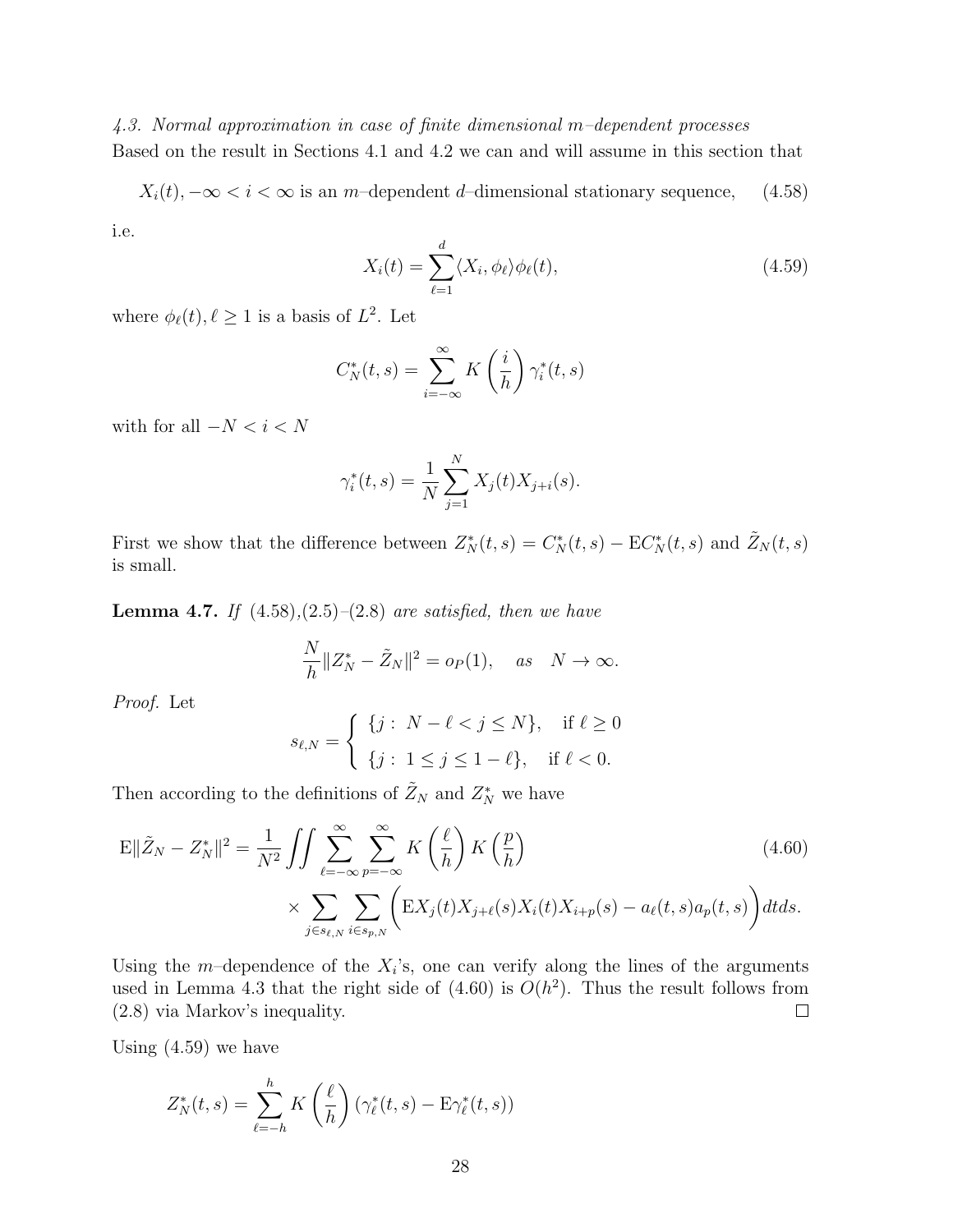$$
= \sum_{r=1}^{d} \sum_{p=1}^{d} \left\{ \frac{1}{N} \sum_{\ell=-h}^{h} \sum_{j=1}^{N} (\xi_{r,j} \xi_{p,j+\ell} - \mathbf{E} \xi_{r,j} \xi_{p,j+\ell}) K(\ell/h) \right\} \phi_r(t) \phi_p(s),
$$

where

$$
\xi_{r,j} = \langle X_j, \phi_r \rangle.
$$

In order to show that  $(N/h)^{1/2}Z_N^*(t,s)$  can be approximated with a Gaussian process, we begin by establishing that the  $d^2$ -dimensional vector

$$
\left\{ \frac{1}{(Nh)^{1/2}} \sum_{\ell=-h}^{h} \sum_{j=1}^{N} (\xi_{r,j} \xi_{p,j+\ell} - \mathbf{E} \xi_{r,j} \xi_{p,j+\ell}) K(\ell/h), 1 \le r, p \le d \right\} \xrightarrow{\mathcal{D}} \mathcal{N}_{d^2},\tag{4.61}
$$

where  $\mathcal{N}_{d^2}$  is a  $d^2$ -dimensional normal random vector. By the Cramér–Wold device it is sufficient to show that

$$
\sum_{r=1}^{d} \sum_{p=1}^{d} \beta_{r,p} \frac{1}{(Nh)^{1/2}} \sum_{\ell=-h}^{h} \sum_{j=1}^{N} (\xi_{r,j} \xi_{p,j+\ell} - \mathbf{E} \xi_{r,j} \xi_{p,j+\ell}) K(\ell/h) \stackrel{\mathcal{D}}{\to} \mathcal{N}, \tag{4.62}
$$

for any constants  $\beta_{r,p}, 1 \leq r, p \leq d$ , where  $\mathcal N$  denotes a normal random variable. By the definition of  $\xi_{i,j}$ ,

$$
\xi_{r,j}\xi_{p,j+\ell} = \iint X_j(t)X_{j+\ell}(s)\phi_r(t)\phi_p(s)dtds,
$$

and therefore

$$
\sum_{r=1}^{d} \sum_{p=1}^{d} \beta_{r,p} \frac{1}{(Nh)^{1/2}} \sum_{\ell=-h}^{h} \sum_{j=1}^{N} (\xi_{r,j} \xi_{p,j+\ell} - \mathbf{E} \xi_{r,j} \xi_{p,j+\ell}) K(\ell/h)
$$
  
= 
$$
\frac{1}{(Nh)^{1/2}} \sum_{\ell=-h}^{h} K\left(\frac{\ell}{h}\right) \sum_{j=1}^{N} \iint \left\{ (X_j(t)X_{j+\ell}(s) - \mathbf{E} X_j(t)X_{j+\ell}(s)) \sum_{r=1}^{d} \sum_{p=1}^{d} \beta_{r,p} \phi_r(t) \phi_p(s) \right\} dt ds.
$$

Therefore (4.62) follows if we prove that for any  $f \in L^2([0,1]^2,\mathbb{R})$ 

$$
\frac{1}{(Nh)^{1/2}} \sum_{\ell=-h}^{h} K\left(\frac{\ell}{h}\right) \sum_{j=1}^{N} \alpha_{j,\ell} \xrightarrow{\mathcal{D}} \mathcal{N},\tag{4.63}
$$

where

$$
\alpha_{j,\ell} = \iint (X_j(t)X_{j+\ell}(s) - \mathbb{E}X_j(t)X_{j+\ell}(s))f(t,s)dtds.
$$

The proof of (4.63) is based on a blocking argument. We write

$$
\Delta_N = \sum_{\ell=-h}^{h} \sum_{j=1}^{N} \alpha_{j,\ell} K\left(\frac{\ell}{h}\right) = \sum_{i=1}^{Q} R_i + \sum_{i=1}^{Q} D_i + T',
$$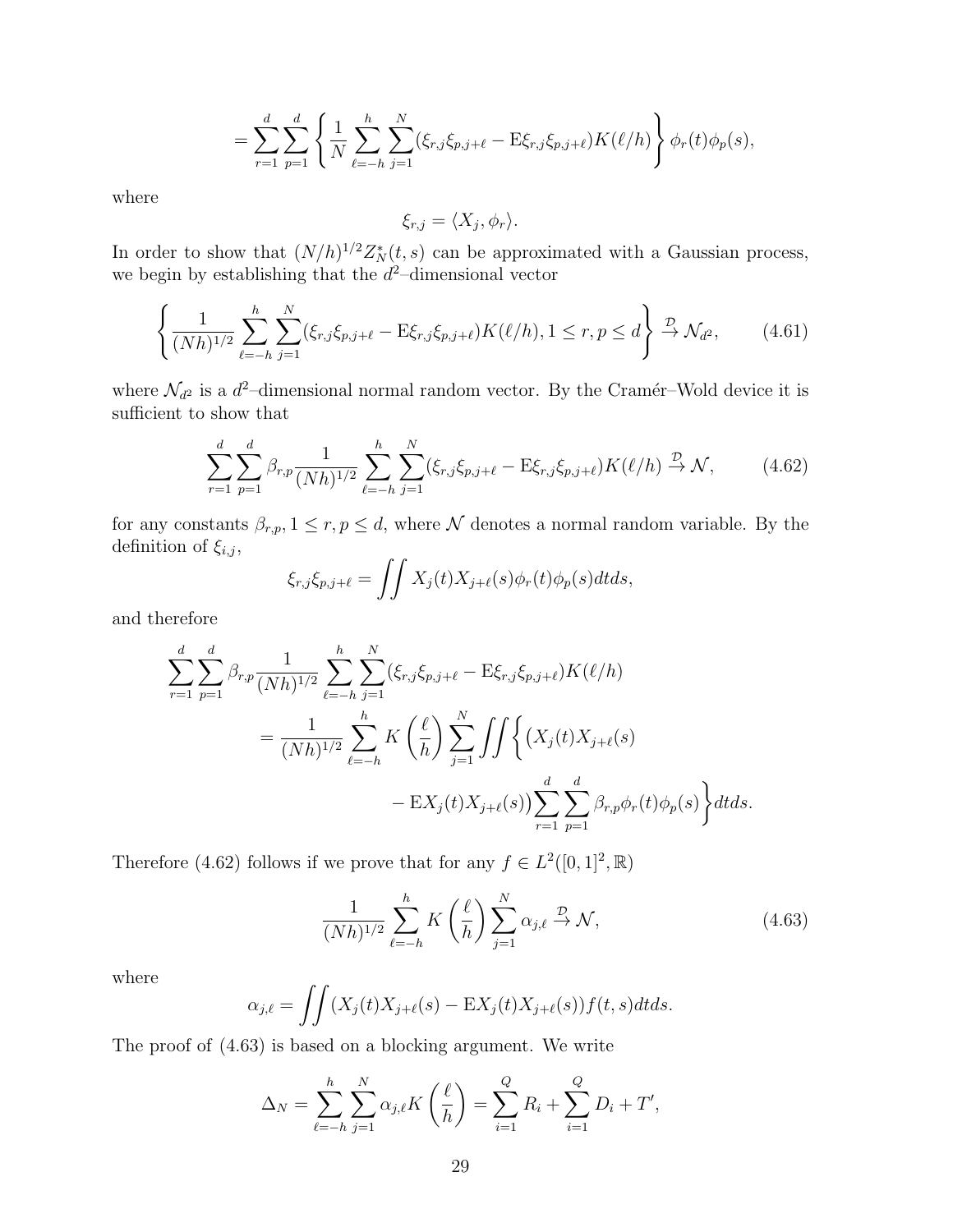where

$$
R_i = \sum_{j \in B_i} \sum_{\ell=-h}^h \alpha_{j,\ell} K\left(\frac{\ell}{h}\right), \quad D_i = \sum_{j \in b_i} \sum_{\ell=-h}^h \alpha_{j,\ell} K\left(\frac{\ell}{h}\right) \quad \text{and} \quad T' = \sum_{j \in T} \sum_{\ell=-h}^h \alpha_{j,\ell} K\left(\frac{\ell}{h}\right)
$$

with

$$
B_i = \{j : 1 + (i-1)M + 2(i-1)h \le j < 1 + iM + 2(i-1)h\}, \quad Q = \lfloor N/(2h + M) \rfloor
$$
  

$$
b_i = \{j : 1 + iM + 2(i-1)h \le j < 1 + i(M + 2h)\}, \quad T = \{j : Q(2h + M) \le j \le N\}
$$

and  $M > h$  is a numerical sequence. It follows from assumption (4.58) that  $R_1, R_2, \ldots, R_Q$ are independent and identically distributed random variables with zero mean. Similarly,  $D_1, D_2, \ldots, D_Q$  are independent and identically distributed random variables with zero mean.

The following elementary lemma will be useful to get sharp upper bounds for the moments of the blocks.

**Lemma 4.8.** *Suppose*  ${Y_i}_{i=1}^{\infty}$  *is an m-dependent sequence of random variables. Then for all*  $\ell \geq 0$ *, the sequence of random vectors*  $\{(Y_i, Y_{i+\ell})\}_{i=1}^{\infty}$  *can be organized into at most*  $3(m+1)^2$  collections each containing independent random vectors.

*Proof.* The sequence  $\{(Y_i, Y_{i+\ell})\}_{i=1}^{\infty}$  is  $m+\ell$ -dependent, it can be organized into  $m+\ell+1$ subsets, each containing independent random variables using standard arguments (see, for example, Lemma 2.4 of Berkes et al. (2012)). Hence the result is proven for  $\ell \leq 2m+1$ . From now on we assume that  $\ell > 2m + 1$ . Let  $j^* = \max\{j : j < (\ell - m)/(m + 1)\},$  $k^* = \min\{k : k > (m+\ell)/((m+1)j^*)\},\$  and  $v^* = ((k^*+1)j^*+1)(m+1)$ . Define the set

$$
G_{i,k}(p) = \left\{ (Y_{pv^*+(kj^*+j)(m+1)+i}, Y_{pv^*+(kj^*+j)(m+1)+i+\ell}), 0 \le j \le j^* \right\}
$$

for  $1 \leq i \leq m+1$ ,  $0 \leq k \leq k^*$  and  $0 \leq p < \infty$ . Consider two arbitrary elements of  $G_{i,k}(p), \mathbf{X}_r = (Y_{pv^*+(kj^*+r)(m+1)+i}, Y_{pv^*+(kj^*+r)(m+1)+i+\ell})$  and  $\mathbf{X}_t = (Y_{pv^*+(kj^*+t)(m+1)+i}, Y_{pv^*+(kj^*+r)(m+1)+i+\ell})$  $Y_{pv^*+(kj^*+t)(m+1)+i+\ell}$ , where, without loss of generality,  $0 \leq r \leq t \leq j^*$ . Clearly,  $Y_{pv^*+(kj^*+r)(m+1)+i}$  is independent of  $Y_{pv^*+(kj^*+t)(m+1)+i}$  and  $Y_{pv^*+(kj^*+t)(m+1)+i+\ell}$ , since  $r < t$ . Also,  $Y_{pv^*+(kj^*+r)(m+1)+i+\ell}$  is independent of  $Y_{pv^*+(kj^*+t)(m+1)+i+\ell}$  due to  $r < t$ . Using the definition of  $j^*$ , we have

$$
|pv^* + (kj^* + r)(m + 1) + i + \ell - (pv^* + (kj^* + t)(m + 1) + i)| = |\ell - (r - t)(m + 1)|
$$
  
>  $\ell - j^*(m + 1) > m.$ 

Hence  $Y_{pv^*+(kj^*+r)(m+1)+i+\ell}$  and  $Y_{pv^*+(kj^*+t)(m+1)+i}$  are independent, establishing the independence of  $\mathbf{X}_r$  and  $\mathbf{X}_t$ . It follows along these lines that the vectors in  $G_{i,k}(p)$  are mutually independent. Due to the definition of  $j^*$ ,  $G_{i,k}(p)$  is comprised of  $j^* + 1$  independent random variables. Further, according to the definition of  $v^*$ ,  $G_{i,k}(p)$  and  $G_{i,k}(p')$ are independent for all integers  $p \neq p'$ . By the definitions of  $k^*$  and  $j^*$  we have that

$$
k^* \le \frac{m+\ell}{(m+1)j^*} \le \frac{m+\ell}{\ell-2m-1} \le 3m+2
$$
, where we used  $j^* \ge \frac{\ell-m}{m+1} - 1$ .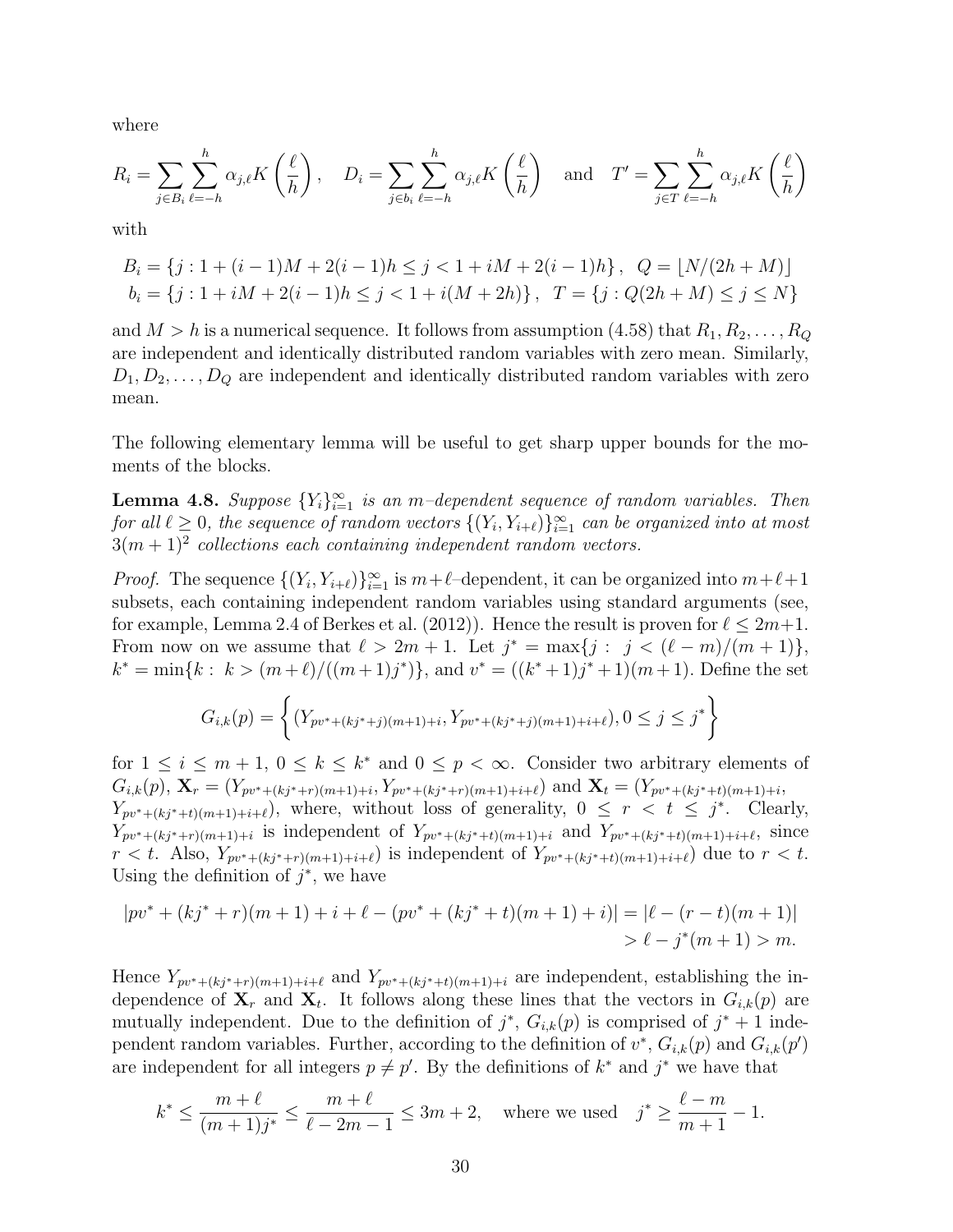It follows that the union of the at most  $(3m + 3)(m + 1)$  sets  $\bigcup_{p=0}^{\infty} G_{i,k}(p), 1 \leq i \leq$  $m + 1, 0 \leq k \leq k^*$  contains  $\{(Y_i, Y_{i+\ell})\}_{i=1}^{\infty}$ .  $\Box$ 

**Lemma 4.9.** *If*  $(4.58)$ *,* $(2.5)$ *–* $(2.7)$  *are satisfied,*  $h = h(N) \rightarrow \infty$  *and*  $M/h \rightarrow \infty$ *, then we have*

$$
E((hM)^{-1/2}R_1)^2 \to \int \cdot \cdot \int L(t,s,t',s')f(t,s)f(t',s')dtdsdt'ds'
$$
 (4.64)

*where*  $L$  *is defined in*  $(2.10)$ *,* 

$$
E |R_1|^{2+\delta/2} = O(h^{2+\delta/2}M^{1+\delta/4})
$$
\n(4.65)

*and*

$$
ED_1^2 = O(h^2). \tag{4.66}
$$

*Proof.* The assertions in  $(4.64)$  and  $(4.66)$  can be established along the lines of the proof Lemma 4.5. Due to the *m*–dependence assumed in (4.58), the proofs are much simpler in the present case.

By Petrov (1995, p. 58)

$$
\mathbb{E}|R_1|^{2+\delta/2} \le (2h+1)^{1+\delta/2} \sum_{\ell=-h}^h K^{2+\delta/2} \left(\frac{\ell}{h}\right) \mathbb{E}\left(\sum_{i=1}^{M+1} \alpha_{i,\ell}\right)^{2+\delta/2}.
$$

Using Lemma 4.8 we can write  $\sum_{i=1}^{M+1} \alpha_{i,\ell}$  as the sum of no more than  $3(m+1)^2$  sums, each sum is based on i.i.d. random variables. Hence via the triangle and Rosenthal's inequalities we get

$$
\left(\mathbb{E}\left(\sum_{i=1}^{M+1}\alpha_{i,\ell}\right)^{2+\delta/2}\right)^{1/(2+\delta/2)} \leq c_0 M^{1/2}
$$

with some constant  $c_0$ , completing the proof of  $(4.65)$ .

**Lemma 4.10.** *If* (4.58) *and* (2.5)–(2.9) *are satisfied, then we have*  $(Nh)^{-1/2}\Delta_N$  *converges in distribution to a normal random variable with zero mean and variance*  $\int \cdots \int L(t, s, t', s') f(t, s) f(t', s') dt ds dt' ds'.$ 

*Proof.* Under assumption (2.9) one can find a sequence *M* such that  $M/h \to \infty$  and  $h(M/N)^{\delta/(4+\delta)} \to 0$  and therefore using (4.66) of Lemma 4.9 and the independence of the  $D_i$ 's we obtain that

$$
E\left(\frac{1}{\sqrt{Nh}}\sum_{i=1}^{Q} D_i\right)^2 = O\left(\frac{1}{Nh}Qh^2\right) = O\left(\frac{h}{M}\right) = o(1)
$$

and therefore

$$
\frac{1}{\sqrt{Nh}}\sum_{i=1}^{Q}D_i \stackrel{P}{\to} 0.
$$

 $\Box$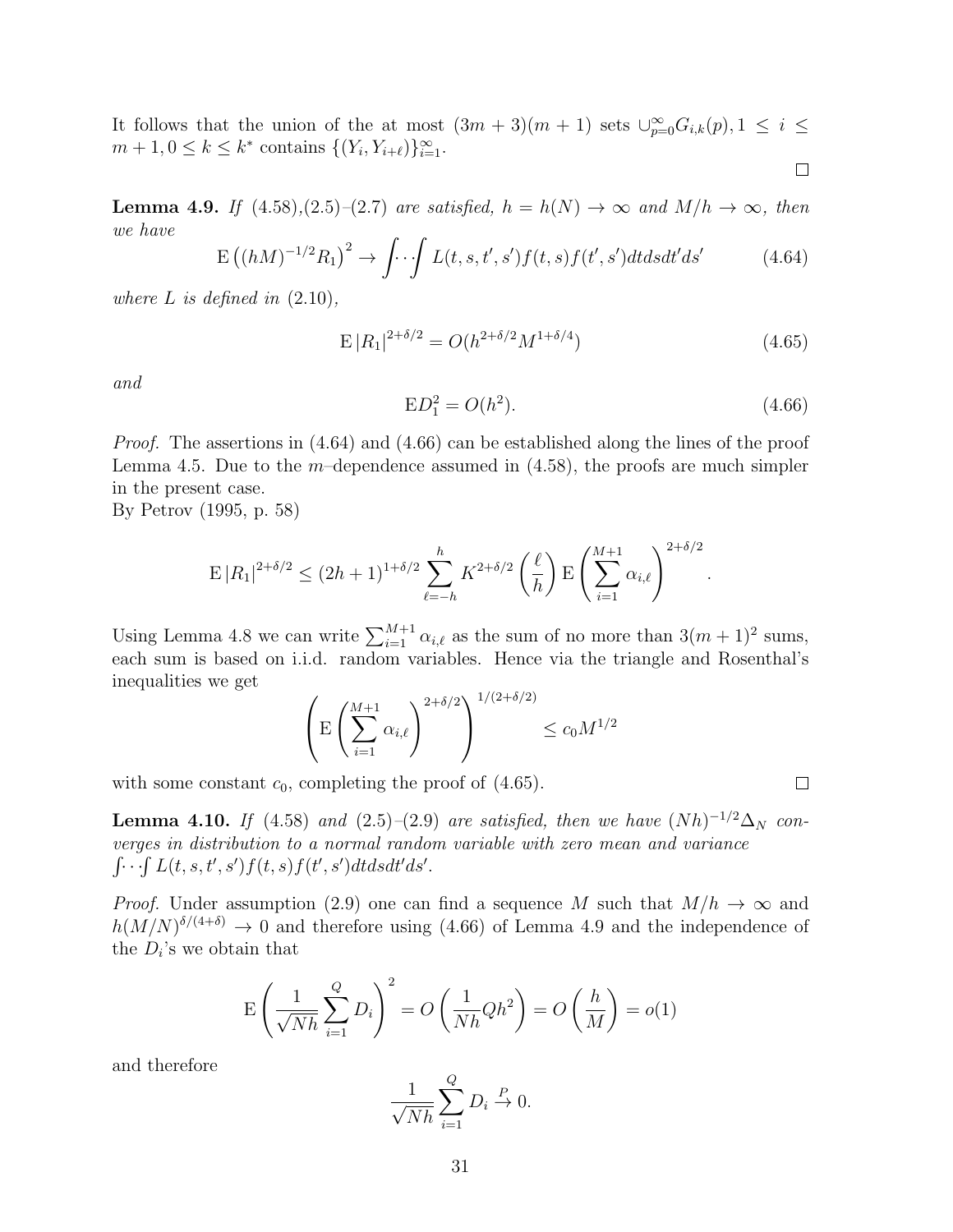Similar argument yields

$$
\frac{1}{\sqrt{Nh}}T' \stackrel{P}{\to} 0.
$$

Using now (4.64) and (4.65) we conclude

$$
\frac{\left(\sum_{i=1}^{Q} \mathcal{E} |R_i|^{2+\delta/2}\right)^{1/(2+\delta/2)}}{\left(\sum_{i=1}^{Q} \mathcal{E} R_i^2\right)^{1/2}} = O(1) \frac{(Qh^{2+\delta/2}M^{1+\delta/4})^{1/(2+\delta/2)}}{(hQM)^{1/2}}
$$

$$
= O(1) \frac{N^{1/(2+\delta/2)}hM^{\delta/(8+2\delta)}}{(Nh)^{1/2}} \to 0.
$$

Now Lyapunov's theorem; see Petrov (1995, p. 126) and (4.64) imply Lemma 4.10.  $\Box$ 

**Lemma 4.11.** *If* (4.58)*,*(2.5)*–*(2.9) *and are satisfied, then we can define Gaussian pro*cesses  $\Gamma_N(t,s)$  with  $E\Gamma_N(t,s) = 0$ ,  $E\Gamma_N(t,s)\Gamma_N(t',s') = L(t,s,t',s')$  such that

$$
||(N/h)^{1/2}Z_N^* - \Gamma_N|| = o_P(1), \quad \text{as } N \to \infty.
$$

*Proof.* As we argued at the beginning of this section, Lemma 4.10 yields that (4.61) holds with  $\mathcal{N}_{d^2} = \{ \mathcal{N}_{d^2}(r, p), 1 \le r, p \le d \}, E\mathcal{N}_{d^2}(r, p) = 0$  and

$$
\mathcal{E}\mathcal{N}_{d^2}(r,p)\mathcal{N}_{d^2}(r',p')=\int\cdots\int L(t,s,t',s')\phi_r(t)\phi_p(s)\phi_{r'}(t')\phi_{p'}(s')dtdsdt'ds'.
$$

By the Skorokhod–Dudley–Wichura representation, see Shorack & Wellner (1986), p. 47, we can define  $\mathcal{N}_{d^2}^{(N)}$  $J_{d^2}^{(N)} = \{ \mathcal{N}_{d^2}^{(N)}(r, p), 1 \le r, p \le d, \text{ a copy of } \mathcal{N}_{d^2} \text{ such that }$ 

$$
\max_{1 \le r,p \le d} \left| (Nh)^{-1/2} \sum_{\ell=-h}^{h} \sum_{j=1}^{N} (\xi_{r,j} \xi_{p,j+\ell} - \mathbb{E} \xi_{r,j} \xi_{p,j+\ell}) K(\ell/h) - \mathcal{N}_{d^2}^{(N)}(r,p) \right| = o_P(1). \quad (4.67)
$$

Clearly,

$$
\Gamma_N(t,s) = \sum_{r=1}^d \sum_{p=1}^d \mathcal{N}_{d^2}^{(N)}(r,p)\phi_r(t)\phi_p(s)
$$

is a Gaussian process with mean zero and  $E\Gamma_N(t,s)\Gamma_N(t',s') = L(t,s,t',s')$ . Using now (4.67), Lemma 4.11 follows.  $\Box$ 

Next we show if (2.12) is satisfied then the conclusion of Lemma 4.11 holds assuming only (2.8) instead of the much stronger restriction (2.9) on *h*.

**Lemma 4.12.** *If* (4.58)*,*(2.5)*–*(2.8) *and* (2.12) *are satisfied, then we can define Gaussian* processes  $\Gamma_N(t,s)$  with  $\text{E}\Gamma_N(t,s) = 0$ ,  $\text{E}\Gamma_N(t,s)\Gamma_N(t',s') = L(t,s,t',s')$  such that

$$
||(N/h)^{1/2}Z_N^* - \Gamma_N|| = o_P(1), \quad \text{as } N \to \infty.
$$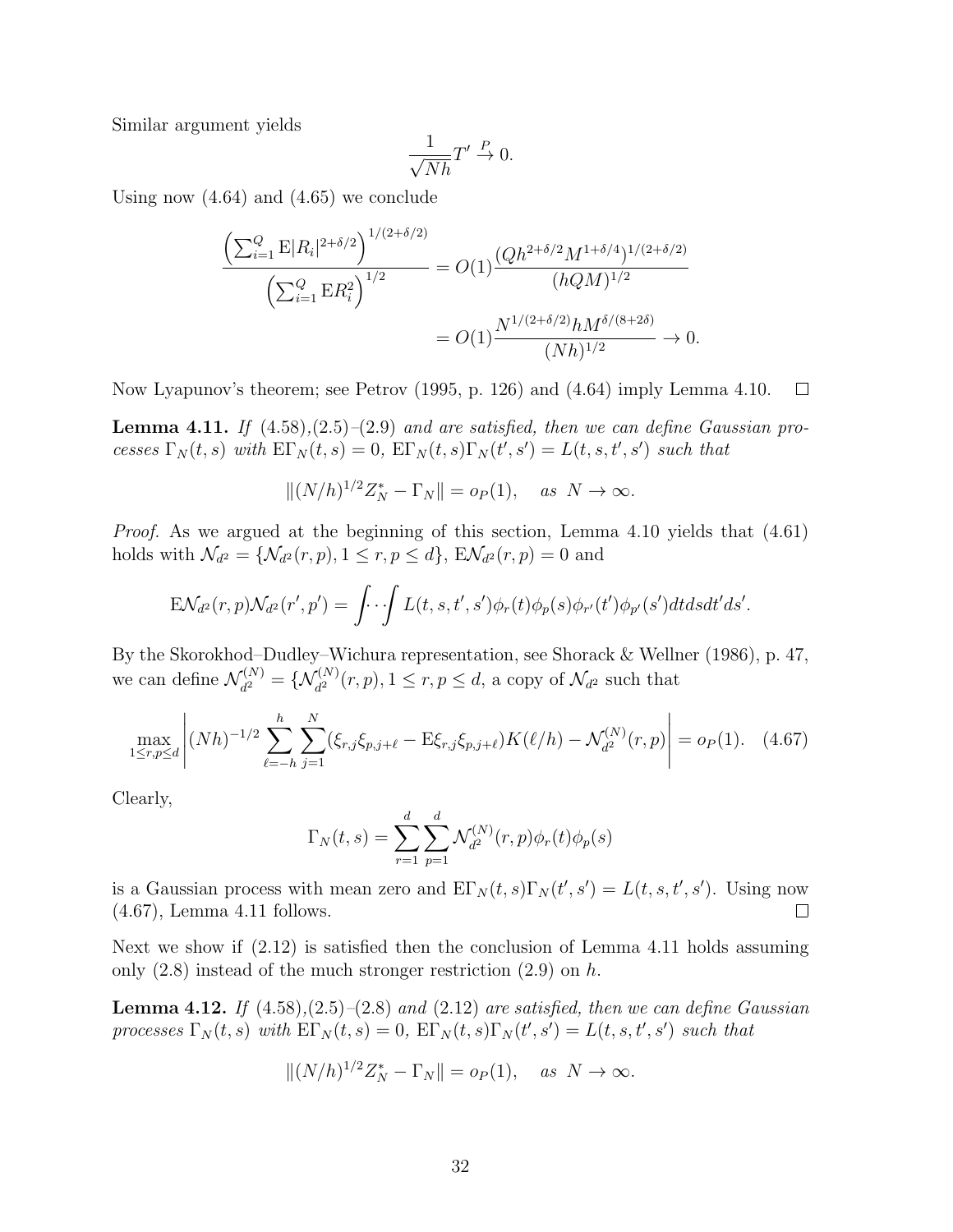*Proof.* Following the proof of Lemma (4.5) we can verify that

$$
ER_1^4 = O(h^2M^2). \tag{4.68}
$$

In the proof of Lemma 4.10 when Lyapunov's condition is verified we now use (4.68) instead of (4.65). Hence Lemma 4.10 holds assuming only (2.8) when (2.12) holds. Now Lemma 4.12 follows from the central limit theorem of Lemma 4.10 using the Skorokhod– Dudley–Wichura representation theorem, see Shorack & Wellner (1986), p. 47, as in Lemma 4.11.  $\Box$ 

# *4.4. Proofs of Theorems 2.1–2.3*

*Proof of Theorem 2.1.* Using the results in Sections 4.1 and 4.2 with Lemma 4.11, for every  $\varepsilon > 0$  there are integers  $m_0$  and  $d_0$  such that

$$
\limsup_{N \to \infty} \Pr \left\{ \|(N/h)^{1/2} Z_N - \Gamma_{N,d,m} \| > \varepsilon \right\} < \varepsilon \quad \text{for all} \quad m > m_0, d > d_0,
$$

where

$$
\{\Gamma_{N,d,m}(t,s), 0 \le t, s \le 1\} \stackrel{\mathcal{D}}{=} \left\{ \sum_{r=1}^d \sum_{p=1}^d \mathcal{N}_{d^2}^{(m)}(r,p)\phi_r(t)\phi_p(s), 0 \le t, s \le 1 \right\},
$$
  

$$
\Gamma_{d,m}(t,s) = \sum_{r=1}^d \sum_{p=1}^d \mathcal{N}_{d^2}^{(m)}(r,p)\phi_t(t)\phi_p(s),
$$

 $\{\phi_i\}_{i=1}^{\infty}$  is an orthonormal basis of  $L^2$ , and  $\{\mathcal{N}_{d^2}^{(m)}(r,p), 1 \le r, p \le d\}$  is  $d^2$ -dimensional normal with zero mean and

$$
E\mathcal{N}_{d^{2}}^{(m)}(r,p)\mathcal{N}_{d^{2}}^{(m)}(r',p') = \int \cdot \cdot \int L^{(m)}(t,s,t',s')\phi_{r}(t)\phi_{p}(s)\phi_{r'}(t')\phi_{p'}(s')dt ds dt' ds'
$$

with

$$
L^{(m)}(t,s,t',s') = [C_m(t,s)C_m(t',s') + C_m(t,t')C_m(s,s')] \int_{-1}^1 K^2(z)dz,
$$
  

$$
C_m(t,s) = \sum_{\ell=-m}^m \text{cov}(X_{0,m}(t), X_{\ell,m}(s)),
$$

and the variables  $X_{i,m}$  are defined in (2.4). Using (4.7) we conclude  $||L^{(m)} - L|| \to 0$ , as  $m \to \infty$  and therefore

$$
\{\mathcal{N}_{d^2}^{(m)}(r,p), 1 \le r, p \le d\} \xrightarrow{\mathcal{D}} \{\mathcal{N}(r,p), 1 \le r, p \le d\}, \quad \text{as } m \to \infty,
$$

where  $\{N(r, p), 1 \le r, p < \infty\}$  is Gaussian with zero mean and

$$
E\mathcal{N}(r,p)\mathcal{N}(r',p') = \int \cdot \cdot \int L(t,s,t',s')\phi_r(t)\phi_p(s)\phi_{r'}(t')\phi_{p'}(s')dtdsdt'ds'.
$$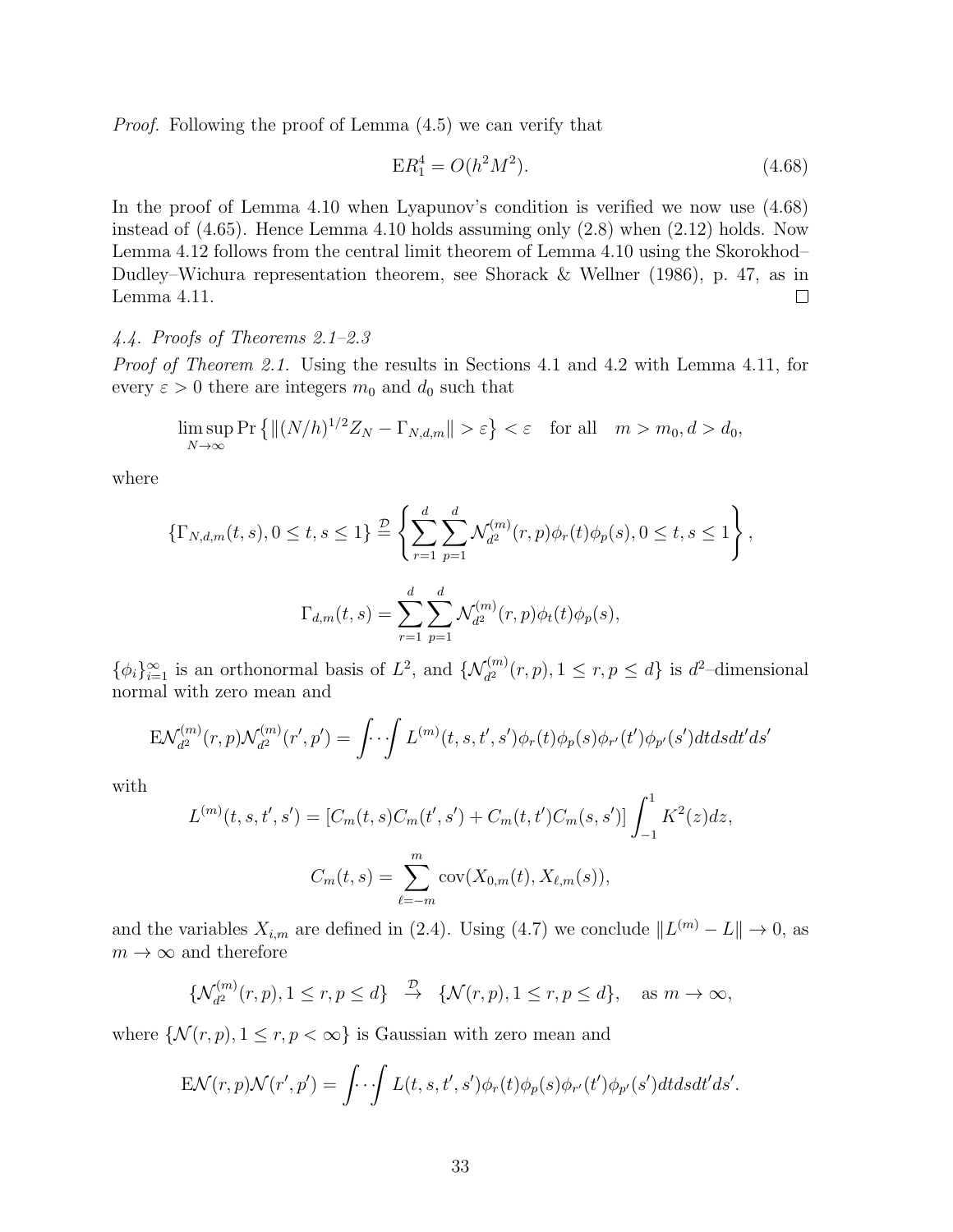Hence we can define Gaussian processes  $\Gamma_d^{(m)}(t,s)$  such that  $\|\Gamma_{d,m} - \Gamma_d^{(m)}\|$  $\{a^{(m)}\} = o_P(1),$  $\{\Gamma_d^{(m)}\}$  $\{d^{(m)}(t,s), 0 \le t, s \le 1\}$   $\stackrel{D}{=}$  { $\Gamma_d(t,s), 0 \le t, s \le 1$ } and

$$
\Gamma_d(t,s) = \sum_{r=1}^d \sum_{p=1}^d \mathcal{N}(r,p)\phi_t(t)\phi_p(s).
$$

Observing that  $\|\Gamma_d - \Gamma\| = o_P(1)$  as  $d \to \infty$ , where  $\Gamma(t, s) = \sum_{r=1}^{\infty} \sum_{p=1}^{\infty} \mathcal{N}(r, p)\phi_t(t)\phi_p(s)$ , the proof of Theorem 2.1 is complete.  $\Box$ 

*Proof of Theorem 2.2.* We can repeat the proof of Theorem 2.1, we only need to replace Lemma 4.11 with Lemma 4.12.  $\Box$ 

*Proof of Theorem 2.3.* It is easy to see that

$$
\mathcal{E}\hat{C}_N(t,s) = \sum_{\ell=-\infty}^{\infty} K\left(\frac{\ell}{h}\right) \gamma_{\ell}(t,s) - \frac{1}{N} \sum_{\ell=-\infty}^{\infty} K\left(\frac{\ell}{h}\right) \ell \gamma_{\ell}(t,s)
$$

and

$$
\left\| \sum_{\ell=-\infty}^{\infty} K\left(\frac{\ell}{h}\right) \ell \gamma_{\ell} \right\| = O(1).
$$

Let  $\varepsilon > 0$ . Next we write

$$
\sum_{\ell=-\infty}^{\infty} K\left(\frac{\ell}{h}\right) \gamma_{\ell}(t,s) = \sum_{\ell=-\infty}^{\infty} \gamma_{\ell}(t,s) + f_{N,1,\varepsilon}(t,s) + f_{N,2,\varepsilon}(t,s) - f_{N,3,\varepsilon}(t,s),
$$

where

$$
f_{N,1,\varepsilon}(t,s) = \sum_{|\ell| \le \varepsilon h} \left( K\left(\frac{\ell}{h}\right) - 1 \right) \gamma_{\ell}(t,s), \qquad f_{N,2,\varepsilon}(t,s) = \sum_{|\ell| > \varepsilon h} K\left(\frac{\ell}{h}\right) \gamma_{\ell}(t,s)
$$

and

$$
f_{N,3,\varepsilon}(t,s)=\sum_{|\ell|>\varepsilon h}\gamma_\ell(t,s).
$$

Using assumption (2.14) we conclude by the triangle inequality

$$
||f_{N,2,\varepsilon}(t,s)|| \leq \sup_{u} |K(u)| \sum_{|\ell| > \varepsilon h} ||\gamma_{\ell}|| \leq (h\varepsilon)^{-\mathfrak{q}'} \sup_{u} |K(u)| \sum_{\ell=-\infty}^{\infty} |\ell|^{\mathfrak{q}'} ||\gamma_{\ell}||
$$

and similarly

$$
||f_{N,3,\varepsilon}(t,s)|| \leq (h\varepsilon)^{-\mathfrak{q}'}\sum_{\ell=-\infty}^{\infty}|\ell|^{\mathfrak{q}'}||\gamma_{\ell}||.
$$

By (2.13) we obtain that

$$
\lim_{\varepsilon \to 0} \limsup_{h \to \infty} \max_{-\varepsilon h \le \ell \le \varepsilon h} |(K(\ell/h) - 1)/(|\ell|/h)^{\mathfrak{q}} - \mathfrak{K}| = 0
$$

and therefore

$$
\lim_{\varepsilon \to 0} \limsup_{h \to \infty} ||h^{\mathfrak{q}} f_{N,1,\varepsilon} - \mathfrak{F}|| = 0.
$$

Since  $\mathfrak{q}' > \mathfrak{q}$  and  $h^{\mathfrak{q}}/N \to 0$ , the proof of Theorem 2.3 is complete.

 $\Box$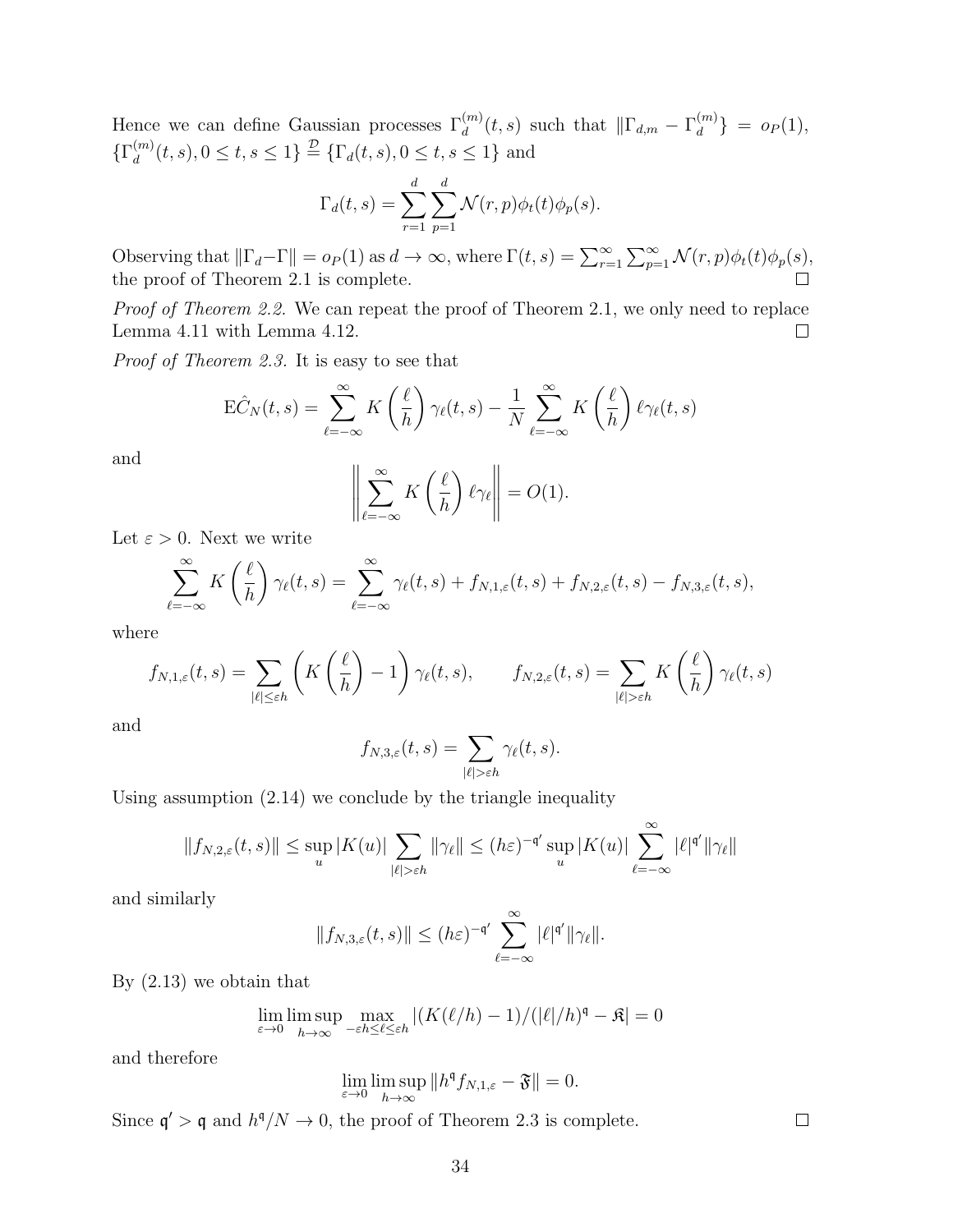#### *4.5. Proof of Theorem 3.1*

Following the arguments used in the proof of Proposition 1 of Kokoszka & Reimherr (2013) one can show that

$$
\max_{1 \le \ell \le p} \|(N/h)^{1/2}(\hat{s}_{\ell}\hat{v}_{\ell} - v_{\ell}) - \hat{\mathcal{G}}_{\ell,N}\| = o_P(1),\tag{4.69}
$$

where

$$
\hat{\mathcal{G}}_{\ell,N} = \sum_{k \neq \ell} \frac{v_k(t)}{\lambda_{\ell} - \lambda_k} \iint Z_N^*(u,s)v_{\ell}(u)v_k(s)duds
$$

and

$$
Z_N^*(u, s) = (N/h)^{1/2}(\hat{C}_N(u, s) - C(u, s)).
$$

By Theorems 2.1 and 2.3 we have

$$
\max_{1 \le \ell \le p} \|Z_N^* - (\Gamma_N + \mathfrak{a} \mathfrak{F})\| = o_P(1). \tag{4.70}
$$

Let  $\mathfrak{M}_{\ell}$  be the mapping from  $L^2[0,1]^2 \to L^2[0,1]$  defined by

$$
\mathfrak{M}_{\ell}(f)(t) = \sum_{k \neq \ell} \frac{v_k(t)}{\lambda_{\ell} - \lambda_k} \int \int f(u,s)v_{\ell}(u)v_k(s)duds.
$$

The linear operators  $\mathfrak{M}_{\ell}, 1 \leq \ell \leq p$  are bounded since

$$
\|\mathfrak{M}_{\ell}(f)\|^2 = \sum_{k \neq \ell} (\lambda_{\ell} - \lambda_k)^{-2} \left( \int \int f(u,s)v_{\ell}(s)v_k(u)dsdu \right)^2 \leq \frac{\|f\|^2}{\alpha_{\ell}},
$$

where

$$
\alpha_{\ell} = \begin{cases} \lambda_1 - \lambda_2, & \text{if } \ell = 1 \\ \min\{\lambda_{\ell-1} - \lambda_{\ell}, \lambda_{\ell} - \lambda_{\ell+1}\}, & \text{if } 2 \le \ell \le p. \end{cases}
$$

The operators  $\mathfrak{M}_{\ell}, 1 \leq \ell \leq p$  are linear and bounded and therefore they are continuous; see Debnath & Mikusinski (1999, p. 27). Hence (4.69) and (4.70) imply that

$$
\max_{1 \leq \ell \leq p} \|(N/h)^{1/2}(\hat{s}_{\ell}\hat{v}_{\ell} - v_{\ell}) - \mathcal{G}_{\ell,N}\| = o_P(1)
$$

where

$$
\mathcal{G}_{\ell,N}(t) = \sum_{k \neq \ell} \frac{v_k(t)}{\lambda_\ell - \lambda_k} \int \int \left( \Gamma_N(u,s) + \mathfrak{a} \mathfrak{F}(u,s) \right) v_\ell(u) v_k(s) du ds.
$$

Similar but somewhat simpler arguments give

$$
\max_{1 \leq \ell \leq p} |(N/h)^{1/2}\hat{\lambda}_{\ell} - \lambda_{\ell} - \mathfrak{g}_{\ell,N}| = o_P(1),
$$

where

$$
\mathfrak{g}_{\ell,N} = \iint (\Gamma_N(t,s) + \mathfrak{a} \mathfrak{F}(t,s)) v_{\ell}(t) v_{\ell}(s) dt ds.
$$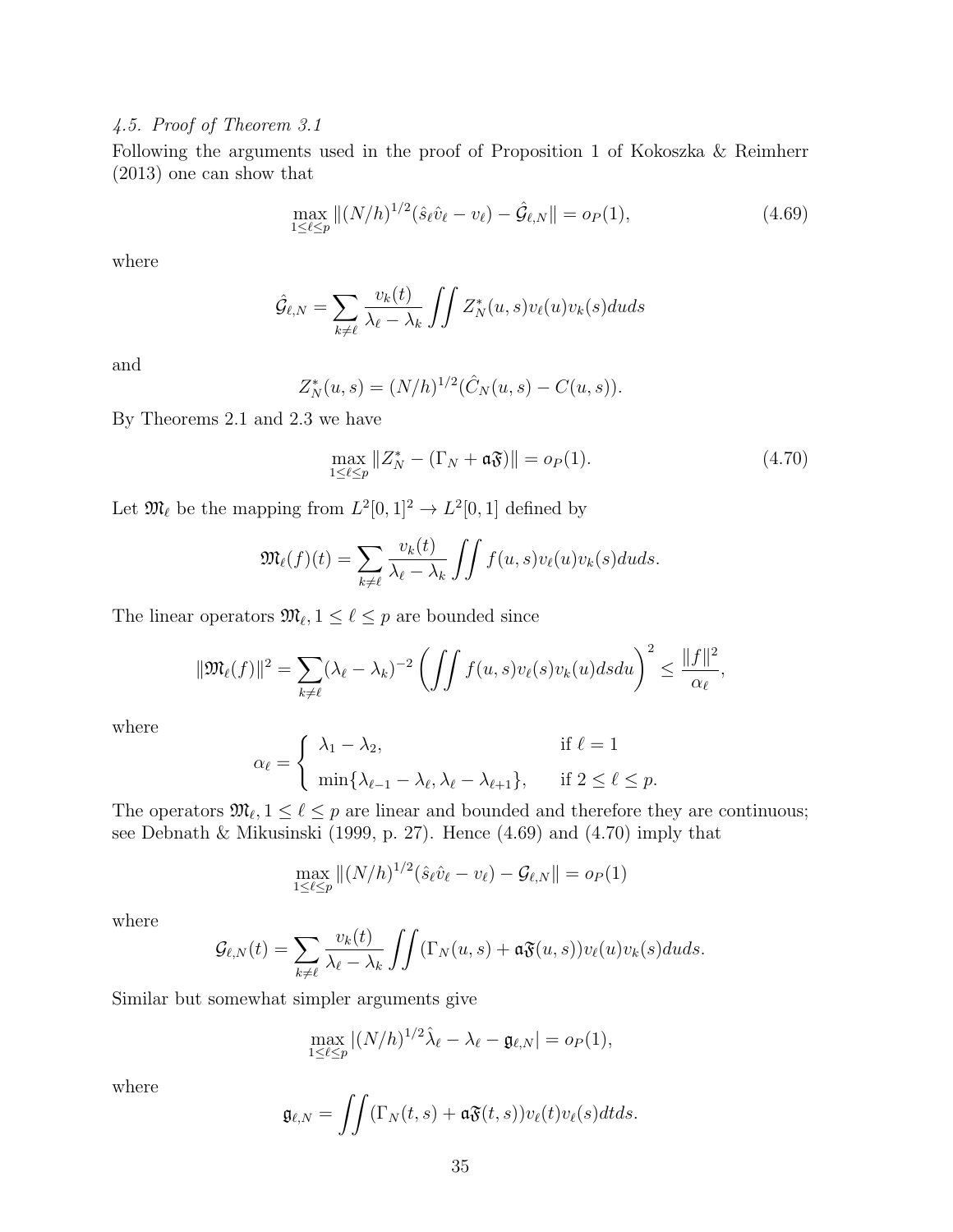Since  $v_{\ell}(t)v_{k}(s)$  is a basis in  $L^{2}([0,1]^{2},\mathbb{R})$ , by the Karhunen–Loéve expansion we have for each *N*

$$
\{\Gamma_N(t,s), 0 \le t, s \le 1\} \stackrel{\mathcal{D}}{=} \left\{ \sum_{1 \le i,j < \infty} \sigma_{i,j}^{1/2} \mathcal{N}_{i,j} v_i(t) v_j(s), 0 \le t, s \le 1 \right\},\tag{4.71}
$$

where

$$
\sigma_{i,j} = \begin{cases} \lambda_i \lambda_j \int_{-c}^{c} K^2(z) dz, & \text{if } i \neq j, \\ 2\lambda_i^2 \int_{-c}^{c} K^2(z) dz, & \text{if } i = j. \end{cases}
$$

The representation of the limit in Theorem 3.1 follows from (4.71) and the definitions of  $\mathfrak{g}_{\ell,N}$  and  $\mathcal{G}_{\ell,N}(t)$ .

#### *4.6. Acknowledgements*

We would like to thank two anonymous reviewers as well as the associate editor for their helpful comments that lead to substantial improvements to this paper. This project was supported by NSF grant DMS 1305858.

Anderson, T.: *An Introduction to Multivariate Statistical Analysis*, Wiley, New York, 1984.

Andrews, D.: Heteroskedacity and autocorrelation consistent covariance matrix estimation. *Econometrica* **59**(1991), 817–858.

Aue, A., Hörmann, S., Horváth, L., and Reimherr M.: Break detection in the covariance structure of multivariate time series models. *The Annals of Statistics*, **37** (2009), 4046- 4087.

Bande, M., Galeano, P. and Manteiga, W.: Functional principle component regression and functional partial least squares regression: an overview and a comparative study. *International Statistical Review* (2015) To appear.

Berkes, I., Horváth, L. and Rice, G.: Weak invariance principles for sums of dependent random functions *Stochastic Processes and their Applications* **123**(2013), 385–403.

Benhenni, K., Hedli–Griche, S., Rachdi, M. and Vieu, P.: Consistency of the regression estimator with functional data under long memory conditions. *Statistics & Probability Letters* **78**(2008), 1043–1049.

Bingham, N.H., Goldie, C.M. and Teugels, J.L.: *Regular Variation.* Cambridge University Press, Cambridge, 1987.

Bosq, D.: *Linear Processes in Function Spaces.* Springer Verlag, 2000.

Brillinger, D.: *Time Series: Data Analysis and Theory.* Classics in Applied Mathematics **36**. SIAM, Philadelphia, PA.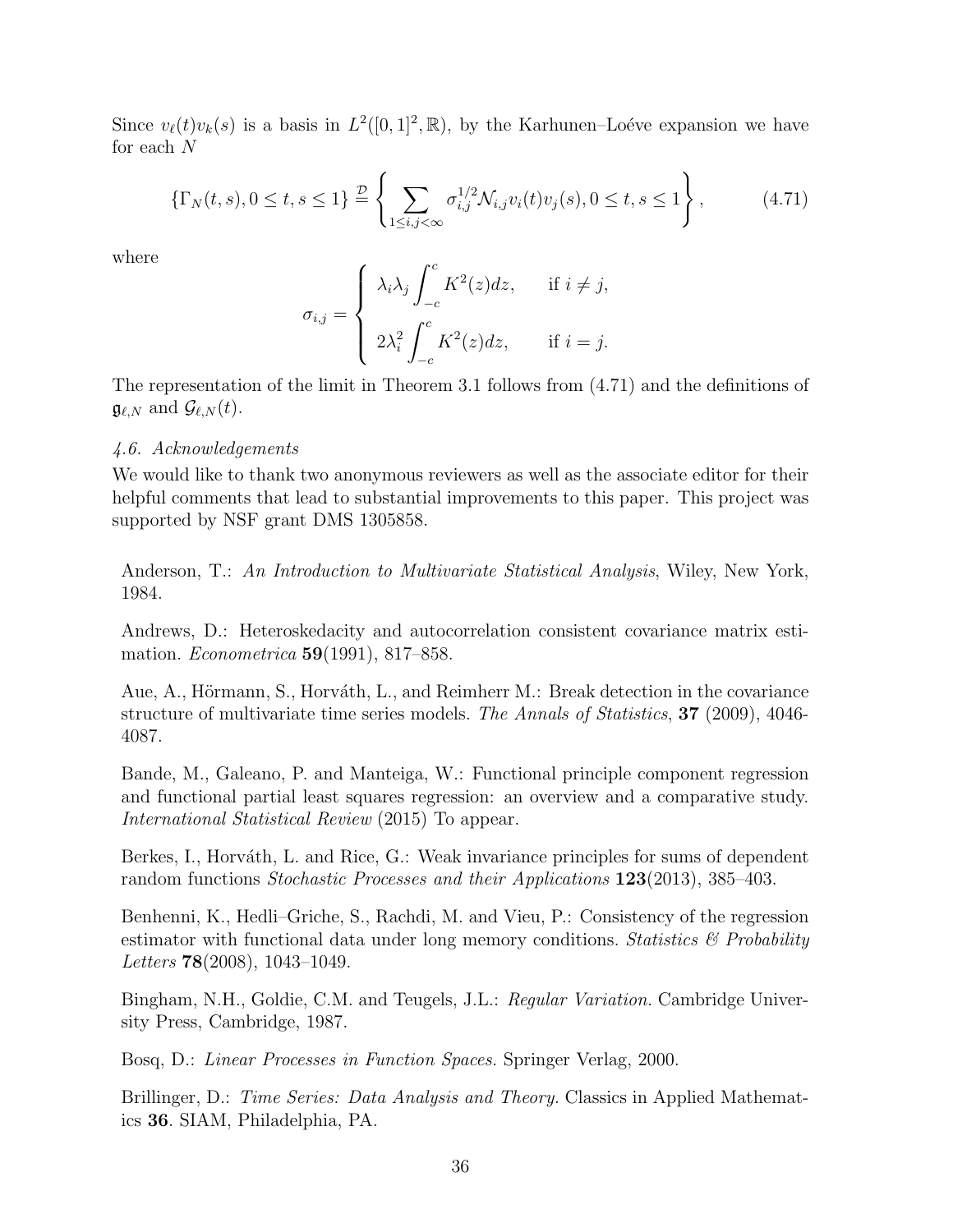Bühlmann, P.: Locally adaptive lag-window spectral estimation. *Journal of Time Series Analysis*. **17** (1996), 247–270.

Chagny, G. and Roche, A.: Adaptive and minimax estimation of the cumulative distribution function given a functional covariate.*Electronic Journal of Statistics* **8**(2014), 2352–2404.

Cuevas, A.: A partial overview of the theory of statistics with functional data. *Journal of Statistical Planning and Inference* **147**(2014) 1–23.

Dauxois,J., Pousse, A. and Romain, Y.: Asymptotic theory for the principal component analysis of a vector random function: some applications to statistical inference. *Journal of Multivariate Analysis* **12**(1982), 136–154.

Debnath, L. and Mikusinski, P.: *Introduction to Hilbert Spaces with Applications.* Second edition. Academic Press, Inc., San Diego, CA, 1999.

Dehling, H., Sharipov, O., Tewes, J. and Wendler, M.: Sequential block bootstrap in a Hilbert space with application to change point analysis. [arXiv1412.0446] Preprint, 2014.

Dehling, H., Sharipov, O.S. and Wendler, M.: Bootstrap for dependent Hilbert space valued random variables with applications to von Mises statistics. *Journal of Multivariate Analysis* **133**(2015), 200–215.

Ferraty, F. Goia, A. and Vieu, P.: Functional nonparametric model for time series: a fractal approach for dimension reduction. *TEST* **11**(2002), 317–344.

Ferraty, F. and Vieu, P.:*Nonparametric Functional Data Analysis, Theory and Practice*,Springer, New York, 2006.

Hall, P. and Hosseini–Nasab, M.: On properties of functional principal components. *Journal of the Royal Statistical Society: Series B* **68**(2006), 109-126.

Hannan, E. J.: *Multiple Time Series.* Wiley, New York, 1970.

Hörmann, S., Horváth, L. and Reeder, R.: A functional version of the ARCH model. *Econometric Theory* **29**(2013), 138–152.

Hörmann, S., Kidziński, L. and Hallin, M.: Dynamic functional principal components. *Journal of the Royal Statistical Society Ser. B* **77**, (2015), 319-349.

Hörmann, S. and Kokoszka, P.: Weakly dependent functional data. *Annals of Statistics* **38**, (2010) 1845-1884.

Hörmann, S. and Kokoszka, P.: Functional Time Series. *Handbook of Statistics* 30, (2012) 157186.

Horváth, L., Kokoszka, P. and Reeder, R.: Estimation of the mean of functional time series and a two sample problem. *Journal of the Royal Statistical Society* **75**(2013), 103–122.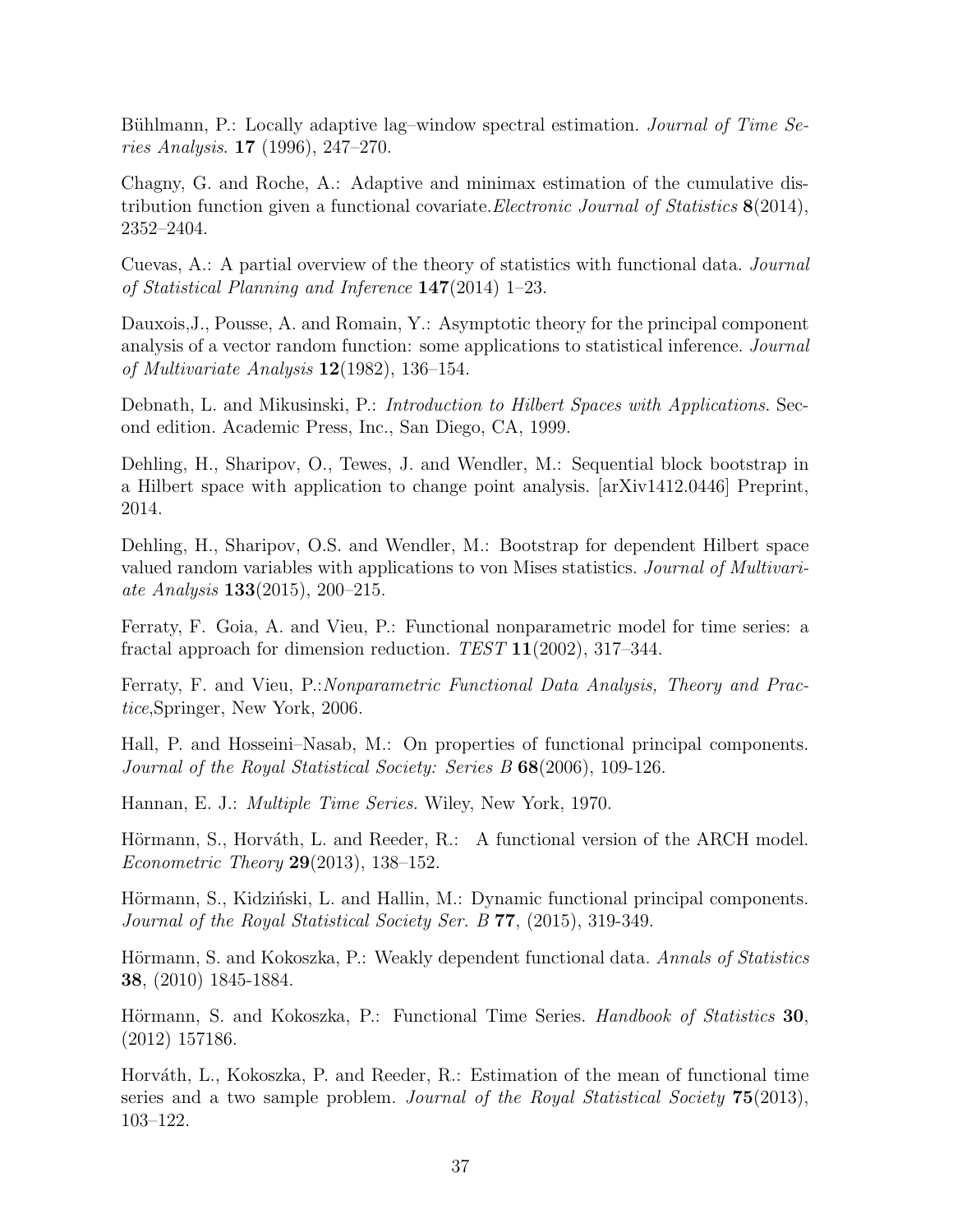Horváth, L. and Rice, G.: Testing for independence between functional time series. *Journal of Econometrics* To appear.

Horváth, L., Rice, G. and Whipple, S.: Adaptive bandwidth selection in the long run covariance estimator of functional time series. *Computational Statistics and Data Analysis* To appear.

Hsing, T. and Eubank, R.: *Theoretical Foundations of Functional Data Analysis, with an Introduction to Linear Operators.* Wiley, 2015.

Jirak, M.: On weak invariance principles for sums of dependent random functionals. *Statistics & Probability Letters* **83**(2013), 2291–2296.

Kokoszka, P. and Reimherr, M.: Asymptotic normality of the principal components of functional time series. *Stochastic Processes and their Applications* **123**(2013), 1546- 1562.

Kokoszka, P. and Young, G.: KPSS test for functional time series. http://www.stat.colostate.edu/ piotr/kpss.pdf

Ling, N., Ling, L. and Vieu, P.: Nonparametric regression estimation for functional stationary ergodic data with missing at random. *Journal of Statistical Planning and Inference* **162**(2015), 75–87.

Liu, W. and Wu, W.: Asymptotics of spectral density estimates. *Econometric Theory* **26**(2010), 1218-1245.

Mas, A.: Weak convergence for the covariance operators of a Hilbertian linear process. *Stochastic Processes and their Applications* **99**(2002), 117-135.

Mas, A. and Menneteau, L.: Perturbation approach applied to the asymptotic study of random operators. *High dimensional probability III, Progress in Probability* **55**(2003), 127–134.

Masry, E.: Nonparametric regression estimation for dependent functional data: asymptotic normality. *Stochastic Processes and Their Applications* **115**(2005), 155–177.

Panaretos, V., and Tavakoli, S.: Fourier analysis of stationary time series in function space. *Annals of Statistics* **41**(2013), 568-603.

Parzen, E.: On choosing an estimate of the spectral density function of a stationary time series. *Annals of Mathematical Statististics*. **28**(1957), 921-932.

Petrov, V.V.: *Limit Theorems of Probability Theory*. Clarendon Press, Oxford, U.K., 1995.

Pigoli, D., Aston, J.A., Dryden, I.L. and Secchi, P.: Distances and inference for covariance operators. *Biometrika* **101**(2014), 409–422.